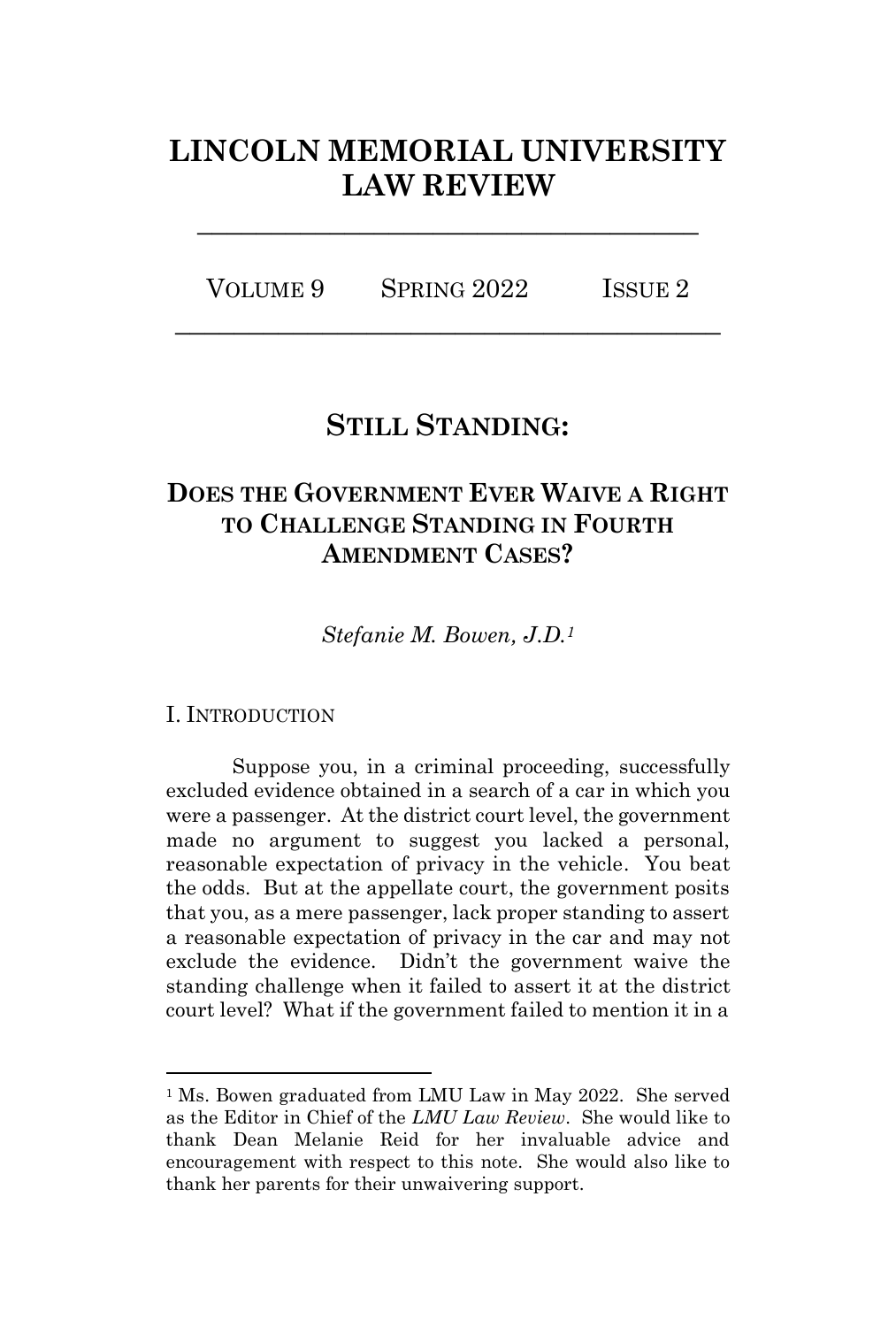brief on appeal? Depending on your circuit, the answer varies.

The Fourth Amendment, at its core, prohibits unreasonable government searches and seizures.<sup>2</sup> That right is an individual, personally held right.<sup>3</sup> In essence, a third party may not assert the reasonable expectation of privacy of another.<sup>4</sup> A defendant seeking to suppress seized evidence must demonstrate a violation to *her* reasonable expectation of privacy in the place or thing searched.<sup>5</sup> This is known as "standing" in Fourth Amendment search and seizure jurisprudence.<sup>6</sup> This "standing" is a substantive element of a Fourth Amendment claim, not "standing" as understood in jurisdictional or Article III contexts. 7 This is the standing contemplated in the scenario above.

At the same time, the right, through the exclusionary rule, also protects the collective.<sup>8</sup> The exclusionary rule gives force to the Fourth Amendment. Evidence obtained through an illegal governmental search and seizure may be suppressed from use at trial.<sup>9</sup> The exclusionary rule functions to regulate the behavior of governmental actors and, in doing so, protects the rights of those who may be targets of future governmental intrusions.<sup>10</sup> The protection comes in the form of bright-line rules of what is and is not

<sup>2</sup> Torres v. Madrid, 141 S. Ct. 989, 995 (2021).

<sup>3</sup> Alderman v. United States, 394 U.S. 165, 174 (1969) ("Fourth Amendment rights are personal rights which, like some other constitutional rights, may not be vicariously asserted.").

<sup>4</sup> Rakas v. Illinois, 439 U.S. 128, 134 (1978). *See also* Brown v. United States, 411 U.S. 223, 230 (1973); Simmons v. United States, 390 U.S. 377, 389 (1968); Wong Sun v. United States, 371 U.S. 471, 492 (1963).

<sup>5</sup> *Rakas*, 439 U.S. at 140.

<sup>6</sup> *Id*. at 133.

<sup>7</sup> *Id.* Though the Court reiterates reluctance to call this tenant "standing" because of the risk of confusion, several opinions continue to use the term. For the sake of clarity I will use the term "standing" in this note.

<sup>8</sup> Anthony G. Amsterdam, *Perspectives on the Fourth Amendment*, 58 MINN. L. REV. 349, 367 (1974).

<sup>9</sup> *See* Weeks v. United States, 232 U.S. 383 (1914).

<sup>10</sup> *See* Elkins v. United States, 364 U.S. 206, 222 (1960).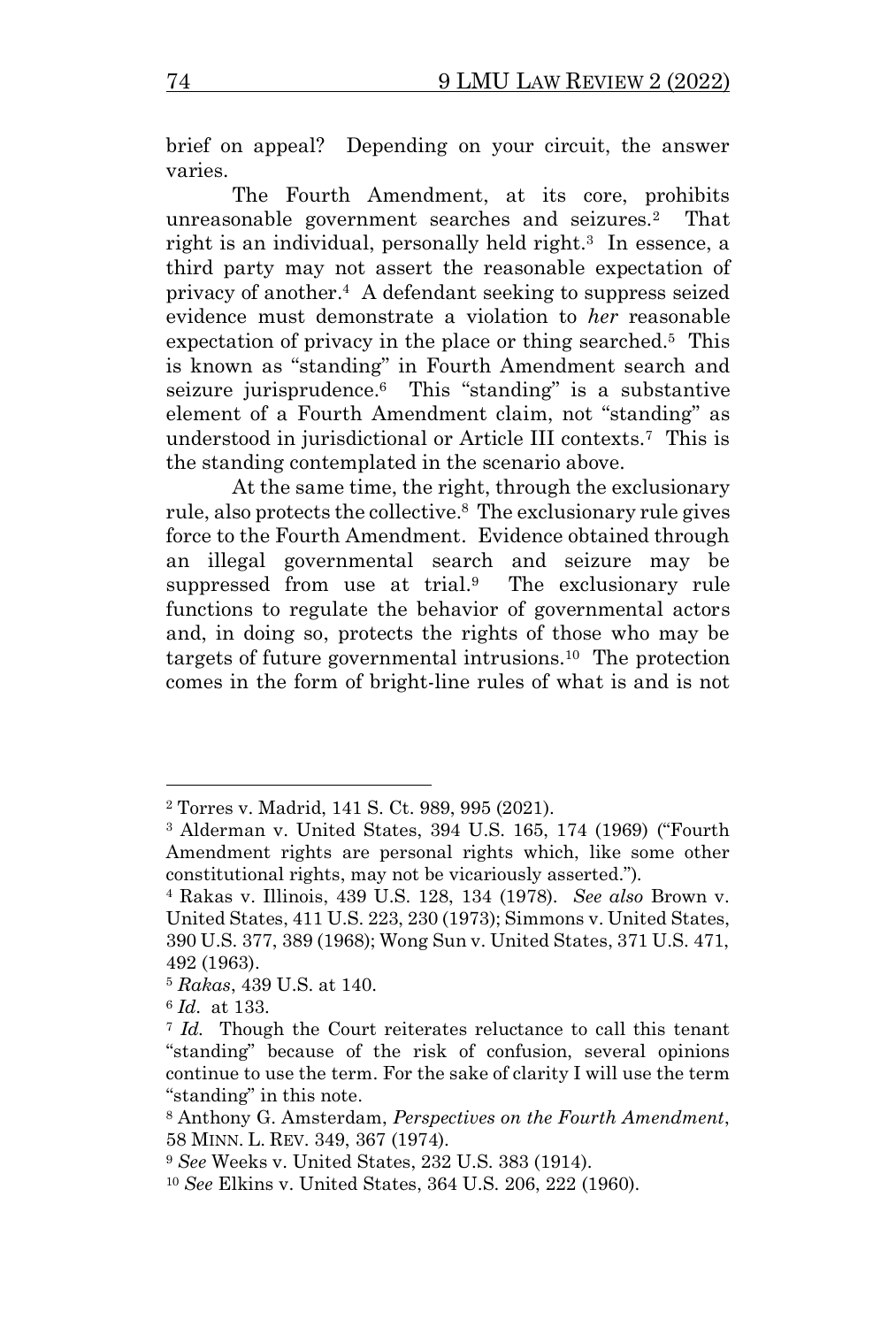permissible police action.<sup>11</sup> All that said, where the exclusionary rule acts to protect Fourth Amendment rights by rendering evidence inadmissible, the standing requirement limits the effectiveness as well as the regulatory nature of the exclusionary rule.<sup>12</sup> In essence, the standing requirement limits the number of individuals who may use the exclusionary rule.<sup>13</sup>

But what happens when the government fails to challenge a party's standing to move to suppress evidence? Did the government concede—forever abandon the right to challenge—the issue of standing by failing to address it at the district court level? May the government challenge a defendant's standing for the first time on appeal? The rationales of the exclusionary rule and standing seem to conflict with respect to this question of waiver. Should the court acknowledge the waiver and thereby extend the exclusionary rule to a defendant, regulate police and prosecutor behavior, and protect the collective? Or should the government be permitted to challenge a defendant's standing on appeal, and thereby allow standing to function as a greater check on the exclusionary rule by ensuring only those personally aggrieved exercise the right?

While the Supreme Court of the United States continues to confront and resolve many questions about the Fourth Amendment and searches, <sup>14</sup> the Court has yet to

<sup>11</sup> Andrew McLetchie, *The Case for Bright-Line Rules in Fourth Amendment Jurisprudence: Adopting the Tenth Circuit's Bright-Line Test for Determining the Voluntariness of* Consent, 30 Hofstra L. Rev. 225, 230 (2001) ("The exclusionary rule is the seminal bright-line rule in Fourth Amendment jurisprudence . . .").

<sup>12</sup> Sherry F. Colb, *Standing Room Only: Why Fourth Amendment Exclusion and Standing Can No Longer Logically Coexist*, 28 CARDOZO L. REV. 1663, 1702-03 (Feb. 2007) ("[I]t is suppression -

and not violation of the Fourth Amendment itself - that is at issue when a court grants or denies a criminal defendant standing to suppress the products of a Fourth Amendment violation."). <sup>13</sup> *Id*. at n. 1.

<sup>14</sup> *See* Carpenter v. United States, 138 S. Ct. 2206 (2018) (holding a warrantless search and seizure of cellular phone records violates the Fourth Amendment). *See also* Byrd v. United States, 138 S. Ct. 1518 (2018) (holding a driver of a rental car with permission to operate the vehicle but not on the rental agreement has a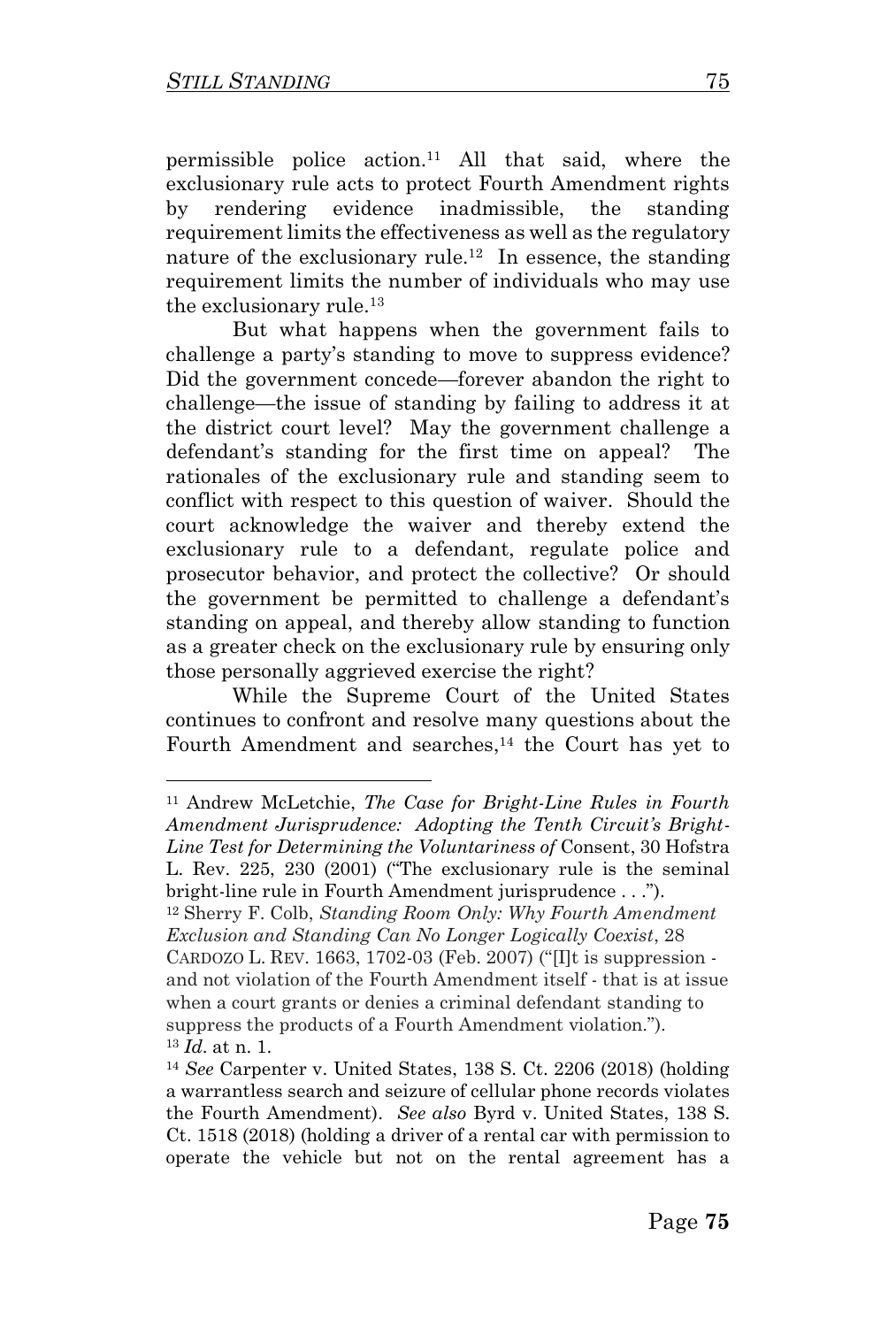directly address questions surrounding the government's failure to challenge standing at the district court level, leaving inconsistent results across the circuits.

A minority of circuits allow an objection to standing at any time, including on appeal. 15 Many circuits, however, consider the objection waived on appeal if not initially brought up in the lower court, never to be raised again. <sup>16</sup> This fully extinguishes the argument.<sup>17</sup> Simply put, the issue may never be argued, initially, on appeal. By contrast, two circuits, the Sixth and Ninth, are "waive-friendly" in that they do permit an initial objection on appeal in some scenarios. The approaches differ on when the circuits consider the issue waived.<sup>18</sup>

At the heart of the split seems to be a question of the importance of standing. The decisions reflect the ongoing tension between champions of a broad exclusionary rule and those who would seek to limit its effects through standing. The nine circuits considering whether the government may

reasonable expectation of privacy in the vehicle); Lange v. California, 141 S. Ct. 617 (2021) (finding exigent circumstances exception to the Fourth Amendment's warrant requirement is not categorically triggered when police are pursuing a suspect whom they believe committed a misdemeanor); Caniglia v. Strom, 141 S Ct. 1596 (2021) (holding the community caretaking function exception to the warrant requirement does not extend to the home). <sup>15</sup> United States v. Bouffard, 917 F.2d 673 (1st Cir. 1990); *see also*  United States v. Rodriguez-Arreola, 270 F.3d 611, 616 (8th Cir. 2001).

<sup>16</sup> United States v. Golson, 743 F.3d 44 (3d Cir. 2014); United States v. Gonzales, 79 F.3d 413 (5th Cir. 1996); United States v. Price, 54 F.3d 342 (7thCir. 1995); United States v. Dewitt, 946 F.2d 1497 (10th Cir. 1991); United States v. Lightbourn, 357 F. App'x 259 (11th Cir. 2009).

<sup>17</sup> United States v. Navedo, 694 F.3d 463, 478 n.3 (3d Cir. 2012) ("[W]hether [defendant] possessed a reasonable expectation of privacy—a necessary predicate to his invocation of the exclusionary rule—might have presented a close question in this case. But the Government waived this standing argument by failing to raise it in the District Court.") (internal citations omitted) (brackets added).

<sup>18</sup> *See, e.g.*, United States v. Noble, 762 F.3d 509 (6th Cir. 2014); *see also* United States v. Taketa, 923 F.2d 665, 670 (9th Cir. 1991).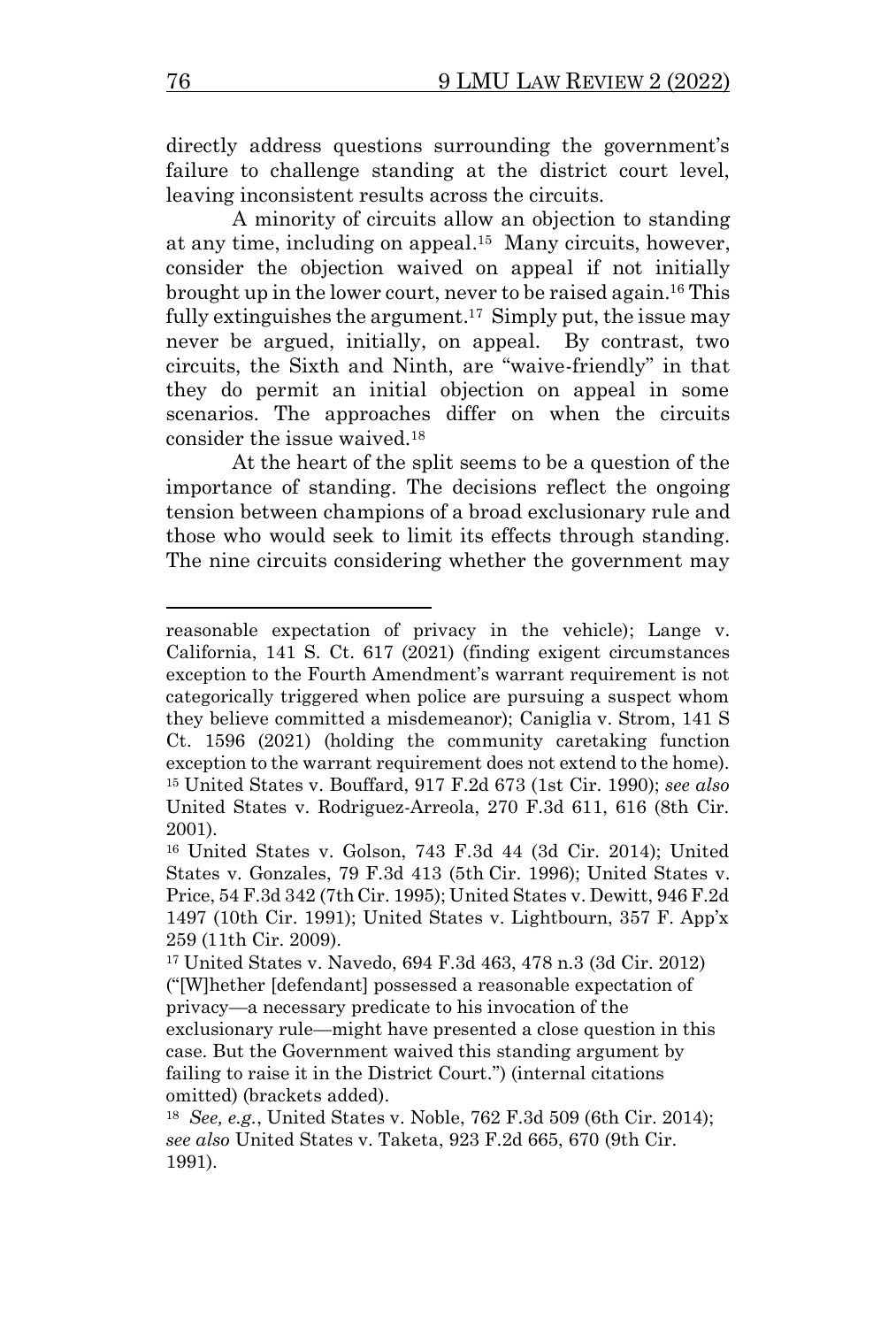waive the right to challenge standing on appeal root their decisions in both logic and law. But each court seems to arrive at a different conclusion in a different manner. The decisions provide each circuit and judge at the appellate level an opportunity to weigh in on the value and importance of standing in Fourth Amendment jurisprudence. By extension, the decisions determine the pool of individuals who may benefit from evidence exclusion.

Essentially, a court's decision on whether the government may waive standing tips the scale in favor of either the exclusionary rule or standing. The question posed becomes: should the exclusionary rule receive broad application, or should it be limited by a standing requirement? If it should be limited by standing, should the issue of waiver at the appellate level function to limit the chilling effects of standing? Effectively, the appellate decisions determine the pool of individuals who may benefit from evidence exclusion. Still, the decisions do not explicitly address the role standing should play in Fourth Amendment jurisprudence.

Part II of this comment will explore the history of the Fourth Amendment, the purpose of the exclusionary rule, and the justification for standing. Part III will analyze the four approaches taken by the varying circuits. Finally, Part IV will scrutinize these approaches against the rationales underlying the Fourth Amendment, the exclusionary rule, and the standing requirement, and examine the role waiver should play in Fourth Amendment jurisprudence*.* Given the importance of the exclusionary rule in enforcing Constitutional rights, a unified approach is necessary. To promote best practices and guard against stealthy government encroachment on Constitutional rights, when the government fails to challenge a defendant's standing at the district court level, an appellate court should disallow a challenge to standing in the brief or at oral arguments.

#### II. THE FOURTH AMENDMENT

"The right of the people to be secure in their persons, houses, papers, and effects, against unreasonable searches and seizures, shall not be violated, and no Warrants shall issue, but upon probable cause, supported by Oath or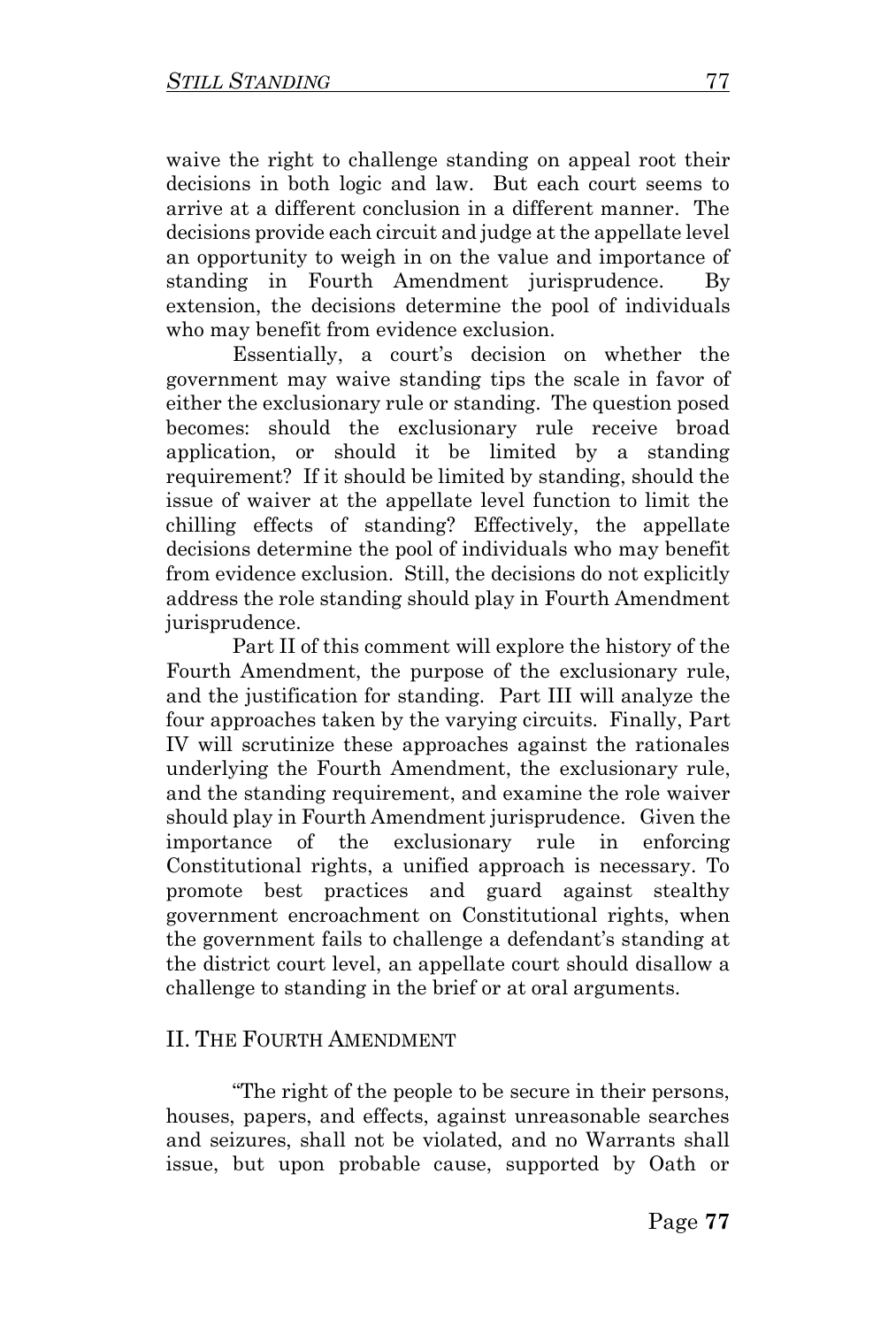affirmation, and particularly describing the place to be searched, and persons or things to be seized."<sup>19</sup>

## A. FIRST, A BRIEF HISTORY OF THE FOURTH AMENDMENT.

Privacy and security in persons and property have long been highly favored by citizens of the United States.<sup>20</sup> The Fourth Amendment, drafted into the Bill of Rights, ratified by the states in 1791, haled from the American people's desire to safeguard against unreasonable searches and seizures, such as were permitted under general warrants issued under the authority of the English government. 21 Under these general warrants, invasions of the home and privacy of the citizens and the seizure of their private papers in support of any charge made against them were commonplace and legal.<sup>22</sup> American colonies also suffered writs of assistance which sanctioned warrants and seizures, often without criminal accusations. 23 Indeed, the general writs and writs of assistance were often issued without specification of the place to be searched and the items to be seized.<sup>24</sup> Eventually, the people demanded

motivation for constitutional search and seizure provisions in three episodes of controversy in search and arrest authority that preceded the American Revolution").

<sup>19</sup> U.S. CONST. amend. IV.

<sup>20</sup> Thomas Y. Davies, *Recovering the Original Fourth Amendment*, 98 Mich. L. Rev. 547, 561 (Dec. 1999) (describing how Constitutional scholar Nelson B. Lasson "rooted the Framers'

<sup>21</sup> 1 HON. WILLIAM H. ERICKSON & B.J. GEORGE JR.,UNITED STATES SUPREME COURT CASES AND COMMENTS P 1.01 (2021). <sup>22</sup> *Id.*; *see also* Davies, *supra* note 20 at 551.

<sup>23</sup> Boyd v. United States, 116 U.S. 616, 625 (1886) ("The practice had obtained in the colonies of issuing writs of assistance to the revenue officers, empowering them, in their discretion, to search suspected places for smuggled goods, which James Otis pronounced 'the worst instrument of arbitrary power, the most destructive of English liberty, and the fundamental principles of law, that ever was found in an English law book.'"). <sup>24</sup> *Id*. at 625-626.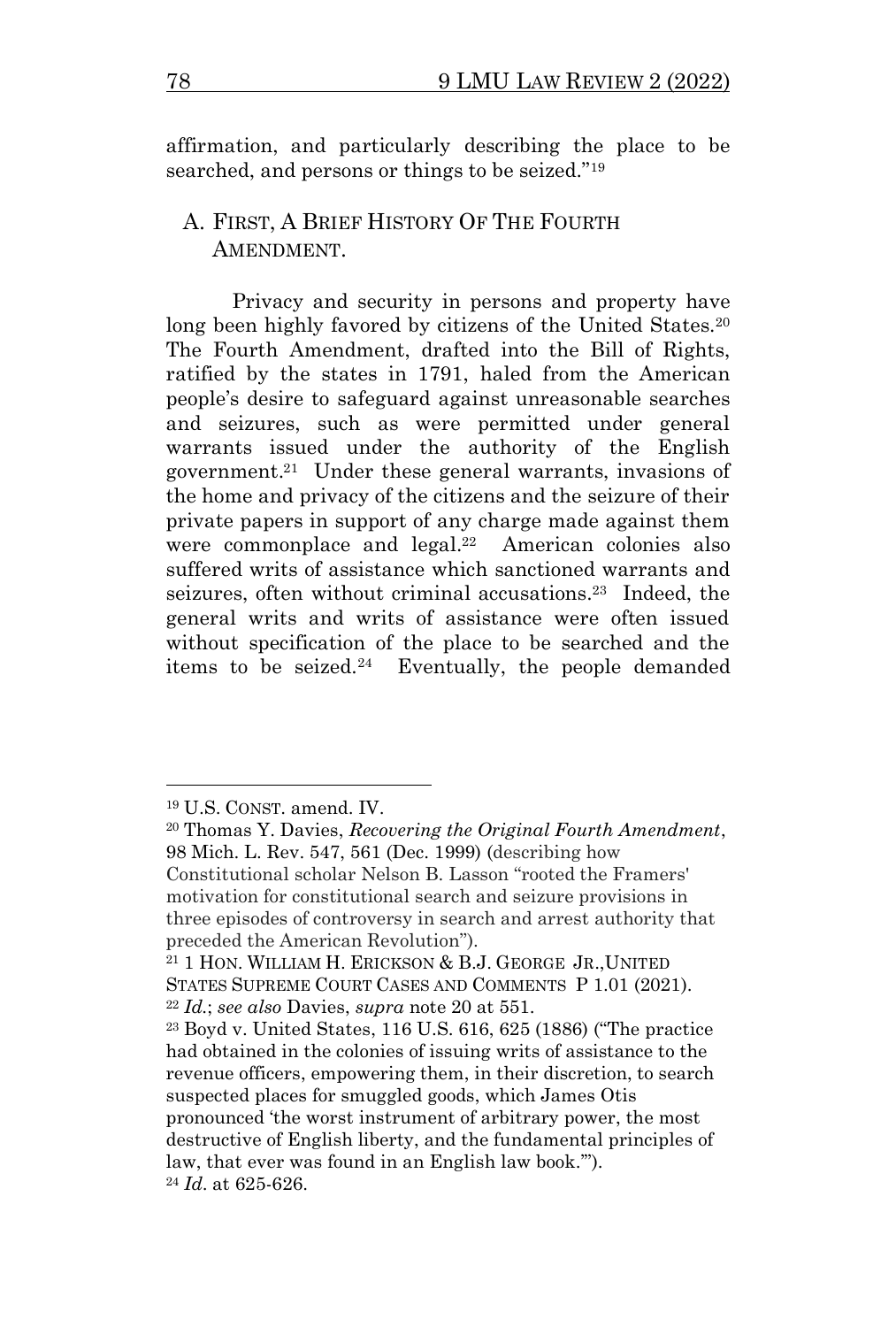protection against such abuse of government power.<sup>25</sup> The Fourth Amendment represented resistance to these practices of general warrants and writs of assistance, drafted to ensure a man's home was, in fact, his castle.<sup>26</sup>

While Supreme Court jurisprudence since the 1960s evidences that the Fourth Amendment is a critical amendment in the Bill of Rights, the Supreme Court largely ignored the amendment until 1886. 27 In *Boyd v. United States*, the first case of significance for Fourth Amendment jurisprudence, the Court examined the history of the Fourth Amendment.<sup>28</sup> Then, for the first time, the Court held a law unconstitutional for violating the Fourth Amendment.<sup>29</sup> *Boyd* involved not a criminal prosecution but a civil action by the United States for the forfeiture of goods imported in violation of customs revenue laws.<sup>30</sup> The Court held that while there was no physical trespass, nor were there private papers at issue, compulsion to produce records in a civil matter functioned as an illegal search or seizure of private papers, used to launch criminal charges.<sup>31</sup> While the "search" in question did not involve physically entering a home, breaking doors, or encroaching into a private space, the Court still considered the holding one encompassing "the very essence of constitutional liberty and security."<sup>32</sup> At bottom, the Court recognized the Fourth Amendment as a key tenant of liberty and extended the definition of a "search"

<sup>25</sup> Davies, *supra* note 20, at 567-568 (describing American colonists' memory of three episodes of controversy over English search authority and the Framer's subsequent adoption of constitutional search and seizure provisions).

<sup>26</sup> Davies, *supra* note 20, at 568.

<sup>27</sup> *Id*.; *see also* NELSON B. LASSON, THE HISTORY AND DEVELOPMENT OF THE FOURTH AMENDMENT TO THE UNITED STATES CONSTITUTION 106 (1937) (discussing the dearth of Fourth Amendment cases before the Supreme Court before 1886).

<sup>28</sup> *Boyd,* 116 U.S. at 616.

<sup>29</sup> *Id*. at 638.

<sup>30</sup> *Id*. at 617-618.

<sup>31</sup> *Id.* at 633-634 ("We are also clearly of opinion that proceedings instituted for the purpose of declaring the forfeiture of a man's property by reason of offences committed by him, though they be civil in form, are in their nature criminal."). <sup>32</sup> *Id.* at 630.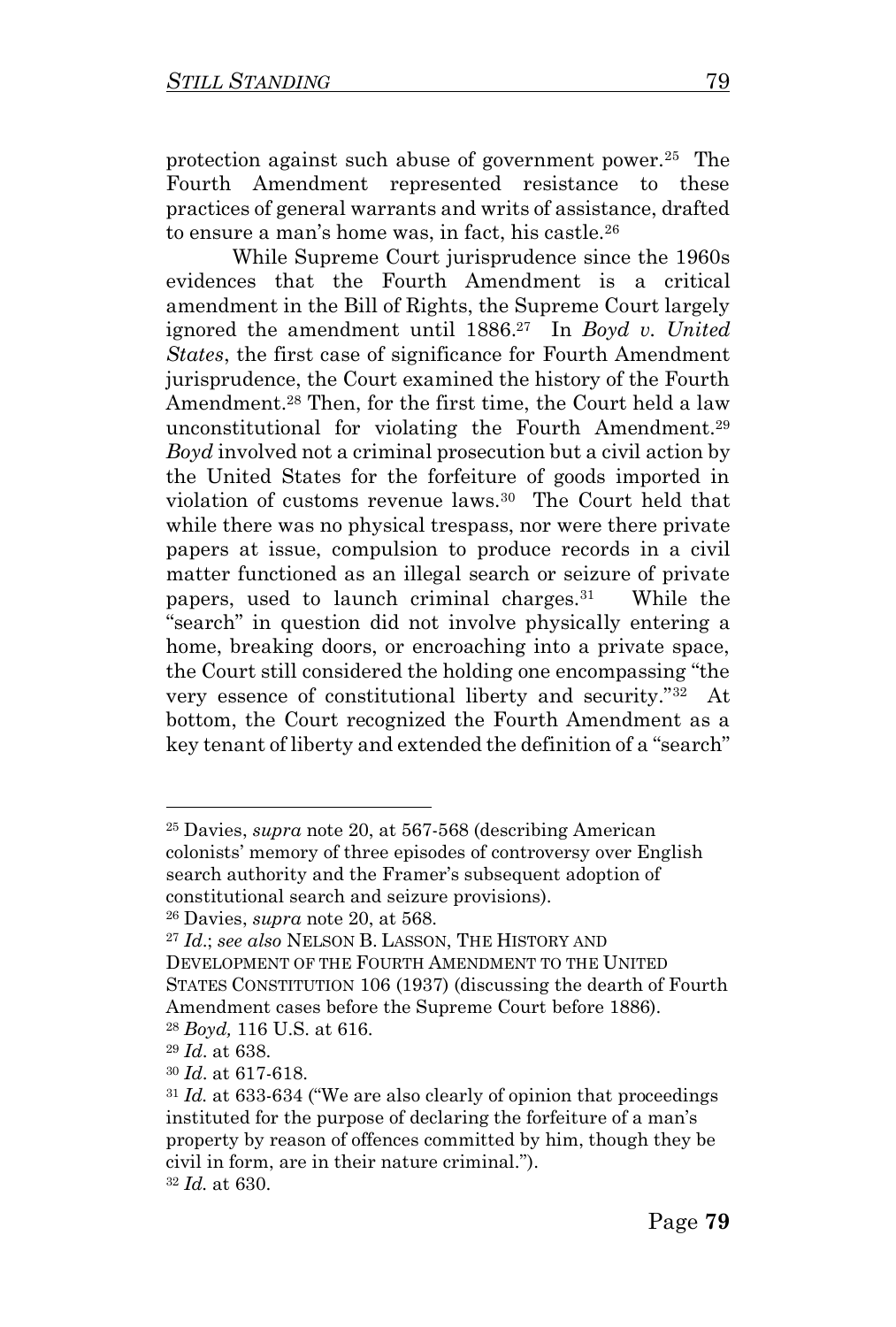beyond the breaking of doors or the trespassing of a home.<sup>33</sup> The *Boyd* Court recommended a "liberal construction" of the constitutional provisions for the security of persons and property.<sup>34</sup> "It is the duty of courts to be watchful for the constitutional rights of the citizen, and against any stealthy encroachments thereon."<sup>35</sup>

At its core, the Fourth Amendment demands that protections against unreasonable searches and seizures apply to all citizens, whether or not they are accused of a crime. 36 The Supreme Court has explained: "The purpose of the Fourth Amendment is to prevent unreasonable governmental intrusion into the privacy of one's person, house, papers or effects. The wrong condemned is the unjustified governmental invasion of these areas of an individual's life."<sup>37</sup> That said, the extent of protection and how to enforce this right differs, depending on the court's perspective.

#### B. TWO COMPETING PERSPECTIVES DOMINATE FOURTH AMENDMENT JURISPRUDENCE.

Two perspectives exist in Fourth Amendment jurisprudence: the atomistic view and the regulatory view.<sup>38</sup> The atomistic perspective views the Fourth Amendment as individualistic.<sup>39</sup> From this perspective, protections afforded by the Fourth Amendment exist in individual spheres of interest of individual citizens.<sup>40</sup> The right to be secure in papers, persons, and property should be enforced, but in a

<sup>33</sup> *Id*. ("The principles laid down in this opinion affect the very essence of constitutional liberty and security. They reach farther than the concrete form of the case then before the court, with its adventitious circumstances; they apply to all invasions on the part of the government and its employes of the sanctity of a man's home and the privacies of life.").

<sup>34</sup> *Id.* at 635.

<sup>35</sup> *Id.* 

<sup>36</sup> Weeks v. United States, 232 U.S. 383, 392 (1914).

<sup>37</sup> United States v. Calandra, 414 U.S. 338, 354 (1974); *see also* Illinois v. Lafayette, 462 U.S. 640, 648 (1983); New York v.

Belton, 453 U.S. 454, 458 (1981).

<sup>38</sup> Amsterdam, *supra* note 8 at 367.

<sup>39</sup> *Id*.

<sup>40</sup> *Id*.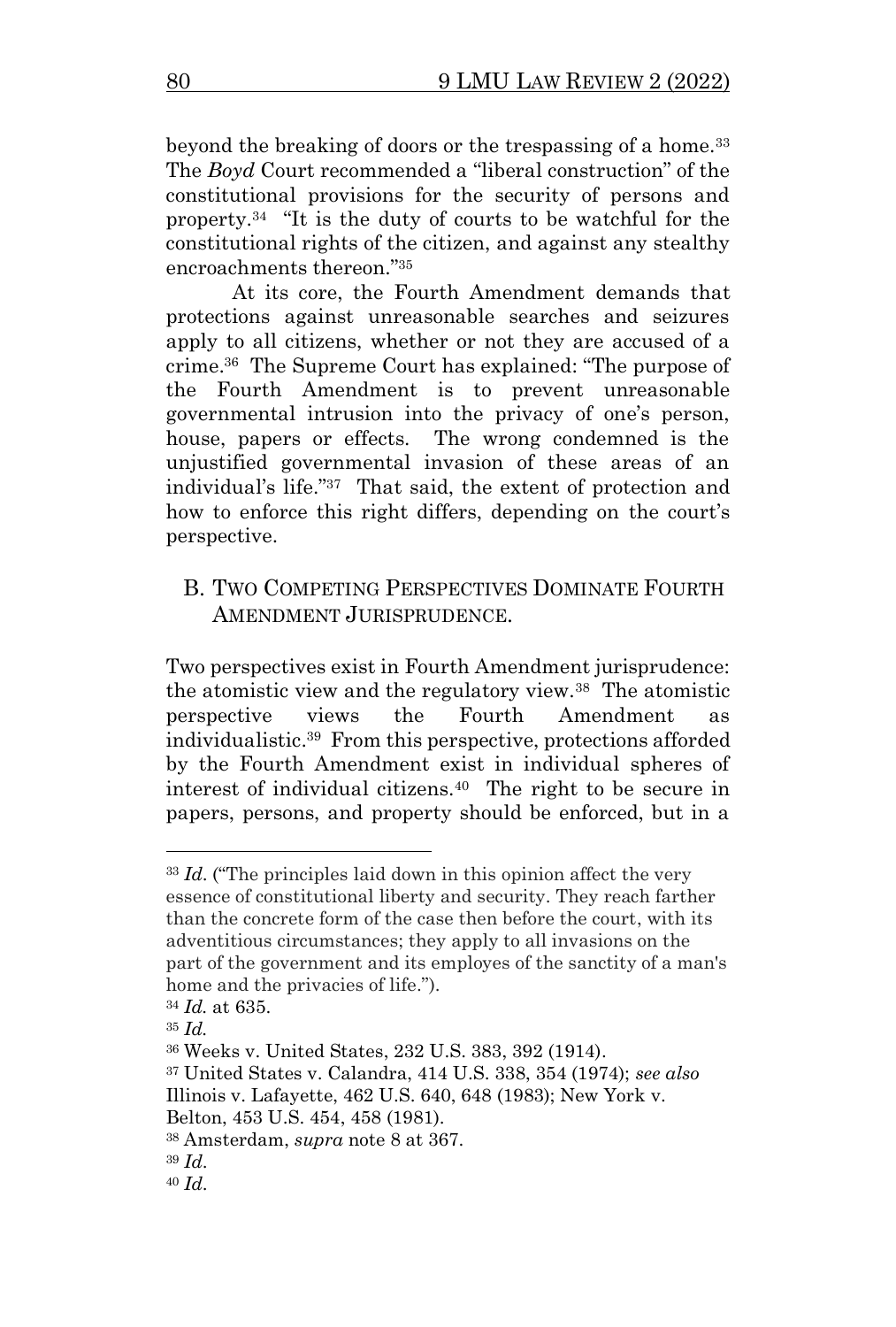limited way, based on individual expectations.<sup>41</sup> The second perspective, the regulatory perspective, sees the Fourth Amendment protections as a method of regulating governmental conduct.<sup>42</sup> Rather than protect the rights of the individual, the Fourth Amendment shields the people as a collective from government infringement.<sup>43</sup> The primary method to deter the government from intruding is regulating and deterring police misconduct.<sup>44</sup> To deter misconduct, evidence, even relevant, incriminating evidence, ought to be excluded from a criminal proceeding.<sup>45</sup> The Supreme Court originally contemplated a wide application of this rule.<sup>46</sup> Standing and the exclusionary rule are rooted in the competing perspectives of Fourth Amendment jurisprudence.<sup>47</sup> Standing is rooted in the atomistic, or individual perspective, allowing a person to assert only an individual right to privacy in court, while the exclusionary rule functions in modern jurisprudence as mostly regulatory and recognizes the collective.<sup>48</sup> While the exclusionary rule is broad and protects the collective, standing requirements often prevent a defendant from exercising the exclusionary rule because the government did not intrude upon an individual right.<sup>49</sup> The competing perspectives and rationales lead to tension in Fourth Amendment

jurisprudence.<sup>50</sup> The tension is present, too, in the circuit

<sup>41</sup> *Id*. ("Plainly, the Supreme Court is operating on the atomistic view, although it has never discussed the issue.").

<sup>42</sup> *Id*.

<sup>43</sup> *Id*.

<sup>44</sup> *Elkins*, 364 U.S. at 222.

<sup>45</sup> Mapp v. Ohio, 367 U.S. 643, 651 (1961) (citing People v. Cahan, 44 Cal. 2d 434, 445, 282 P. 2d 905, 911 (1955) ("[O]ther remedies have completely failed to secure compliance with the

constitutional provisions . . .") (brackets added).

<sup>46</sup> *Id*. at 655 ("We hold that all evidence obtained by searches and seizures in violation of the Constitution is, by that same authority, inadmissible in a state court.").

<sup>47</sup> Amsterdam, supra note 32 at 367.

<sup>48</sup> *Id*.

<sup>49</sup> *Id*.

<sup>50</sup> Daniel J. Meltzer, *Deterring Constitutional Violations by Law Enforcement Officials: Plaintiffs and Defendants as Private Attorneys General*, 88 COLUM. L. REV. 247, 274 (1988)(arguing the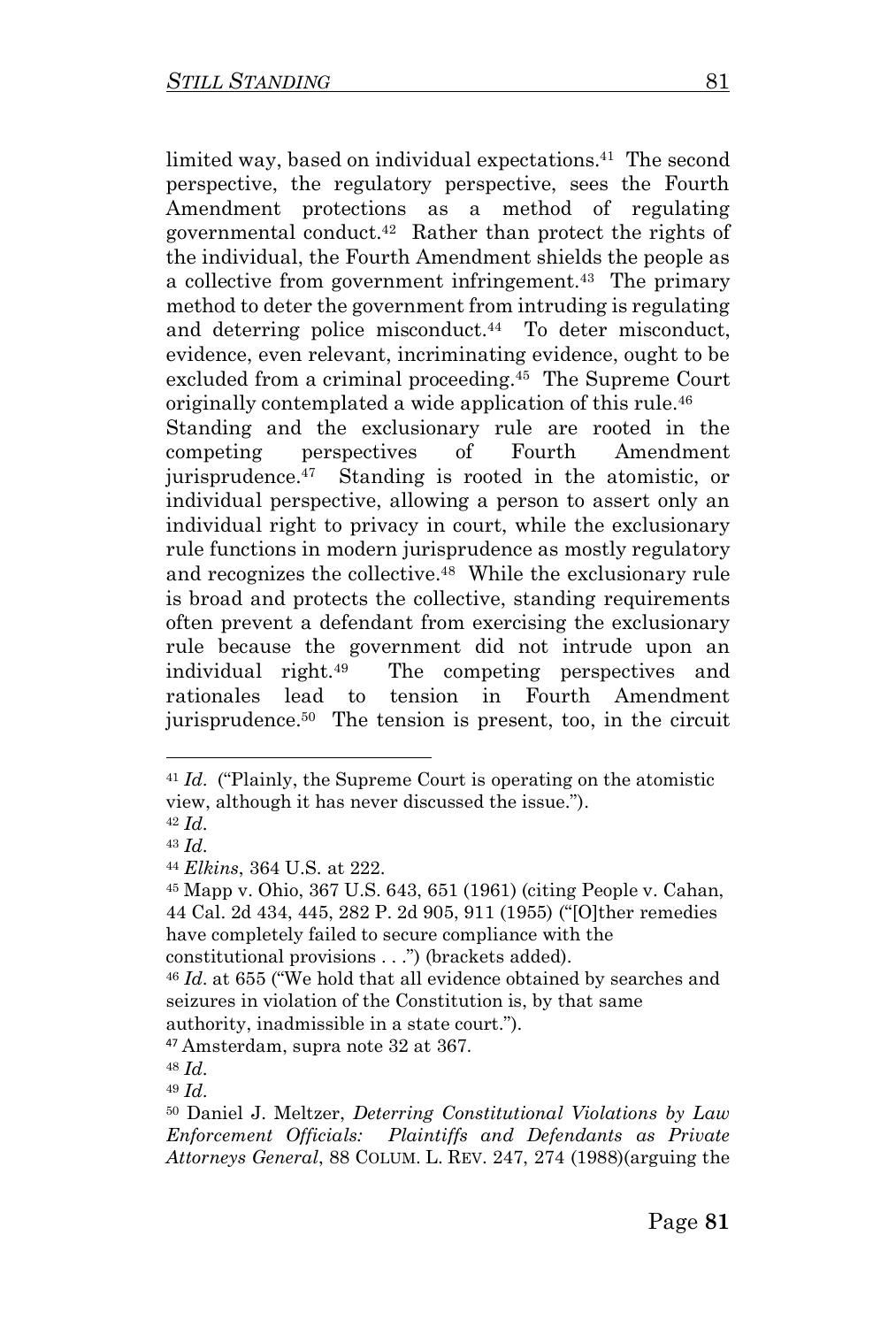split examined in this note. Whether a court may permit the government to challenge standing for the first time on appeal may be informed by the court's view of the Fourth Amendment as atomistic or regulatory.

#### C. THE EXCLUSIONARY RULE ENFORCES THE FOURTH **AMENDMENT**

The exclusionary rule gives force and effect to the Fourth Amendment.<sup>51</sup> Fourth Amendment jurisprudence now treats the exclusionary rule as regulatory or a protection of the collective.<sup>52</sup> Admittedly, the exclusionary rule may exclude relevant, incriminating evidence from consideration.<sup>53</sup> Courts justify this social cost in two ways.<sup>54</sup> First, and perhaps the more cited reason, is factual.<sup>55</sup> Excluding relevant, incriminating evidence should encourage future practices conforming with Constitutional demands. 56 The second justification is normative.<sup>57</sup> The normative justification enforces the belief that courts should not participate in illegal acts.<sup>58</sup> This should include presiding over a proceeding where illegally obtained evidence is proffered against a defendant.<sup>59</sup>

exclusionary rule prevents future harms for the collective rather than redresses harm done to a defendant moving to suppress, and thus standing should play no part of the calculus); *See also* Colb, *supra* note 4 (arguing the exclusionary rule and standing are logically inapposite).

<sup>51</sup> *Belton*, 453 U.S. at 458.

<sup>52</sup> Mapp v. Ohio, 367 U.S. 643, 656 (1961).

<sup>53</sup> Andrew M. Carter, Good Cops, Bad Cops, and the Exclusionary Rule, 23 U. PA. J. CONST. L. 239, 240 (2021)("But, at least on paper, there are still plenty of circumstances where the Fourth Amendment exclusionary rule contemplates a plainly guilty murderer escaping justice because of an officer's otherwise de minimis Fourth Amendment violation.").

<sup>54</sup> Dallin H. Oaks, *Studying the Exclusionary Rule in Search and Seizure*, 37 U. CHI. L. REV. 665, 668 (1970).

<sup>55</sup> *Id*.

<sup>56</sup> *Id*.

<sup>57</sup> *Id*.

<sup>58</sup> *Id*.

<sup>59</sup> *Id*.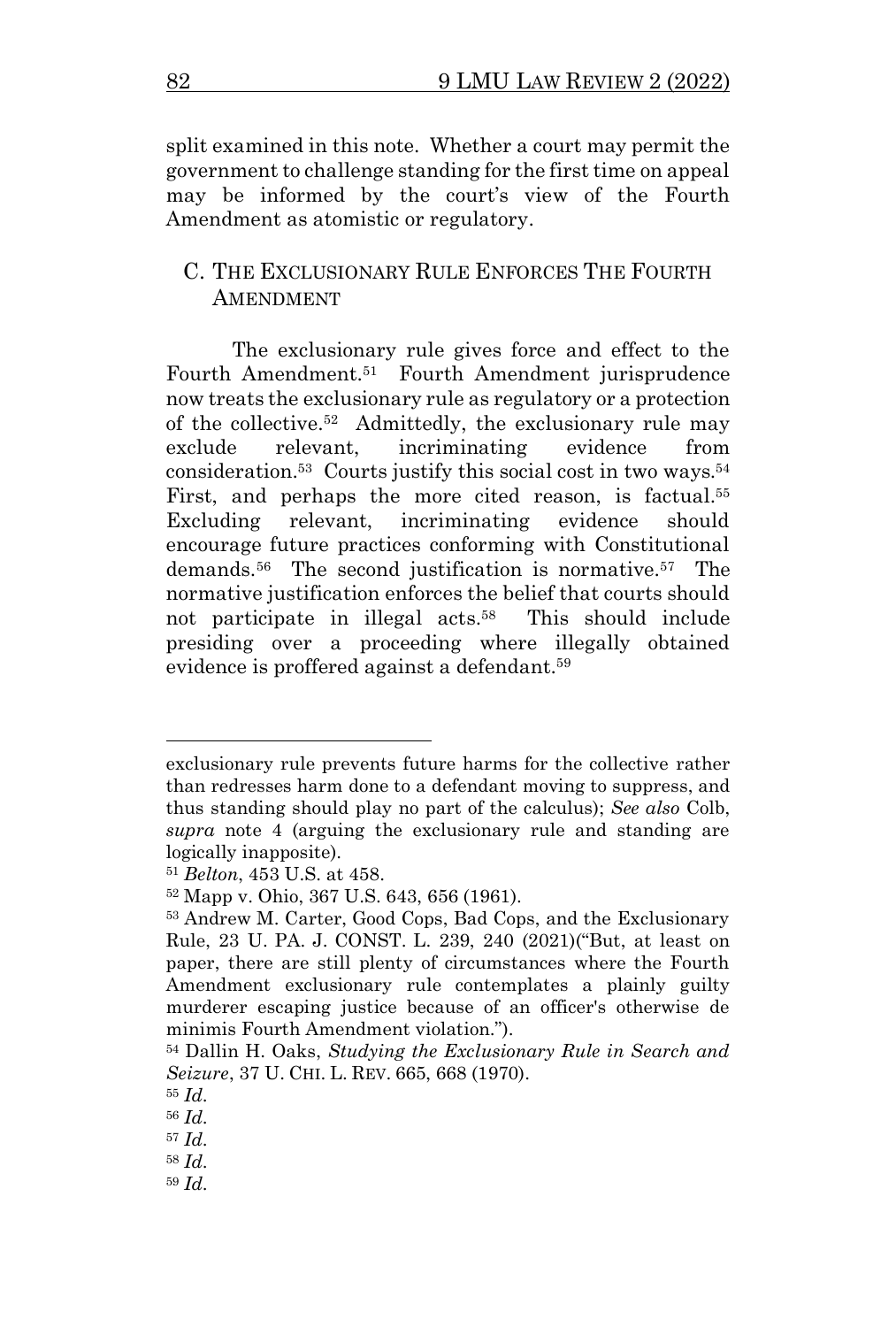To regulate against government intrusion, courts created and continue to create an elaborate tapestry of Fourth Amendment doctrine making specific decisions about what, when, and where police may investigate crime.<sup>60</sup> This elaborate doctrine seeks to regulate police protocol and behavior to protect privacy.<sup>61</sup> The exclusionary rule functions to prevent evidence collected or otherwise obtained in violation of the Fourth Amendment from being used in court.<sup>62</sup> The exclusionary rule is prophylactic, created by the judiciary, and formulated to protect a constitutional right.<sup>63</sup>

The Supreme Court of the United States first articulated the exclusionary rule in *Weeks v. United States* in 1914.<sup>64</sup> Justice William R. Day, penning the opinion of the unanimous court, reversed the Western District of Missouri and held a warrantless seizure of documents from a private home violated the Fourth Amendment prohibition against unreasonable searches and seizures.<sup>65</sup> More importantly, the Court held evidence obtained during an illegal search is

<sup>60</sup> Andrew McLetchie, *The Case for Bright-Line Rules in Fourth Amendment Jurisprudence: Adopting the Tenth Circuit's Bright-Line Test for Determining the Voluntariness of* Consent, 30 HOFSTRA L. REV. 225, 230 (2001) ("The exclusionary rule is the seminal bright-line rule in Fourth Amendment jurisprudence . . .").

<sup>61</sup> Carter, *supra* note 53 at 242 ("For the modern Supreme Court, the benefit of the rule is its deterrence effect: we accept the costs of the exclusionary rule because the rule deters those police officers who--by dint of malice, recklessness, or negligence--might otherwise intrude on a suspect's Fourth Amendment rights."). <sup>62</sup> *Id*. at 240; see also *Weeks,* 232 U.S. at 393.

<sup>63</sup> Wong Sun v. United States, 371 U.S. 471, 486 (1963) (Application of the exclusionary rule on Wong Sun's behalf protected Fourth Amendment guarantees by ". . . deterring lawless conduct by federal officers" and by "closing the doors of the federal courts to any use of evidence unconstitutionally obtained."). *See also* Elkins v. United States, 364 U.S. 206, 217 (1960) ("The rule is calculated to prevent, not to repair. Its purpose is to deter—to compel respect for the constitutional guaranty in the only effectively available way—by removing the incentive to disregard it.").

<sup>64</sup> *Weeks*, 232 U.S. at 398 ("In holding [the letters] and permitting their use at trial, we think prejudicial error was committed."). <sup>65</sup> *Id*.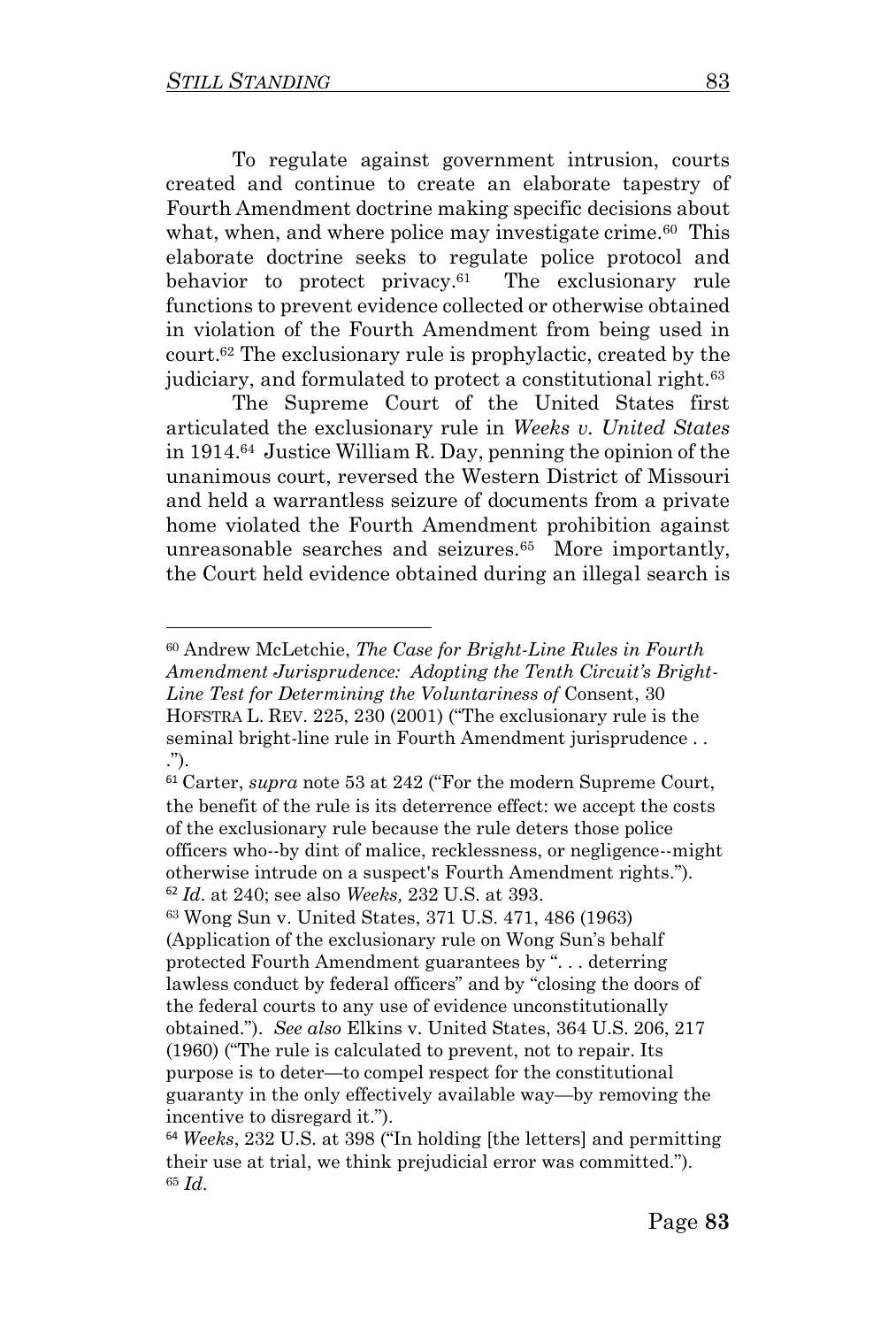excluded from use in federal criminal prosecutions.<sup>66</sup> To permit the use of private documents seized illegally in a court of law would mean the protection of the Fourth Amendment declaring a right to be secure against such searches and seizures would be of no value.<sup>67</sup> Further, because federal prosecutions could not rely on evidence secured by an illegal search and seizure, in the future federal law enforcement officers would adhere to the confines of a legal search and seizure.<sup>68</sup> In other words, because evidence obtained illegally is barred, federal law enforcement officers must operate legally in searches to secure evidence for future federal prosecution. Finally, the *Weeks* Court declared "a conviction based on unlawfully seized evidence should find no sanction in the judgment of the courts."<sup>69</sup> Thus, the exclusionary rule was born to direct law enforcement conduct and reinforce confidence in the judicial system.

Nearly five decades later, the exclusionary rule first pronounced in *Weeks* extended beyond federal criminal proceedings to the states by the Fourteenth Amendment. 70 The Court recognized the rule excluding illegally obtained evidence protects liberties considered "fundamental by the Constitution. $i^{71}$  In sum, the exclusionary rule constitutionally underpinned.<sup>72</sup> The rule is an essential ingredient of the Fourth Amendment, the Court held, and is enforced against the States by the Due Process Clause. The Court felt "led to close the only courtroom door remaining open to evidence secured by official lawlessness" by extending the Fourth Amendment's right of privacy to the states.<sup>73</sup> As a result, the Court determined all evidence

<sup>66</sup> *Id*.

<sup>67</sup> *Id.* at 393.

<sup>68</sup> *Id*. at 391-392.

<sup>69</sup> *Id*. at 392.

<sup>70</sup> Mapp v. Ohio, 367 U.S. 643 (1961).

<sup>71</sup> *Id*. at 649 (quoting McNabb v. United States, 318 U.S. 332, 339- 340 (1943))(citing

*Boyd*, 116 U.S. at 616 and *Weeks,* 232 U.S. at 383).

<sup>72</sup> See *Carter*, supra note 53 at n. 4 citing *Calandra*, 414 U.S. at 348 ("In sum, the rule is a judicially created remedy designed to safeguard Fourth Amendment rights generally through its deterrent effect, rather than a personal constitutional right of the party aggrieved.").

<sup>73</sup> *Id*. at 654-655.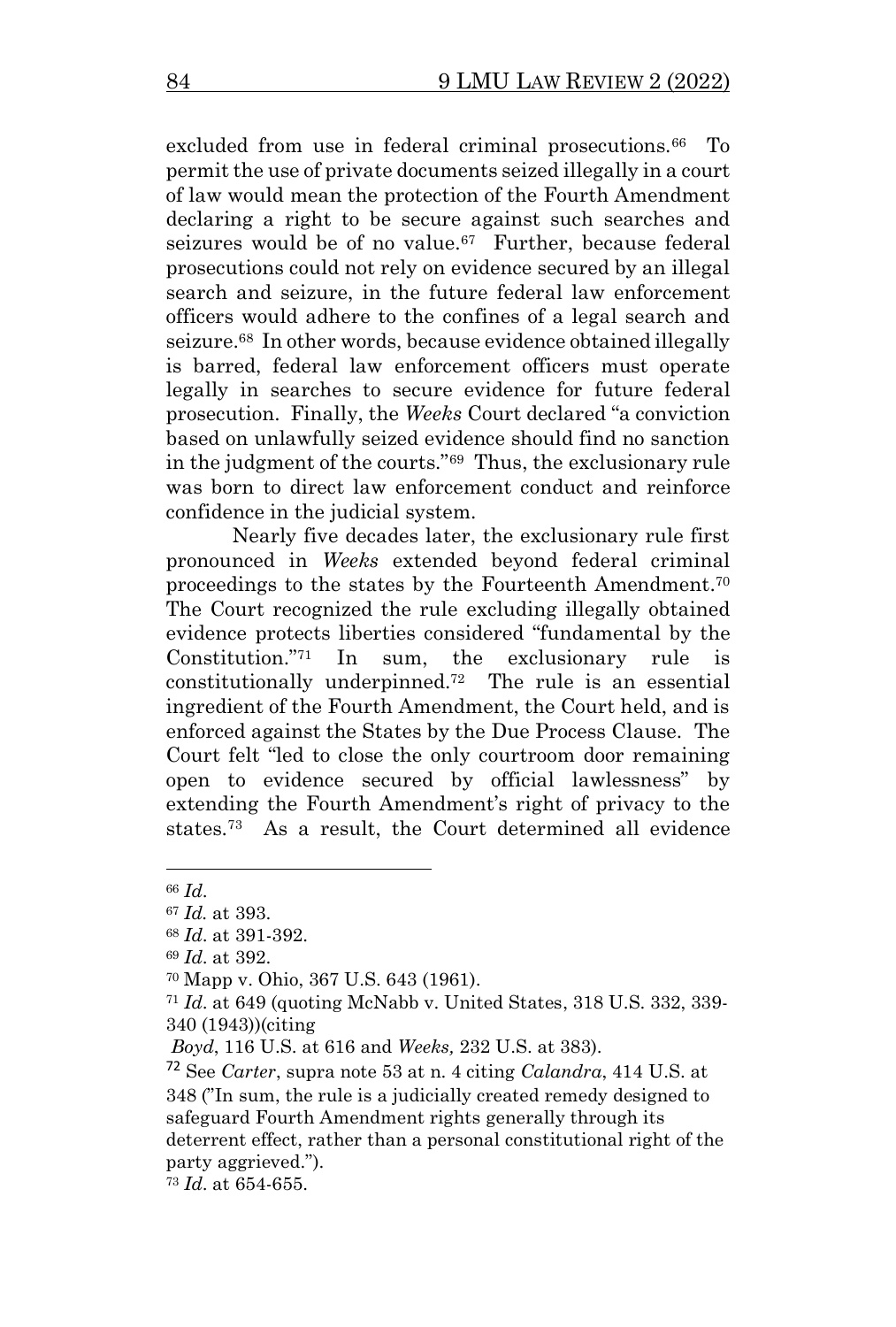obtained by unlawful searches and seizures is also inadmissible in state court.<sup>74</sup>

When extending the exclusionary rule to the states, *Mapp v. Ohio* directly acknowledged and reinforced the purpose of the exclusionary rule stated in *Weeks*. 75 "The purpose", the Court held, "is to deter—to compel respect for the constitutional guaranty in the only effective way available —by removing the incentive to disregard it."<sup>76</sup> At its core, the exclusionary rule is not a remedy for an individual's injury.<sup>77</sup> The rule, instead, is designed to punish violators and protect future search targets.<sup>78</sup> By excluding illegally obtained evidence, government actors will conform their behavior in later searches and seizures to avoid the exclusion. 79 *Weeks*, *Mapp*, and the decisions that follow continue to rely on the normative and factual justifications for the exclusionary rule.<sup>80</sup>

### D. THE COURT LIMITS THE AVAILABILITY OF THE EXCLUSIONARY RULE WITH STANDING.

While the willingness to exclude illegally obtained evidence became a federal tenant in the early 20<sup>th</sup> Century, and extended to the states in the early 1960s, a desire for a limited application of the exclusionary rule emerged in the mid-to-late 20th Century. In *Weeks v. United States* and *Mapp v. Ohio* the Court reflected a sweeping approach to exclusion. 81 The Court wrote, "[w]e hold that all evidence obtained by searches and seizures in violation of the

<sup>74</sup> *Id*. at 655.

<sup>75</sup> *Id.* 

<sup>76</sup> *Id.* at 656 (quoting Elkins v. United States, 364 U.S. 206, 217 (1960)).

<sup>77</sup> *Elkins*, 364 U.S. at 217.

<sup>78</sup> *Id*.

<sup>79</sup> *Id.* 

<sup>80</sup> See also Stone v. Powell, 428 U.S. 465, 486 (1976); United States v. Leon, 468 U.S. 897, 909, 921 (1984); Herring v. United States, 555 U.S. 135, 141 (2009); Davis v. United States, 564 U.S. 229, 236- 37 (2011) ( "The rule's sole purpose, we have repeatedly held, is to deter future Fourth Amendment violations."). <sup>81</sup> Mapp v. Ohio, 367 U.S. 643, 655 (1961).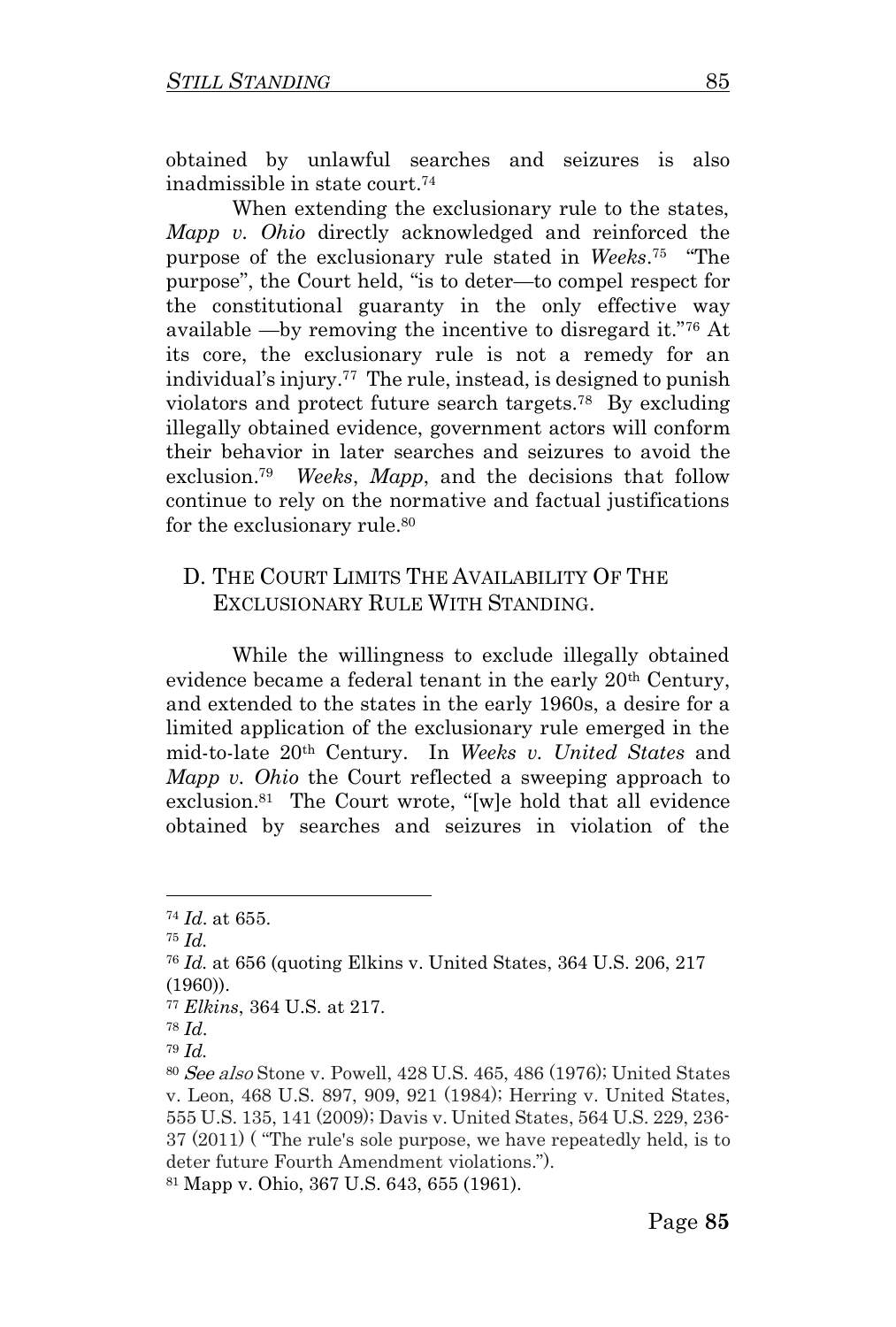Constitution is . . . inadmissible in a state court."<sup>82</sup> And yet in a series of cases the Court limited the availability of the remedy in multiple ways. This limitation includes requiring a defendant have standing to challenge the legality of search.

The Court requires a greater connection between wrongful state action and the person invoking the exclusionary rule by requiring "standing."<sup>83</sup> While the word "standing" may stir thoughts of constitutional law and Article III standing, Justices are careful to point out this is a separate, distinct concept.<sup>84</sup> Standing, in Fourth Amendment jurisprudence, describes the legal status of a person and whether they may seek to exclude evidence under the exclusionary rule.<sup>85</sup> In this sense, standing is rooted in the atomistic perspective, unlike the exclusionary rule.<sup>86</sup>

Today, a person must have a reasonable expectation of privacy in a thing or place to challenge a search.<sup>87</sup> Before *Rakas v. Illinois*, the Supreme Court required a legitimate presence on the premises to challenge a search<sup>88</sup>. This sense of standing, first set forth in *Jones v. United States*, precluded a person improperly present from asserting a privacy expectation in the premises searched.<sup>89</sup> In *Jones*, a defendant accused of narcotics possession motioned to suppress evidence uncovered in a search of an apartment in which he was a guest.<sup>90</sup> The government argued that, even if the defendant entered the apartment as an invitee, he lacked a possessory interest in the apartment as owner.<sup>91</sup> The Court rejected the idea that a possessory interest and the concept of standing should necessarily follow private property law and instead found the defendant met the standing requirement to challenge the search.<sup>92</sup> The defendant, the Court reasoned, was properly in the

<sup>82</sup> Id.

<sup>83</sup> Rakas, 439 U.S. at 140.

<sup>84</sup> Id.

<sup>85</sup> *Id*.

<sup>86</sup> Amsterdam, *supra* note 8 at 367.

<sup>87</sup> *Rakas*, 439 at 140.

<sup>88</sup> Jones v. United States, 362 U.S. 257, 267 (1960).

<sup>89</sup> *Id*.

<sup>90</sup> *Id*. at 259.

<sup>91</sup> *Id*.

<sup>92</sup> *Id*. at 266.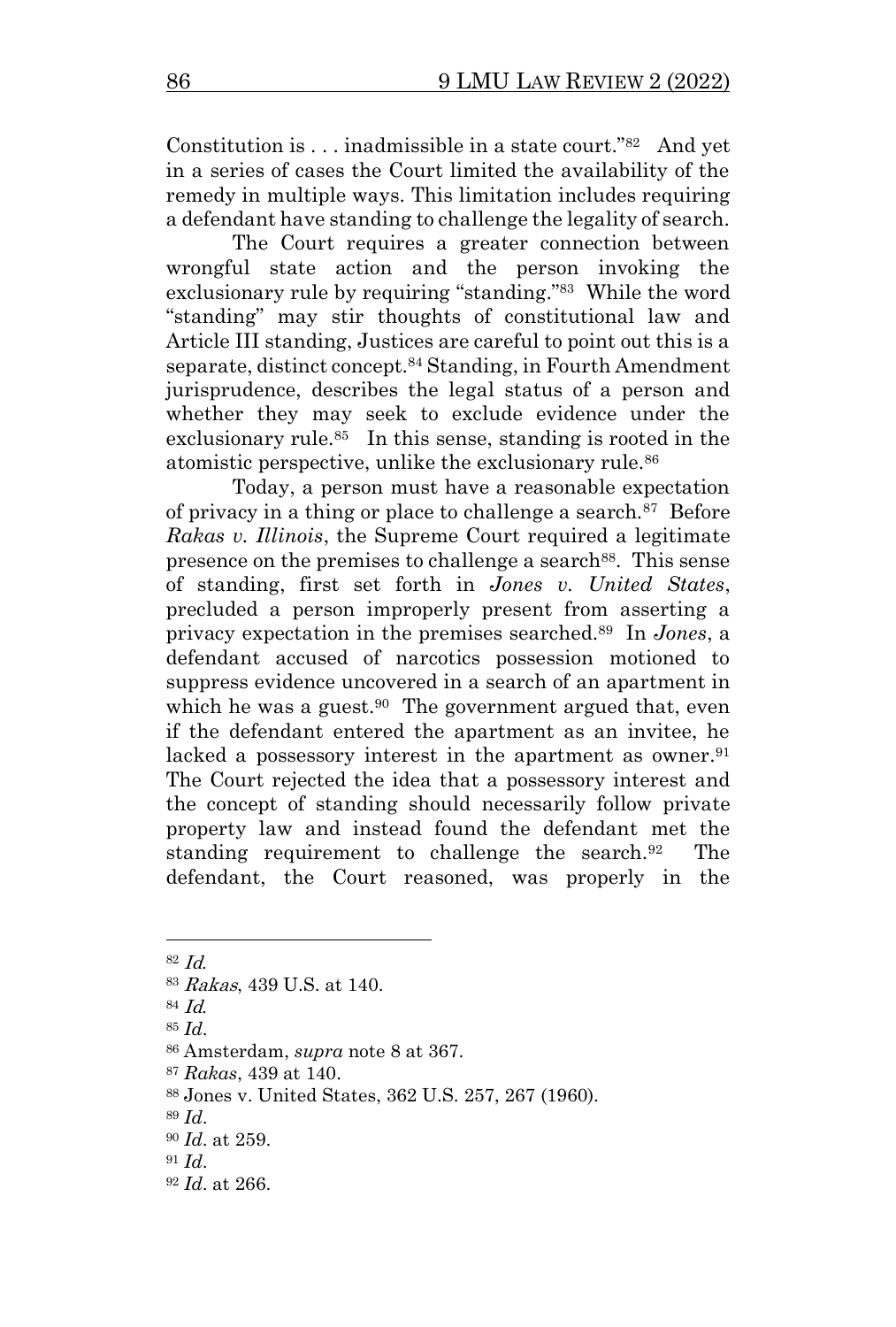apartment and therefore had a possessory interest in the property such that he could expect privacy.<sup>93</sup>

Nearly eighteen years later, the concept of standing transformed. The Court rejected the notion that standing simply required a possessory interest in the property as *Jones* suggested.<sup>94</sup> In *Rakas v. Illinois* the Supreme Court affirmed an Illinois Appellate Court decision denying a motion to suppress evidence.<sup>95</sup> *Rakas* involved a vehicle search yielding evidence of a robbery—rifle shells and a sawed-off shotgun.<sup>96</sup> The occupants of the vehicle moved to suppress the rifle and shells seized from the car because the search violated the Fourth and Fourteenth Amendments.<sup>97</sup> The petitioners conceded they did not own the vehicle, the shells, nor the rifle.<sup>98</sup> They were simply passengers in the vehicle.<sup>99</sup> The prosecutors challenged the petitioners' standing to object to the lawfulness of the search of the car because they did not own the car.<sup>100</sup> The trial court, as well as the Appellate Court of Illinois, agreed the petitioners' lacked an individual, reasonable expectation of privacy in the vehicle.<sup>101</sup>

Holding that "Fourth Amendment rights are personal rights which, like some other constitutional rights, may not be vicariously asserted" the court rejected the "target" theory permitting a defendant the right to challenge the violation of the Fourth Amendment rights of a third party.<sup>102</sup> The Court also rejected the *Jones* holding permitting a defendant standing to challenge the legality of a search when she was legitimately on a premises.<sup>103</sup> Simply put, the question is whether the challenged search or seizure violated the Fourth Amendment rights of a criminal defendant who seeks to exclude the evidence obtained.<sup>104</sup>

<sup>93</sup> *Id*. at 265. <sup>94</sup> *Rakas*, 439 U.S. at 133. <sup>95</sup> *Id*. at 150. <sup>96</sup> *Id*. at 129. <sup>97</sup> *Id.* at 130. <sup>98</sup> *Id*. <sup>99</sup> *Id*. <sup>100</sup> *Id*. at 130-131. <sup>101</sup> *Id*. at 131. <sup>102</sup> *Id*. at 130 citing *Alderman*, 394 U.S. at 174. <sup>103</sup> *Id*. at 148. <sup>104</sup> *Id*. at 140.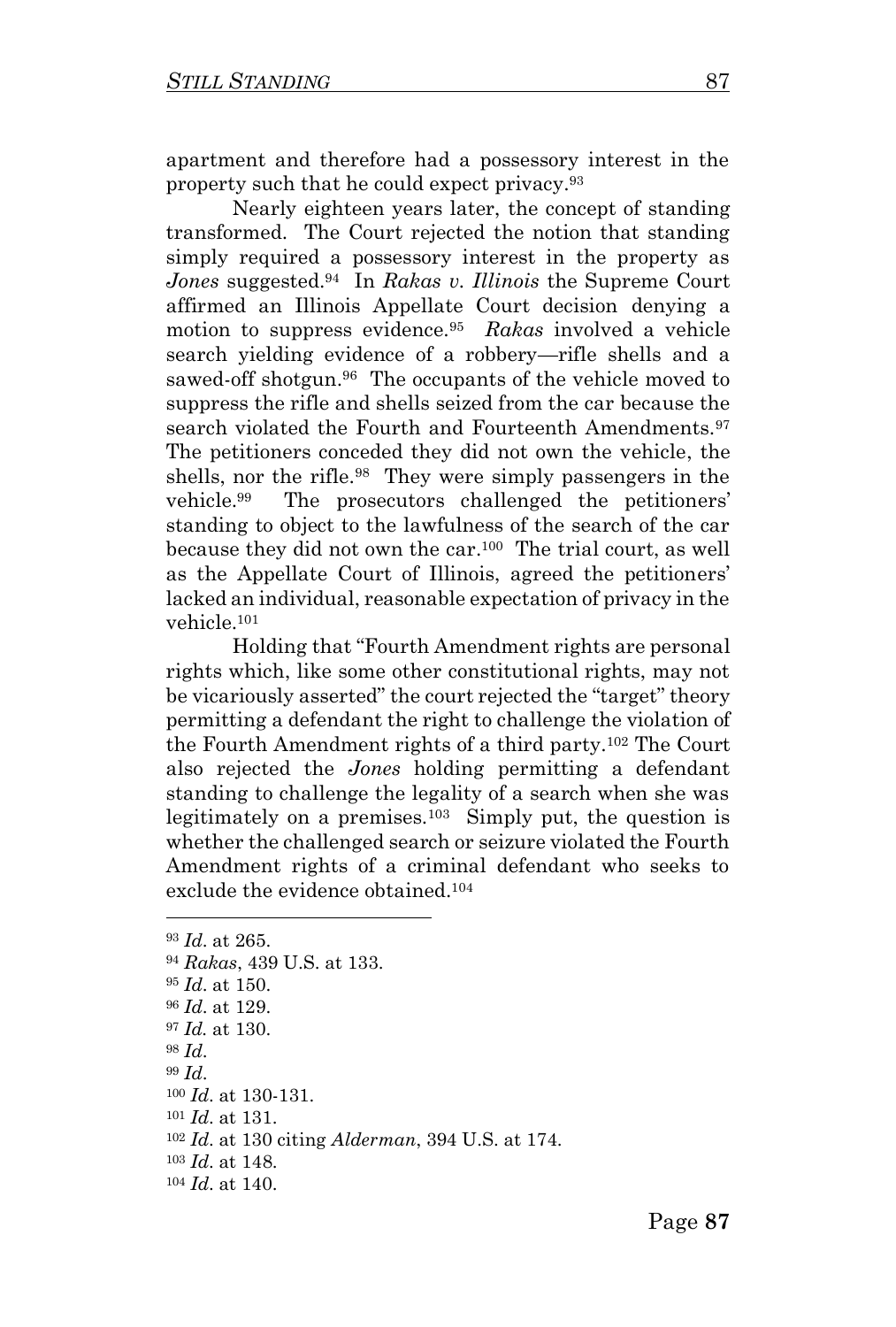The Court reasoned that since Fourth Amendment rights are individual, it is proper to permit only a defendant whose Fourth Amendment rights were violated to benefit from the exclusionary rule's protections.<sup>105</sup> The exclusionary rule is designed to enforce that individual right.<sup>106</sup> Benefitting from the exclusionary rule while challenging a violative search vicariously would be improper.

Justice Rehnquist bristled at labeling the inquiry as "standing" in the traditional Article III meaning.<sup>107</sup> The Court eliminated standing as an independent, preliminary inquiry.<sup>108</sup> Instead, Rehnquist framed the inquiry as "simply recognizing [the inquiry] as one involving the substantive question of whether or not the proponent of the motion to suppress has had his own Fourth Amendment rights infringed by the search and seizure which he seeks to challenge."<sup>109</sup> In other words, a person who challenges a search to a third party's premises or property has not had his own Fourth Amendment rights infringed. It is not the same inquiry as Article III standing, but a substantive part of determining whether the Fourth Amendment was violated during a search or seizure.<sup>110</sup>

The Court continues to examine issues of standing in the 21st Century as culture changes. 111 In *Byrd v. United States* in 2018 the Court addressed whether rental car drivers who are not on the rental agreement (e.g., a person given the keys to drive by a person who is authorized to drive) have standing to object to a search of the car.<sup>112</sup> The Court distinguished this case from *Rakas* and held that a person alone in a rental car has an individual reasonable expectation of privacy and thus has standing to challenge a search of the car.<sup>113</sup>

Because the Court continues to approach Fourth Amendment jurisprudence from both an atomistic and

<sup>105</sup> *Id*.

<sup>106</sup> *Id*. at 134 citing Simmons v. United States, 390 U.S. 377, 389 (1968).

<sup>107</sup> *Id*. at 139-40.

<sup>108</sup> *Id*. at 133.

<sup>109</sup> *Id*.

<sup>110</sup> *Id*.

<sup>111</sup> *Byrd*, 138 S. Ct. at 1518.

<sup>112</sup> *Id*.

<sup>113</sup> *Id*. at 1531.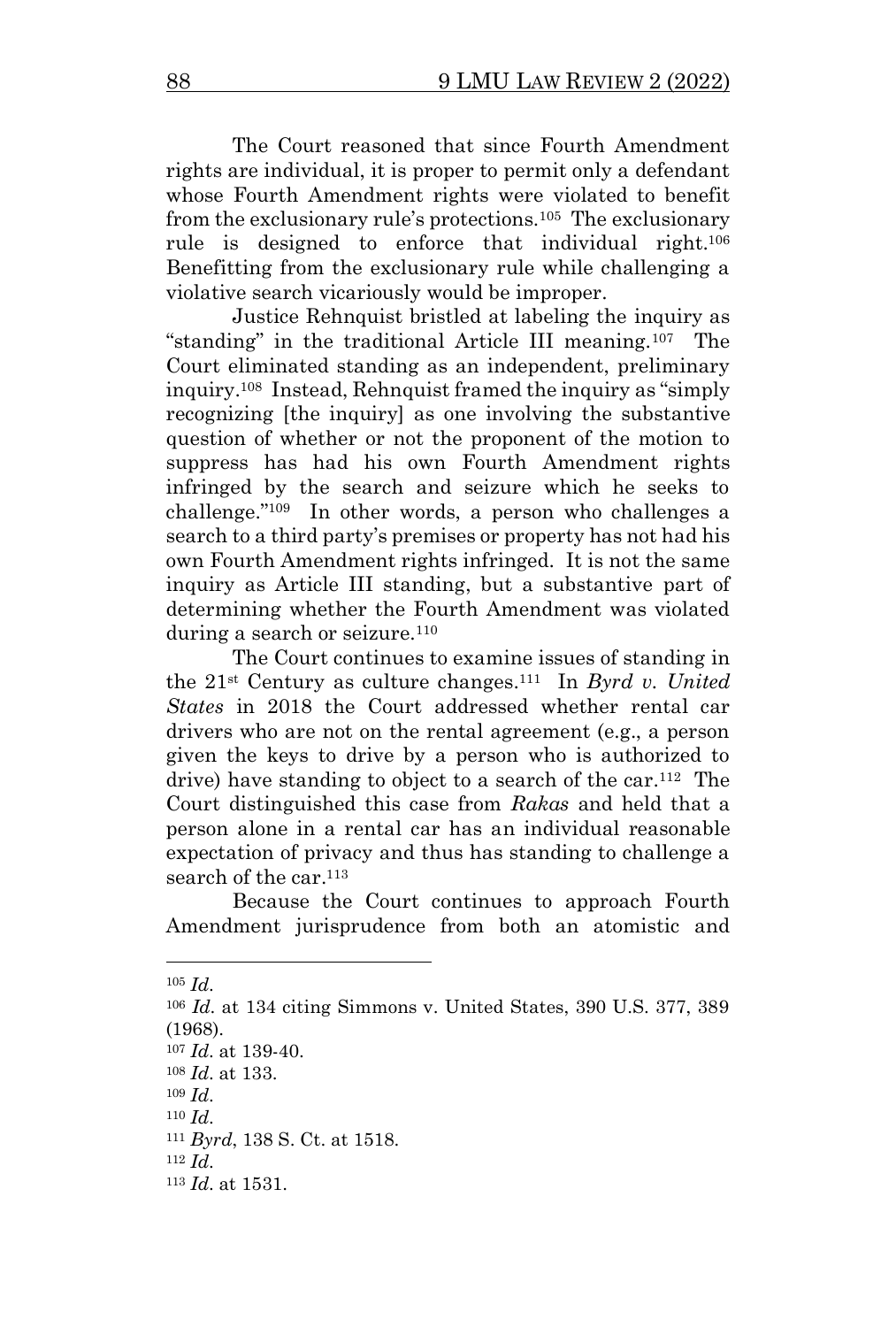regulatory perspective, tension persists. This tension is seen at the appellate level when courts confront whether the government may ever waive the right to challenge standing. Courts use waiver of the standing argument to advance a broad exclusionary rule or permit standing challenges to limit the utility of the exclusionary rule. Courts do this by considering the objection waived, never waived at any point, or potentially waived, depending on the circumstances of the case. An approach never waiving an objection to standing effectively permits a smaller population to use the exclusionary rule. An approach that considers the objection waived, without question, at the appellate level, permits a larger population to use the exclusionary rule.

## III. THE CIRCUIT SPLIT ON WAIVING A CHALLENGE TO **STANDING**

The Supreme Court of the United States addressed whether the government may waive standing once but used permissive language.<sup>114</sup> In *Steagald v. United States*, the Court suggested that the government *may* waive the right to raise factual issues related to standing when it makes contrary assertions in the courts below, when it acquiesces in contrary findings by those courts, or when it fails to raise such questions during litigation.<sup>115</sup> In *Steagald*, a Drug Enforcement Administration (DEA) agent received confidential information suggesting he could locate a federal fugitive named Lyons wanted on drug charges in Atlanta.<sup>116</sup> The DEA agent contacted Southern Bell Telephone Company, retrieved the address associated with the phone number the informant disclosed, and stormed the home with eleven other agents.<sup>117</sup> The agents did not find Lyons but detained several at the home.<sup>118</sup> During the search of the house, the agent observed what he believed to be cocaine.<sup>119</sup> While the agent waited on a search warrant, the group conducted a second search of the house (without a warrant)

<sup>114</sup> Steagald v. United States, 451 U.S. 204 (1981).

<sup>115</sup> *Id*. at 209.

<sup>116</sup> *Id*. at 206.

<sup>117</sup> *Id*.

<sup>118</sup> *Id*.

<sup>119</sup> *Id*.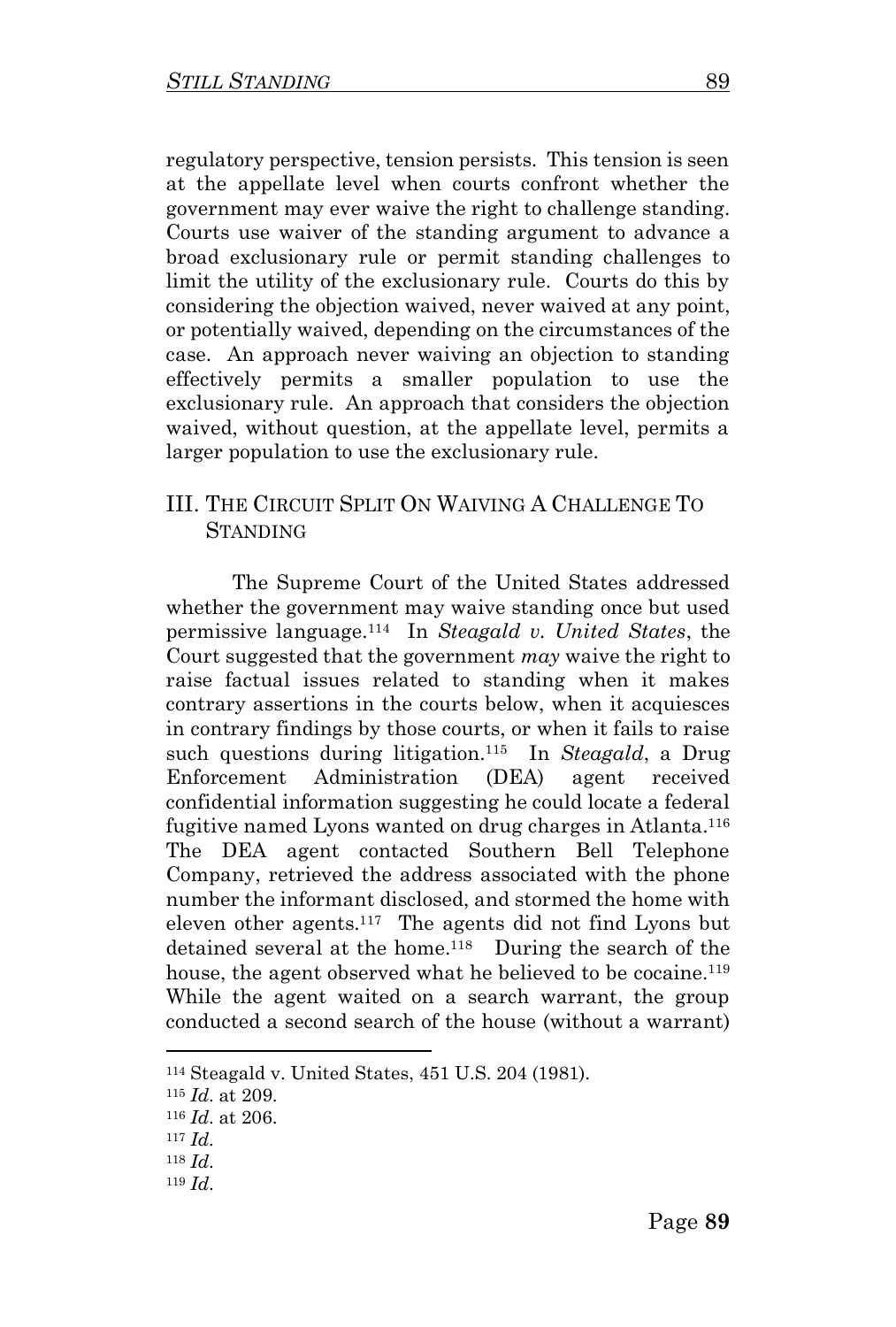and uncovered more incriminating evidence.<sup>120</sup> A third search, with a warrant, unearthed 43 pounds of cocaine.<sup>121</sup> As a result, agents arrested Steagald on federal drug charges.<sup>122</sup>

Steagald moved to suppress all evidence uncovered in the various searches conducted without warrants.<sup>123</sup> The agent testified to his belief that the arrest warrant for Lyons was enough to permit a search of the home.<sup>124</sup> The District Court agreed and denied the motion to suppress.<sup>125</sup>

On appeal, the government suggested Steagald lacked an expectation of privacy in the house and therefore lacked standing to challenge the search of the home.<sup>126</sup> The argument was never raised in the courts below.<sup>127</sup> The government, in fact, asserted in its brief in opposition to certiorari Steagald lived in the home, which suggests standing to challenge a search. Yet the government presented evidence to the contrary at oral arguments and suggested Steagald did not live in the home. 128 Mere presence in the home did not give Steagald standing to challenge the search, the government argued.<sup>129</sup>

The Supreme Court declined to follow the government's argument that the petitioner lacked standing.<sup>130</sup> The government, the Court said, was first entitled, at the district court, to defend against Steagald's motion to suppress by challenging his personal, reasonable expectation of privacy (his standing) in the place searched.<sup>131</sup> The government instead argued petitioners lived in the home.<sup>132</sup> The Court held that the government may lose the right to raise factual issues at the Supreme Court in some

<sup>120</sup> *Id*. at 206-207. <sup>121</sup> *Id*. at 207. <sup>122</sup> *Id*. <sup>123</sup> *Id*. <sup>124</sup> *Id*. <sup>125</sup> *Id*. <sup>126</sup> *Id*. at 208. <sup>127</sup> *Id*. at 208-209. <sup>128</sup> *Id*. <sup>129</sup> *Id*. <sup>130</sup> *Id*. at 209. <sup>131</sup> *Id*. <sup>132</sup> *Id*.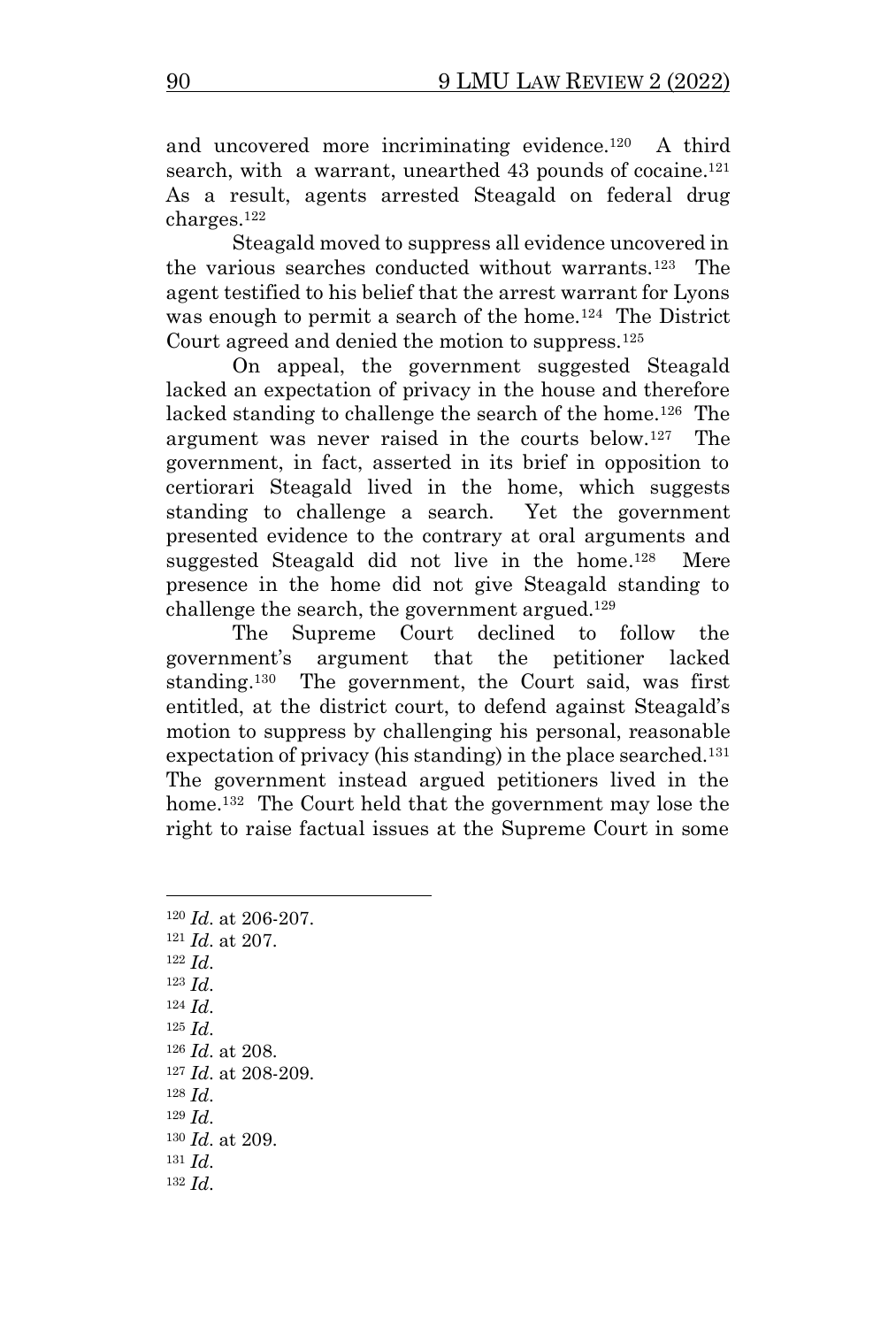cases.<sup>133</sup> On that basis, the Court then concluded this was just such a case.<sup>134</sup> Because the government argued inconsistent facts on appeal, the Court rejected the argument that the defendant lacked standing.<sup>135</sup> As a result of the permissive language of *Steagald*, there is a tri-part split within the circuits.

There are three basic approaches to whether the government may waive a challenge to standing if it is not asserted at the district court level. The First and Eighth Circuits do not permit the government to waive Fourth Amendment standing issues, even if it fails to raise them in the district court.<sup>136</sup> Seven other circuits hold that the government does, in fact, waive Fourth Amendment standing challenges in some cases. Within the general approach that a challenge to standing is waived if not asserted at the district court level, there are five circuits (the Third, Fifth, Seventh, Tenth, and Eleventh) that hold the government completely concedes the issue if it fails to challenge Fourth Amendment standing at the district level.<sup>137</sup> The Ninth Circuit gives the government lenience.<sup>138</sup> Fourth Amendment standing may be raised for the first time on appeal in this circuit, but a failure to place a challenge in the appellate brief will waive the challenge.<sup>139</sup> The government may not bring up the issue for the first time at oral arguments.<sup>140</sup> Finally, the Sixth Circuit is "waivefriendly" in that, like the Ninth Circuit, the government may lose the ability to appeal in some cases.<sup>141</sup> Still, the Sixth Circuit allows the government to object to a defendant's Fourth Amendment standing for the first time on appeal if the government can show the defendant plainly lacked standing and a failure to recognize such would "seriously

<sup>133</sup> *Id*.

<sup>134</sup> *Id*.

<sup>135</sup> *Id*.

<sup>136</sup> *Bouffard*, 917 F.2d at 674; *Rodriguez-Arreola*, 270 F.3d at 616. <sup>137</sup> United States v. Stearn, 597 F.3d 540 (3d Cir. 2010); United States v. Lightbourn, 357 Fed. App'x 259, 264 (11<sup>th</sup> Cir. 2009); United States v. Gonzales, 79 F.3d 413, 419 (5th Cir. 1996); *Price*, 54 F.3d at 345; *Dewitt* 946 F.2d at 1497-1500.

<sup>138</sup> United States v. Paopao, 469 F.3d 760, 764 (9th Cir. 2006).

<sup>139</sup> *Taketa*, 923 F.2d at 670.

<sup>140</sup> *Id*.

<sup>141</sup> *Noble*, 762 F.3d at 527.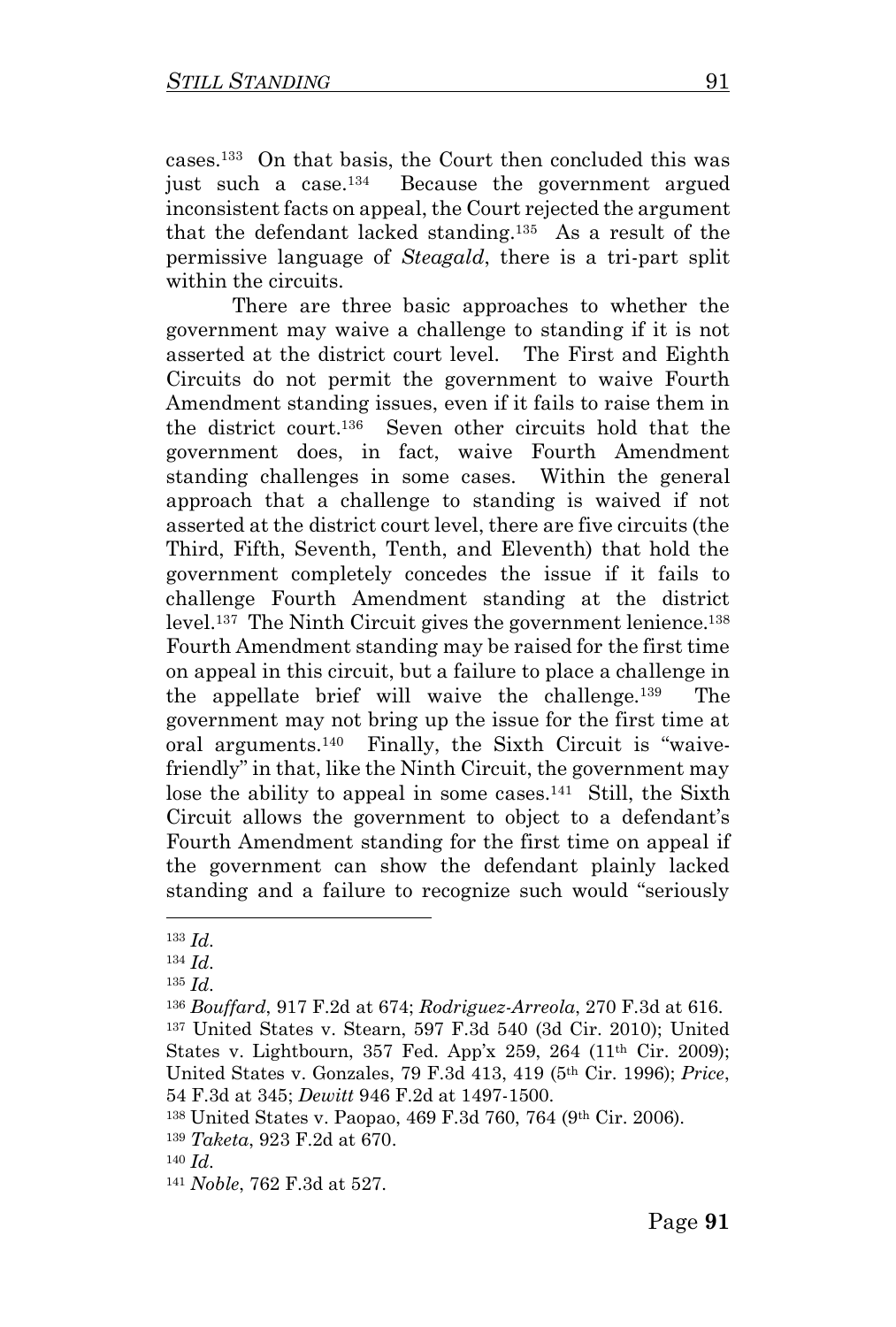affect…the fairness, integrity, or public reputation of judicial proceedings."<sup>142</sup> The Sixth Circuit, like the Ninth, would consider the issue waived if not raised in the opening brief on appeal.<sup>143</sup> The lack of guidance from the Supreme Court explains the tripartite split of the circuits, though each circuit lays out the competing government interests and need to protect the rights of defendants in case law in differing ways.

#### A. THE FIRST AND EIGHT CIRCUITS HOLD STANDING CANNOT BE WAIVED BY THE GOVERNMENT.

Two circuits permit the government to bring a challenge to standing for the first time at the appellate level. The First and the Eighth Circuits, respectively, permit the government to bring an initial challenge to standing despite failure to challenge at the district level, for differing reasons.

#### i. THE FIRST CIRCUIT APPROACH

The First Circuit, in *United States v. Bouffard*, 917 F.2d  $673$  (1<sup>st</sup> Cir. 1990) considered whether the government conceded the defendant's standing to challenge a search. The United States District Court for the District of New Hampshire refused to suppress a short-barreled shotgun seized from an automobile operated by Bouffard, the defendant just before the seizure. <sup>144</sup> Bouffard's sister-in-law loaned him the car, to be returned at 5:00 p.m. the next day.<sup>145</sup> When the car was not returned, the sister-in-law sought police assistance in recovering the vehicle.<sup>146</sup> When reporting the vehicle missing, she confirmed Bouffard was driving her husband's 1979 Mercury Cougar.<sup>147</sup> She reported Bouffard's girlfriend likely accompanied him on the car ride.<sup>148</sup> Bouffard's argument at the District Court suggested the police had little interest in recovering the vehicle until

<sup>142</sup> *Id*. at 528.

<sup>143</sup> *Id*.

<sup>144</sup> *Bouffard*, 917 F.2d at 674.

<sup>145</sup> *Id.* at 674, n. 1.

<sup>146</sup> *Id.* 

<sup>147</sup> *Id*.

<sup>148</sup> *Id*.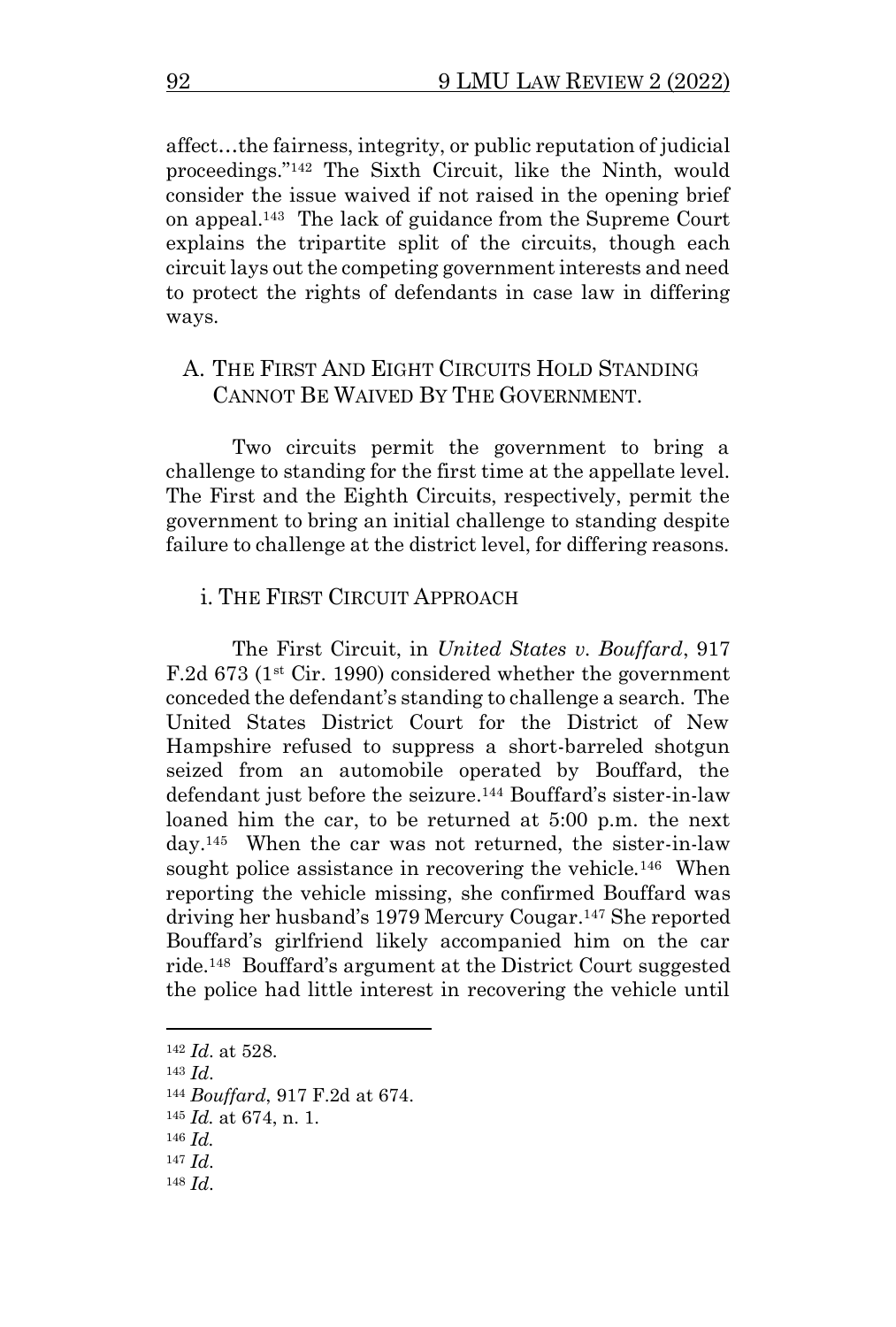they learned Bouffard had many outstanding warrants for his arrest, at which time they issued a bulletin report that Bouffard should be considered "armed and dangerous"—to his sister-in-law's protest.<sup>149</sup> The police assured her the characterization was merely precautionary. 150

The search began. Upon locating the 1979 Mercury Cougar parked at a public boat landing and verifying ownership to the Bouffard family, the defendant approached police and was handcuffed and placed in the vehicle.<sup>151</sup> Police located a short-barreled shotgun in the locked trunk of the car under two bags of clothing, while allegedly searching for the female suspect.<sup>152</sup> The weapon was not visible until the bag was moved.<sup>153</sup>

Bouffard challenged the search in District Court as merely pretextual.<sup>154</sup> The District Court rejected this argument but declined to consider whether the act of lifting the garbage bag constituted a "search" because the defendant did not challenge this. 155 The government failed to challenge, as suggested by *Rakas,* whether the defendant showed a legitimate expectation of privacy in the trunk of the automobile.<sup>156</sup>

The court noted that the issue in this case, whether remand was appropriate to enable further factfinding about Bouffard's reasonable expectation of privacy, was more like the Supreme Court's decision in *Combs v. United States*, 408 U.S. 224, 227 (1972) than *Rakas*. 157 In *Combs*, a per curiam opinion, the Court ordered a remand where a prosecutor did not challenge the defendant's "standing."<sup>158</sup> *Rakas*, of course, refused to remand where a prosecutor challenged "standing"

<sup>149</sup> *Id*.

<sup>150</sup> *Id.* 

<sup>151</sup> *Id.* at 674.

 $152$  *Id.* 

<sup>153</sup> *Id.* 

<sup>154</sup> *Id*.

<sup>155</sup> *Id*. at 674-675.

<sup>156</sup> *Id*. at 675.

<sup>157</sup> *Id*. at 677, citing Combs v. United States, 408 U.S. 224, 227- 228 (1972) (per curiam) (ordering remand where prosecutor did not challenge defendant's "standing"). <sup>158</sup> *Combs*, 408 U.S. at 227-228.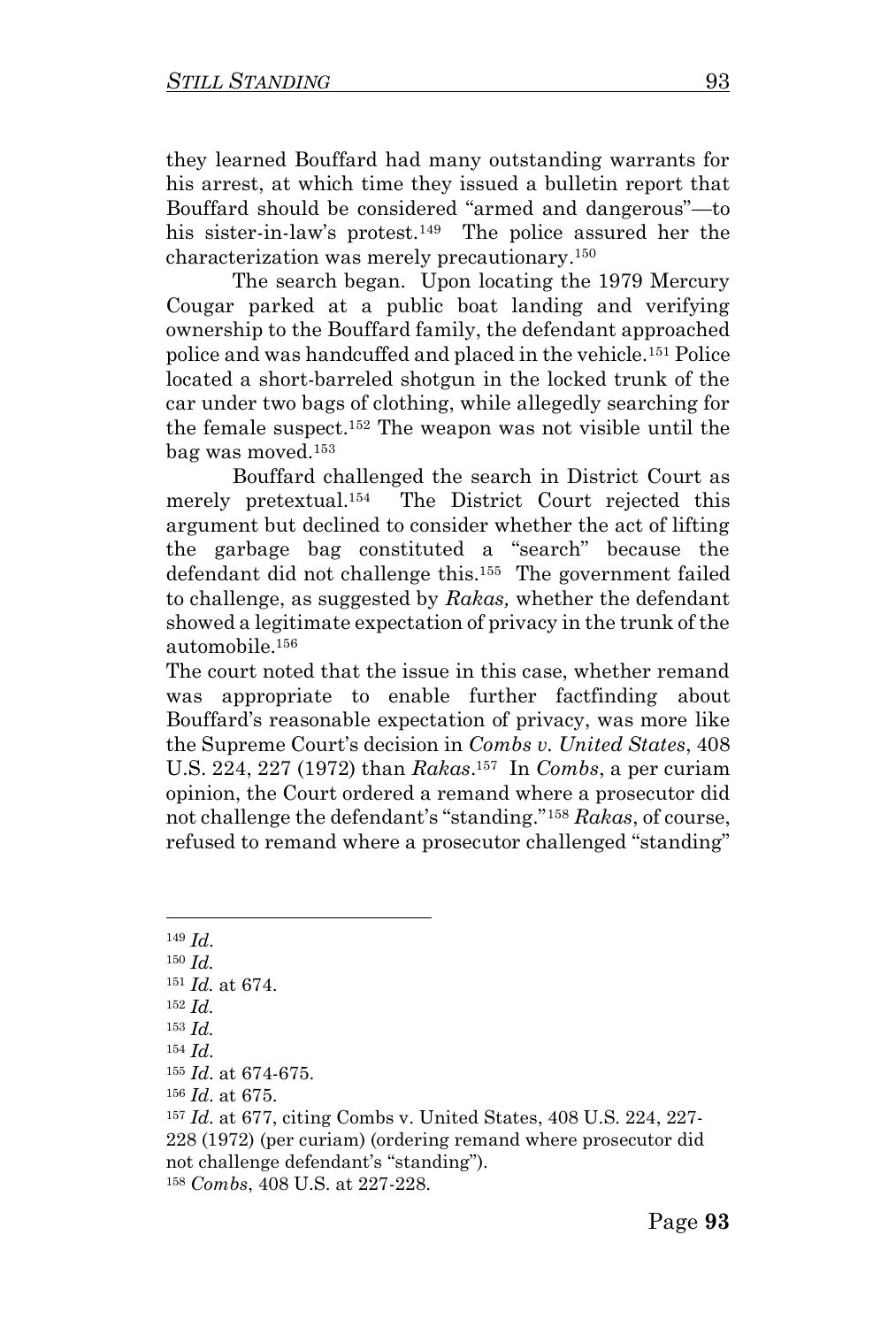at a suppression hearing.<sup>159</sup> As in *Combs*, the *Bouffard* prosecutors conceded standing at the district court level and at arguments on appeal.<sup>160</sup> The *Bouffard* court wondered if, like *Combs*, the defendant failed to assert a privacy claim to the search premises because the government failed to challenge standing.<sup>161</sup> In other words, a defendant may rightfully fail to clearly assert his privacy interests in searched premises when the government does not suggest they lack the standing to claim such interest.

The court directed the district court to conduct a "standing" inquiry, despite the government's concession of the defendant's standing in both the district court and on appeal.<sup>162</sup> The court noted the clear "insufficiency of evidence to demonstrate that the defendant possessed a legitimate expectation of privacy."<sup>163</sup> The court reasoned the remand was necessary for three reasons.<sup>164</sup> First, fundamental fairness would dictate that the defendant deserved an opportunity to present evidence establishing his expectation of privacy.<sup>165</sup> The government's concession of standing at the district court level and at oral arguments on appeal could explain why the defendant presented no evidence to establish his private interest in the car or gun.<sup>166</sup> Should the government now challenge standing, fairness requires that the defendant be permitted to prove a case. Beyond fairness, a remand would allow the district court to consider, for the first time, whether the defendant can establish a legitimate expectation of privacy, this time with an adequate record.<sup>167</sup> The district court made no findings for the record because the defendant failed to put on evidence proving an expectation of privacy in the property searched and items seized, and the government failed to put on evidence of its lack.<sup>168</sup> For these reasons, the Court of

<sup>160</sup> *Bouffard*, 917 F.2d at 677.

<sup>165</sup> *Id.*

- <sup>167</sup> *Id*.
- <sup>168</sup> *Id*.

<sup>159</sup> *Rakas*, 439 U.S. at 130-131, n. 1 (refusing to remand where prosecutor challenged "standing" at suppression hearing).

<sup>161</sup> *Id*. at 677, citing *Combs*, 408 U.S. at 227.

<sup>162</sup> *Bouffard*, 917 F.2d at 677.

<sup>163</sup> *Id.*

<sup>164</sup> *Id*.

<sup>166</sup> *Id.*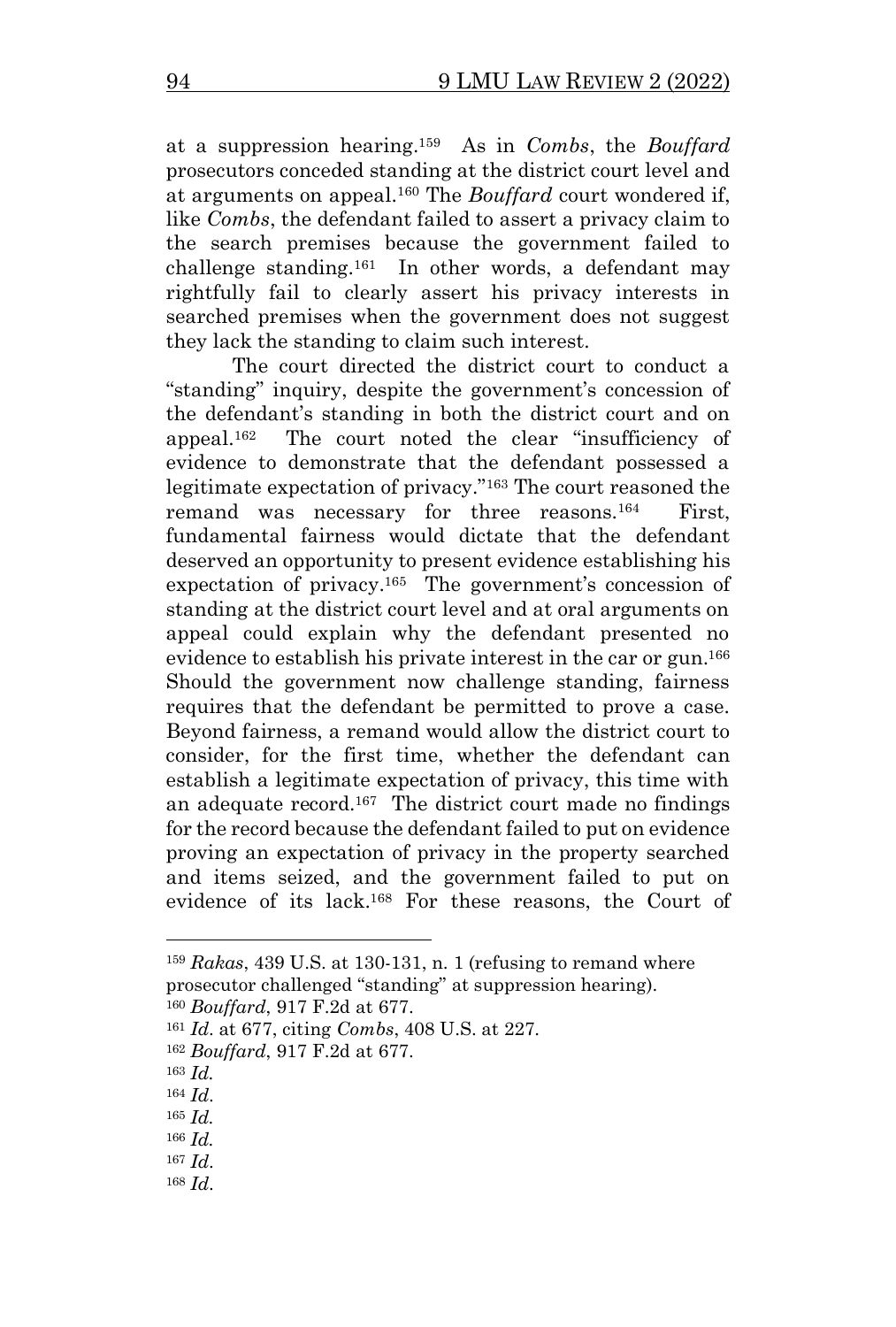Appeals, though permitted to do so by appellate procedure rules, felt it could not make a reliable determination on the fact-dependent issues underpinning the Fourth Amendment claim on the record before it.<sup>169</sup>

#### ii. THE EIGHTH CIRCUIT DISREGARDS *RAKAS*

As in the First Circuit, the government may object to standing at any time, including on appeal in the Eighth Circuit. 170 The Eighth Circuit, like the First Circuit, permits the challenge to standing on appeal even if the government fails to include it in the brief or at oral arguments.<sup>171</sup> The Eighth Circuit's reasoning, however, is different from that of the First Circuit.<sup>172</sup>

The Eighth Circuit reasoning sounds in Article III standing.<sup>173</sup> In *United States v. Rodriguez-Arreola*, 270 F.3d 611 (8th Cir. 2001), after a routine vehicle stop, the driver of the vehicle, Molina, answered the questions of police officers about his immigration status as well as his passenger Rodriguez-Arreola's status. 174 The officer questioned Molina whether his passenger had a green card, to which Molina replied "No."<sup>175</sup>

When the government later charged Rodriguez-Arreola under 8 U.S.C. § 1326(a) (Supp. IV 1998) with being an "illegal alien present in the United States after deportation," he moved to suppress all evidence obtained during the traffic stop. 176 The defendant argued police obtained his immigration status through an illegal search in violation of his Fourth Amendment rights.<sup>177</sup> While the defendant did not argue that the initial stop of the vehicle for

<sup>169</sup> *Id*.

<sup>170</sup> *Rodriguez-Arreola*, 270 F.3d at 616.

<sup>171</sup> *Id*.

<sup>172</sup> *Id*. at 617.

<sup>173</sup> *Id*. at 617 (citing Sierra Club v. Robertson, 28 F.3d 752, 757 n. 4 (8th Cir. 1994) ("It is elementary that standing relates to the justiciability of a case and cannot be waived by the parties.")). <sup>174</sup> *Id*. at 613.

<sup>175</sup> *Id.*

<sup>176</sup> *Id.* at 615 (citing United States v. Rodriguez-Arreola, No. CR 00- 40071 (D.S.D. October 24, 2000) (Motion to Suppress)). <sup>177</sup> *Id*.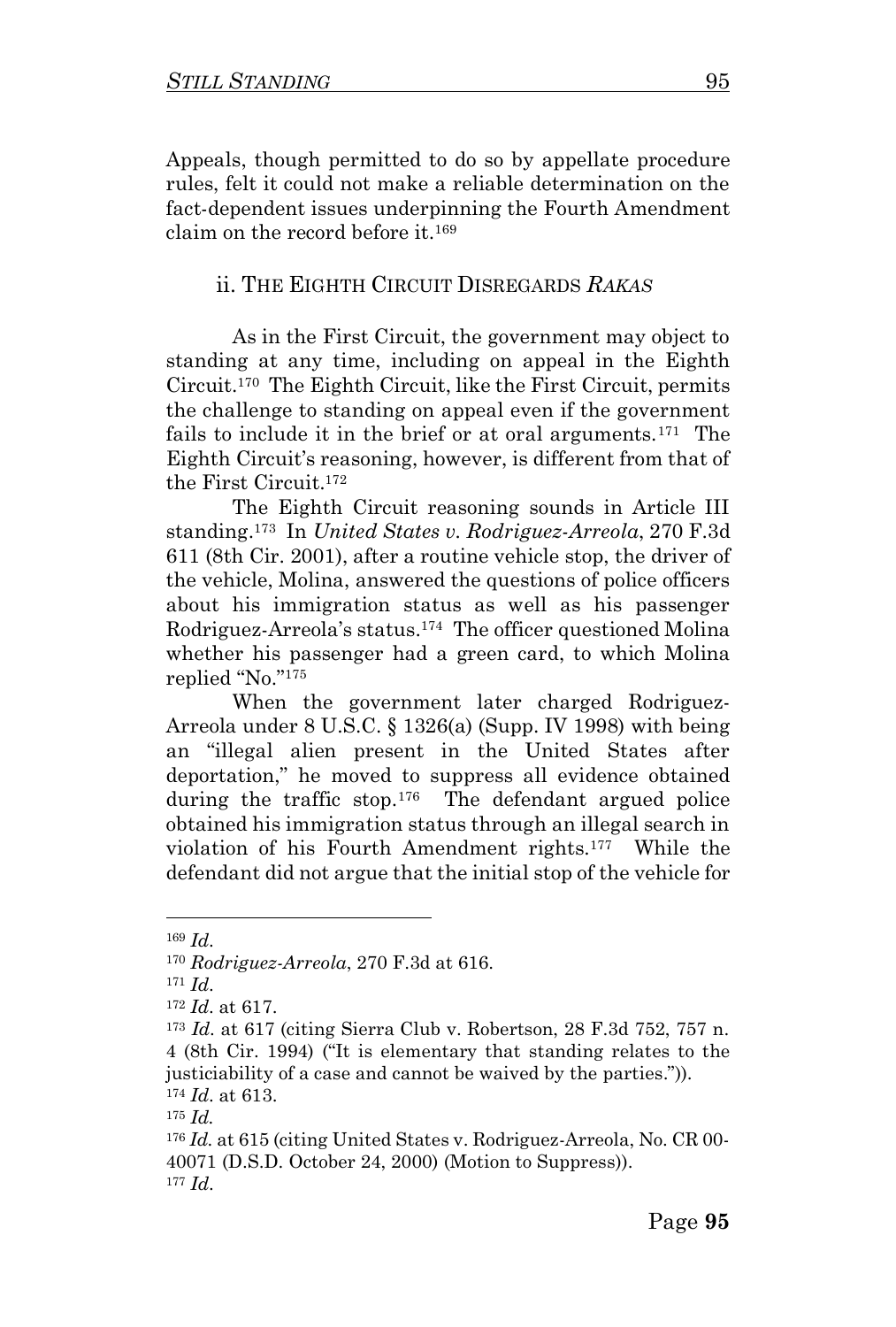speeding was improper, he did assert that his rights were violated when the officer posited questions about his identity to the driver. 178 The United States District Court for the District of South Dakota granted the defendant's motion to suppress.<sup>179</sup>

The government appealed, arguing, among other things, that even if the officer's questions to Molina constituted an unconstitutional search and seizure, the questions violated Molina's constitutional rights, not Rodriguez-Arreola's right to remain free from unreasonable searches and seizures.<sup>180</sup> Simply put, on appeal, the government challenged Rodriguez-Arreola's standing to suppress the evidence based on these questions. Rodriguez-Arreola argued the government waived any argument to challenge a Fourth Amendment violation when it failed to do so in the district court.<sup>181</sup>

The Eighth Circuit agreed with the government.<sup>182</sup> The opinion cited *United States v. Stallings*, 28 F.3d 58, 60 (8th Cir. 1994) which held that a defendant must have a legitimate expectation of privacy in the places or objects searched to challenge a search or seizure under the Fourth Amendment. 183 The *Rodriguez-Arreola* court held that Rodriguez, in relying on the questions asked to Molina to establish an illegal search, sought to assert another individual's rights rather than his own<sup>184</sup> . The court then addressed whether the government may waive a defendant's lack of standing.<sup>185</sup> Finding that any argument based on waiver must fail, the court determined the government cannot waive a right to challenge a lack of standing.<sup>186</sup> To support this notion, the Eighth Circuit cited *Sierra Club v.* 

<sup>178</sup> *Id.*

<sup>179</sup> *Id*.

<sup>180</sup> *Id*. at 615-16.

<sup>181</sup> *Id*. at 616.

<sup>182</sup> *Id*.

<sup>183</sup> *Id.* at 616 (citing United States v. Stallings, 28 F.3d 58 (8th Cir. 1994).

<sup>184</sup> *Id*. at 616-617 (citing *Stallings,* 28 F.3d 58, 60 (8th Cir. 1994) ("In order to have standing to challenge a search or seizure under the Fourth Amendment, the defendant must have a legitimate expectation of privacy in the places or objects searched.")). <sup>185</sup> *Id*. at 617.

<sup>186</sup> *Id*.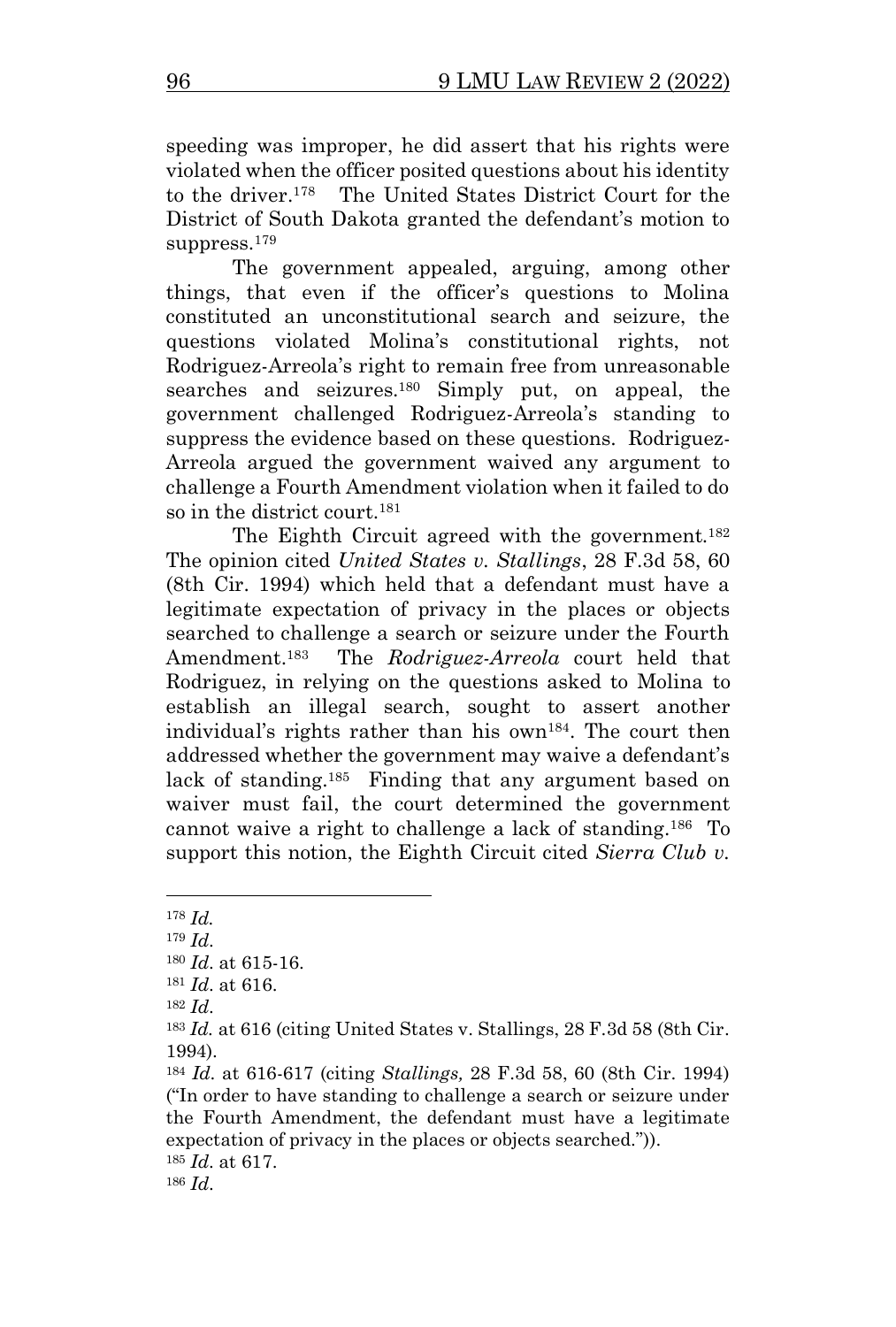*Robertson*, 28 F.3d 753, 757 n. 4 (8th Cir. 1994).<sup>187</sup> This case addressed Article III standing and justiciability.<sup>188</sup> The Sierra Club argued that the appellees failed to appeal the District Court's determination on standing and therefore waived the issues.<sup>189</sup> The *Sierra Club* court note that standing, in the Article III sense, is "elementary" as it relates to the justiciability of a case and cannot be waived by the parties.<sup>190</sup> The *Sierra Club* footnote reference in *Rodriguez-Arreola* further cites a 1985 Eighth Circuit case that asserts the justiciability of a case must be considered at any court, at any level, even when the parties have not raised the issue.<sup>191</sup>

Asserting that the government could challenge Rodriguez-Arreola's standing for the first time at the appellate level, the court then concluded the government did not violate Rodriguez-Arreola's Fourth Amendment rights.<sup>192</sup> The Eighth Circuit reversed the District Court's suppression order and remanded for further proceedings.<sup>193</sup>

At bottom, the Eighth Circuit determined the government cannot waive a defendant's lack of standing in Fourth Amendment cases based on an understanding of Article III standing, which contradicts Supreme Court precedent in *Rakas*. The decision stands in the Eighth Circuit, has no support in other circuits, and has been questioned by at least one district court in the Eighth Circuit itself.<sup>194</sup>

<sup>187</sup> *Id*.

<sup>188</sup> *Sierra Club*, 28 F.3d 753, 757 n. 4 (8th Cir. 1994).

<sup>189</sup> *Id.* 

<sup>190</sup> *Id.* 

<sup>191</sup> *Id*. at n. 4 (citing Olin Water Servs. V. Midland Research Labs., Inc., 774 F.2d 303, 306 n.3 (8th Cir. 1985) (noting that the justiciability of a case must be considered by a court even when the parties have not raised the issue)).

<sup>192</sup> *Rodriguez-Arreola*, 270 F.3d at 619.

<sup>193</sup> *Id.*

<sup>194</sup> *See* United States v. Foster, 763 F. Supp. 2d 1086, 2011 (D Minn. 2011) ("This Court must ordinarily follow Eighth Circuit precedent regardless of whether that precedent is, in this Court's opinion, correctly decided. But when a decision of the Eighth Circuit conflicts with a decision of the United States Supreme Court, this Court must, of course, follow the decision of the United States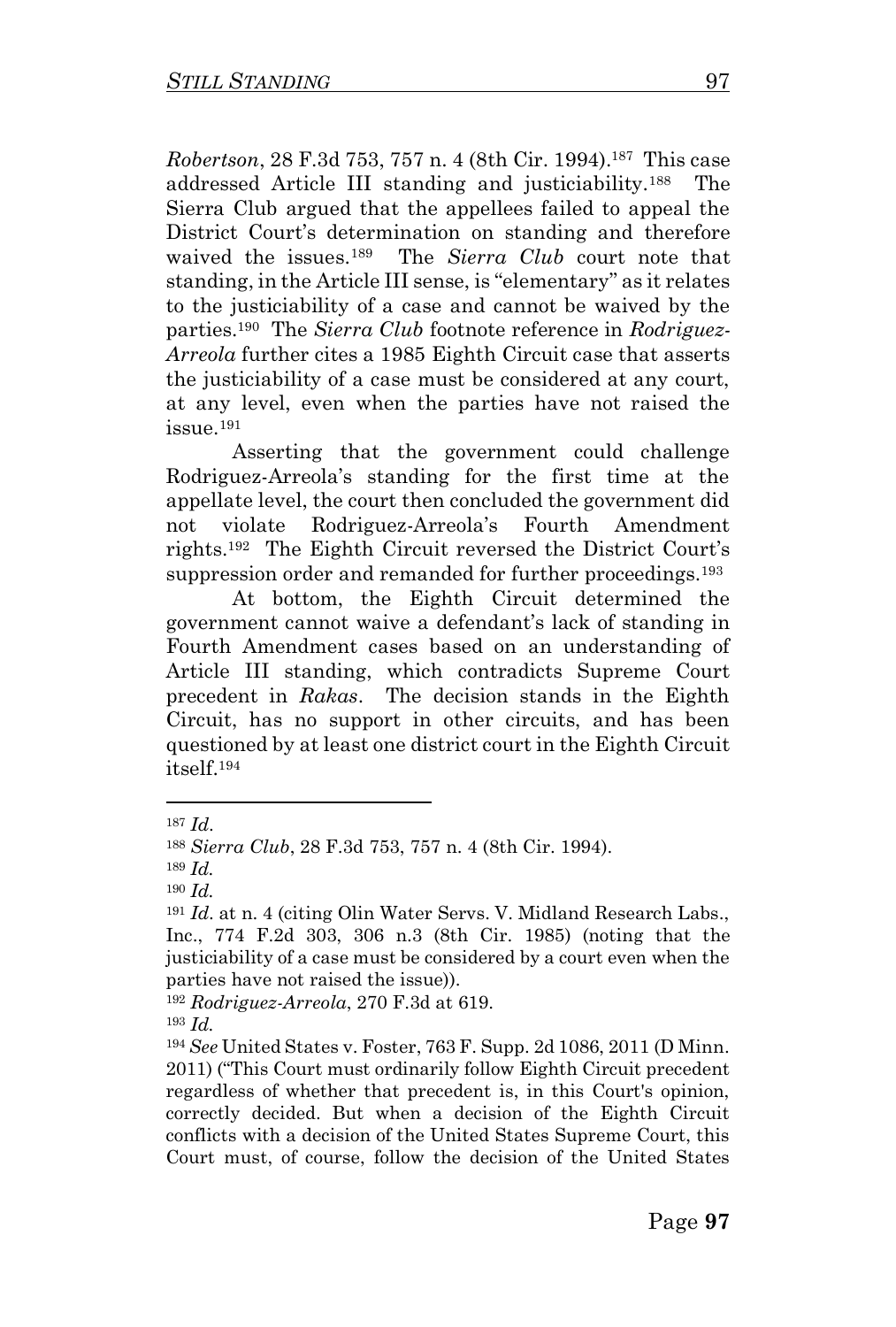B. THE THIRD, FIFTH, SEVENTH, TENTH, AND ELEVENTH CIRCUITS CONSIDER THE ISSUE OF FOURTH AMENDMENT STANDING WAIVED IF THE GOVERNMENT FAILS TO RAISE IT AT THE DISTRICT COURT LEVEL.

In the Third, Fifth, Seventh, Tenth, and Eleventh circuits, failure to challenge standing at the district court level is a concession.<sup>195</sup> As a result, these circuits consider the concession a complete waiver and permit no contrary argument on appeal.<sup>196</sup> The approaches find common ground in *Rakas* and *Steagald*. 197

In particular, the Third Circuit posits the government waives a right to challenge standing if the argument is not addressed at the district court level.<sup>198</sup> In *United States v. Stearn* the Third Circuit acknowledged other approaches in sister circuits in a footnote. 199 The Third Circuit formulated a rule to accord *Rakas* and *Steagald*. 200 In the Third Circuit, as in the Fifth and Seventh, when the government concedes standing, it is precluded from challenging it on appeal.<sup>201</sup> The Third Circuit reasoned that standing, in Fourth Amendment jurisprudence, functions as an element of a claim rather than a jurisdictional inquiry, citing *Rakas* language.<sup>202</sup> The Third Circuit also recognized that standing

<sup>196</sup> *Stearn*, 597 F.3d at 570, n. 11.

Supreme Court. That is the situation here, as *Rodriguez-Arreola*'s holding about Fourth Amendment "standing" directly contradicts the holding of a binding Supreme Court case — *Steagald v. United States*, 451 U.S. 204, 101 S. Ct. 1642, 68 L. Ed. 2d 38 (1981).").

<sup>195</sup> *Stearn*, 597 F.3d at 540; *Lightbourn*, 357 Fed. App'x at 264 *Gonzales,* 79 F.3d at 419; *Price*, 54 F.3d at 345; *Dewitt*, 946 F.2d at 1497-1500.

 $197$  *Id.* 

<sup>198</sup> *Id*.

<sup>199</sup> *Id*.

<sup>200</sup> *Id*.

<sup>201</sup> *Id.* citing United States v. Amuny, 767 F.2d 1113, 1122 (5th Cir. 1985) (holding the government "forfeited" its opportunity to challenge "standing" on appeal where it conceded "standing" in the district court) and United States v. Cellitti, 387 F.3d 618, 623 (7th Cir. 2004).

<sup>202</sup> *Id*. citing *Rakas*, 439 U.S. at 139.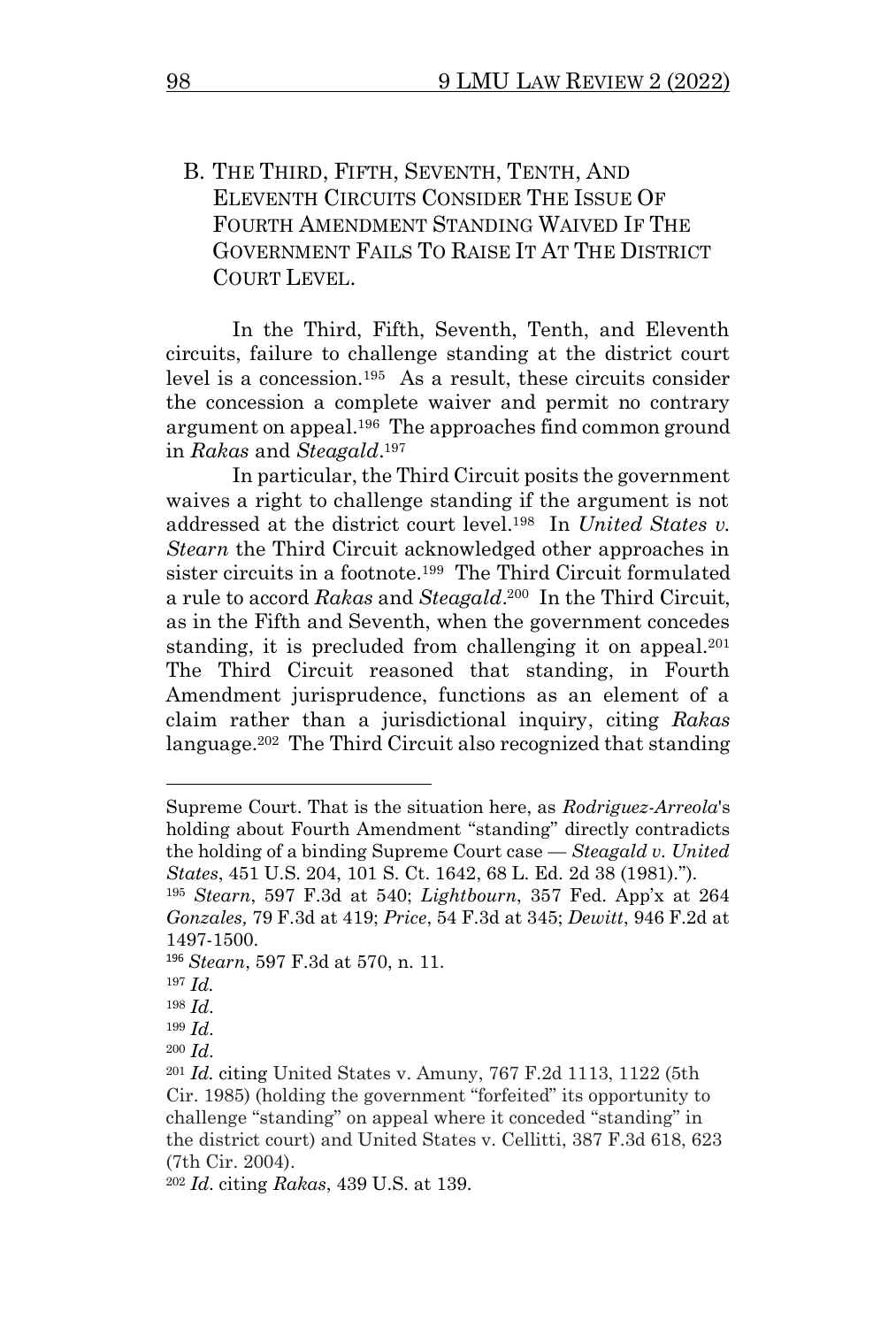is subject to the ordinary rule that an argument not posited at the district court is waived on appeal, citing *Steagald*. 203 In doing so, the *Stearn* court criticized the First Circuit's approach in *Bouffard*. 204 The Third Circuit found *Bouffard's* holding permitting a court to review standing sua sponte problematic, as this treats Fourth Amendment standing as "jurisdictional."<sup>205</sup> In effect, the Third Circuit considered the First and Eighth Circuit approaches similar, despite the First Circuit's attempt to root the *Bouffard* decision in *Rakas's* approach to standing— *not* a preliminary inquiry but part of the substantive analysis of the Fourth Amendment.

## C. THE SIXTH CIRCUIT APPROACH DISTINGUISHES FORFEITURE AND WAIVER, STILL PERMITS A CHALLENGE ON APPEAL . . . SOMETIMES.

The Sixth Circuit permits the government, in some cases, to waive the ability to challenge standing at the appellate level.<sup>206</sup> The court addressed the circuit split in *United States v. Noble*, a case involving a defendant ("Noble") subjected to a patdown during a traffic stop.<sup>207</sup> Noble was a passenger in a car suspected of drug trafficking.<sup>208</sup> Pulled over for a window tint violation as well as an illegal lane change, Noble was asked to exit the passenger compartment of the car.<sup>209</sup> Noble's patdown resulted from his "nervous demeanor" and "known status as a drug dealer."<sup>210</sup> The patdown yielded methamphetamine, a glass pipe, a pill bottle, and a weapon.<sup>211</sup> The agents conducting the stop ordered a search warrant for the car and a hotel room the

<sup>204</sup> *Id*. ("We believe [the First Circuit's] view treats Fourth Amendment "standing" as a jurisdictional requirement rather than an element of a Fourth Amendment claim, and we believe it is inconsistent with *Rakas*.").

<sup>203</sup> *Id.* citing *Steagald*, 451 U.S. at 209.

<sup>205</sup> *Id*.

<sup>206</sup> *Noble*, 762 F.3d 527.

<sup>207</sup> *Id.* 

<sup>208</sup> *Id*. at 515.

<sup>209</sup> *Id*. at 515-16.

<sup>210</sup> *Id*. at 516.

<sup>211</sup> *Id*.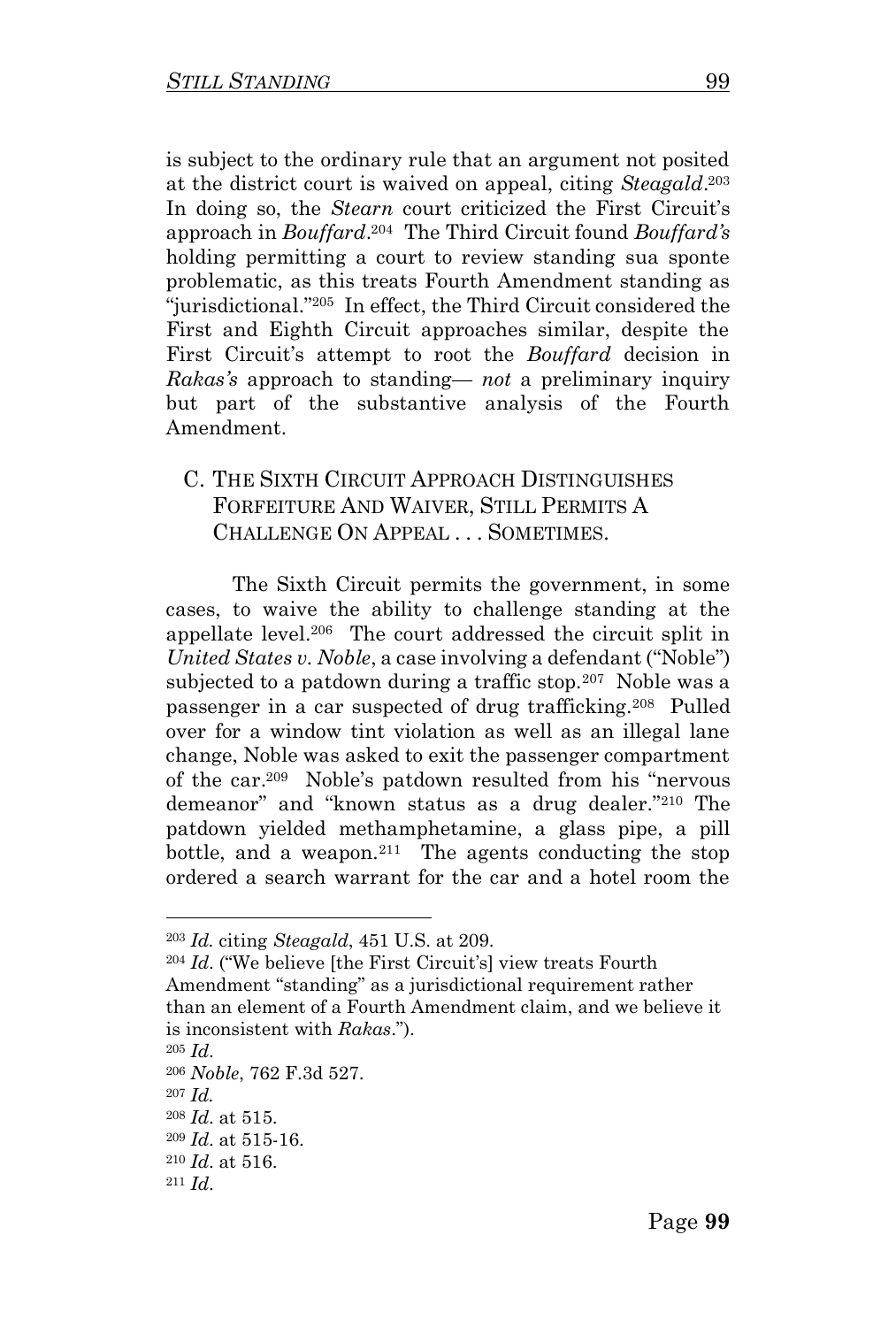trio occupied based on the patdown and contraband.<sup>212</sup> The search discovered scales, ziplock bags, and more meth. 213 In court, Noble questioned the length of the stop and the patdown based on his nervous demeanor.<sup>214</sup> Co-defendants adopted Noble's motion to suppress.<sup>215</sup> The motion was denied at the district court.<sup>216</sup> Upon denial, Noble and his two co-defendants accepted plea deals offered by the United States Attorney.<sup>217</sup> Noble appealed the denied suppression.<sup>218</sup>

In examining the length of the stop, the Sixth Circuit found no error.<sup>219</sup> But to the patdown, the court agreed that "nervousness" is not part of the calculus of reasonable suspicion and ruled the search illegal.<sup>220</sup> Further, a passenger's presence in a vehicle suspected of drug trafficking is not reasonable suspicion to justify a patdown.<sup>221</sup> As a result, the motion to suppress was inappropriately denied. 222 Since Noble's co-defendants adopted his motion to suppress, this left the court with an "awkward problem."<sup>223</sup> The co-defendants did not address their standing to challenge the search or admissibility of the contraband.<sup>224</sup> By the court's estimation, they had no reasonable expectation of privacy in Noble's patdown.<sup>225</sup> Still, the government failed to contest the co-defendants standing to challenge the search in district court.<sup>226</sup> The Sixth Circuit was "at a loss to understand why," given the court's previous decisions that drivers lack standing to challenge a search of passengers in a car.<sup>227</sup> To determine the

 *Id*. at 517. <sup>213</sup> *Id*.  $Id$ <sub> $\cdot$ </sub> <sup>215</sup> *Id*. *Id*. at 518. <sup>217</sup> *Id*. <sup>218</sup> *Id*. *Id*. at 521. *Id*. at 522. *Id*. at 525. *Id*. at 525-26. *Id*. at 526. <sup>224</sup> *Id. Id*. ("[I]t appears that [co-defendants] lack standing to challenge Officer Ray's patdown of Noble.") (brackets added). *Id*. at 526-27. *Id*. at 526.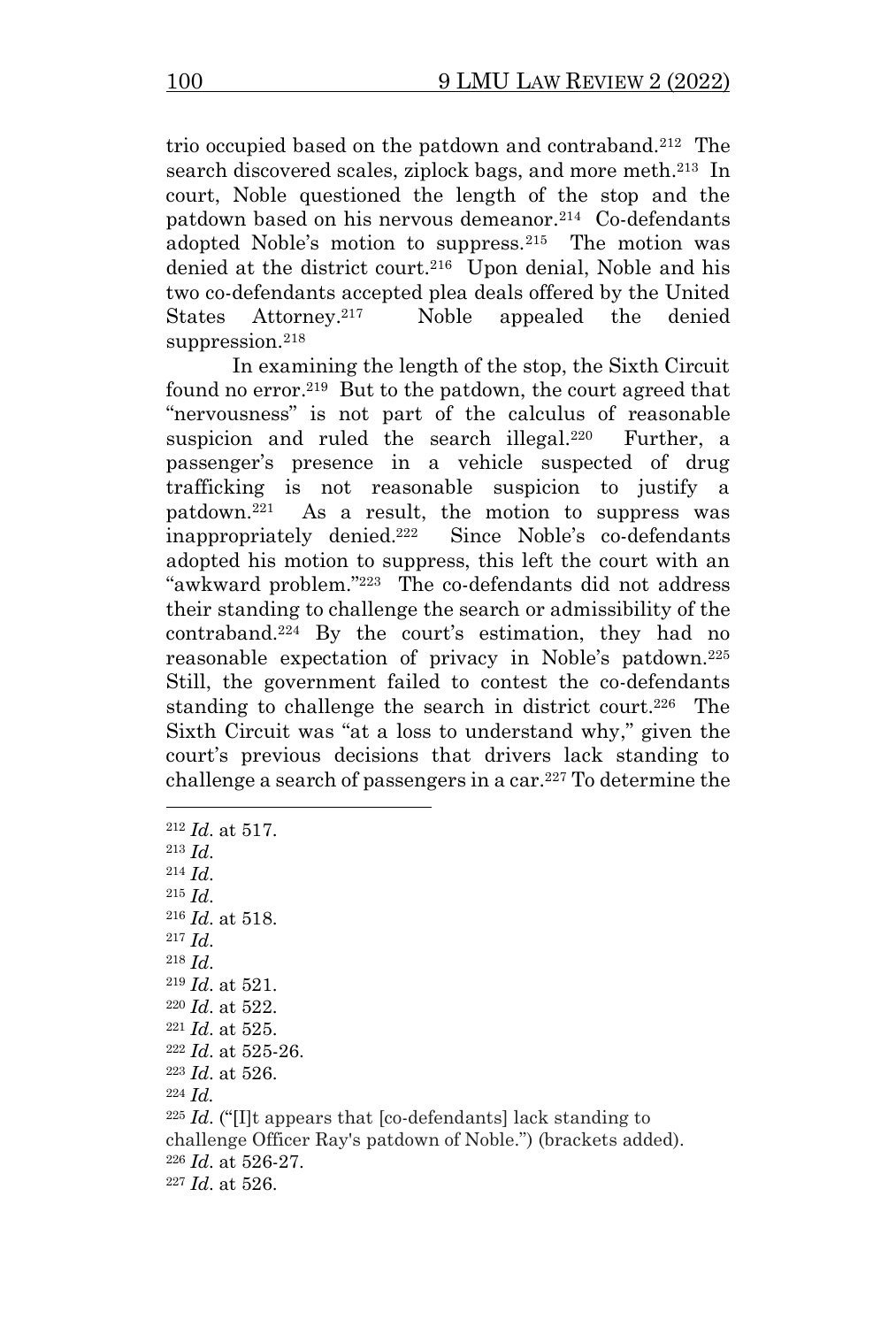outcome, the court reviewed the circuit split and varying approaches to whether an objection to standing may be waived by the government.<sup>228</sup>

The Sixth Circuit considers "standing" analogous to an element of a claim.<sup>229</sup> For that reason, the government can forfeit and waive any objections to a defendant's Fourth Amendment standing.<sup>230</sup> The *Noble* court criticized the jurisdictional and Article III approaches to Fourth Amendment standing of the First and Eighth circuits as did the Third Circuit in *Stearn*. 231 While the court cited several cases implicitly rejecting the jurisdictional or Article III approach to standing, the court explicitly did so in *Noble*.<sup>232</sup> The court reasoned that the Supreme Court made clear that Fourth Amendment standing does not sound in Article III.<sup>233</sup>

On the other hand, in the Sixth Circuit, there are exceptions to the general rule that the government forfeits the right to challenge standing if they do not address the issue at the district court level.<sup>234</sup> The *Noble* court described a situation in which it would permit the government to raise an objection to a defendant's Fourth Amendment standing on appeal.<sup>235</sup> The court would allow the government to raise an objection to a defendant's Fourth Amendment standing for the first time on appeal as long as the government can show that the defendant plainly lacked standing and that a failure to recognize it would "seriously affect<sup>[]</sup> the fairness, integrity or public reputation of judicial proceedings." 236 A failure to brief the matter on appeal would extinguish the

<sup>228</sup> *Id*. at 527.

<sup>229</sup> *Id*.

<sup>230</sup> *Id*.

<sup>231</sup> *Id*. ("The First and Eighth Circuits' approach is, in our view, misguided.").

<sup>232</sup> *Id*. (citing United States v. Washington, 380 F.3d 236, 240 n.3 (6th Cir. 2004) and United States v. Dyer, 580 F.3d 386, 390 (6th Cir. 2009)).

<sup>233</sup> *Id*. (citing *Rakas*, 439 U.S. at 139).

<sup>234</sup> *Id*. at 528.

<sup>235</sup> *Id*.

<sup>236</sup> *Id.* (citing United States v. Barajas-Nunez, 91 F.3d 826, 830 (6th Cir. 1996)) (internal quotation marks omitted) (brackets in original).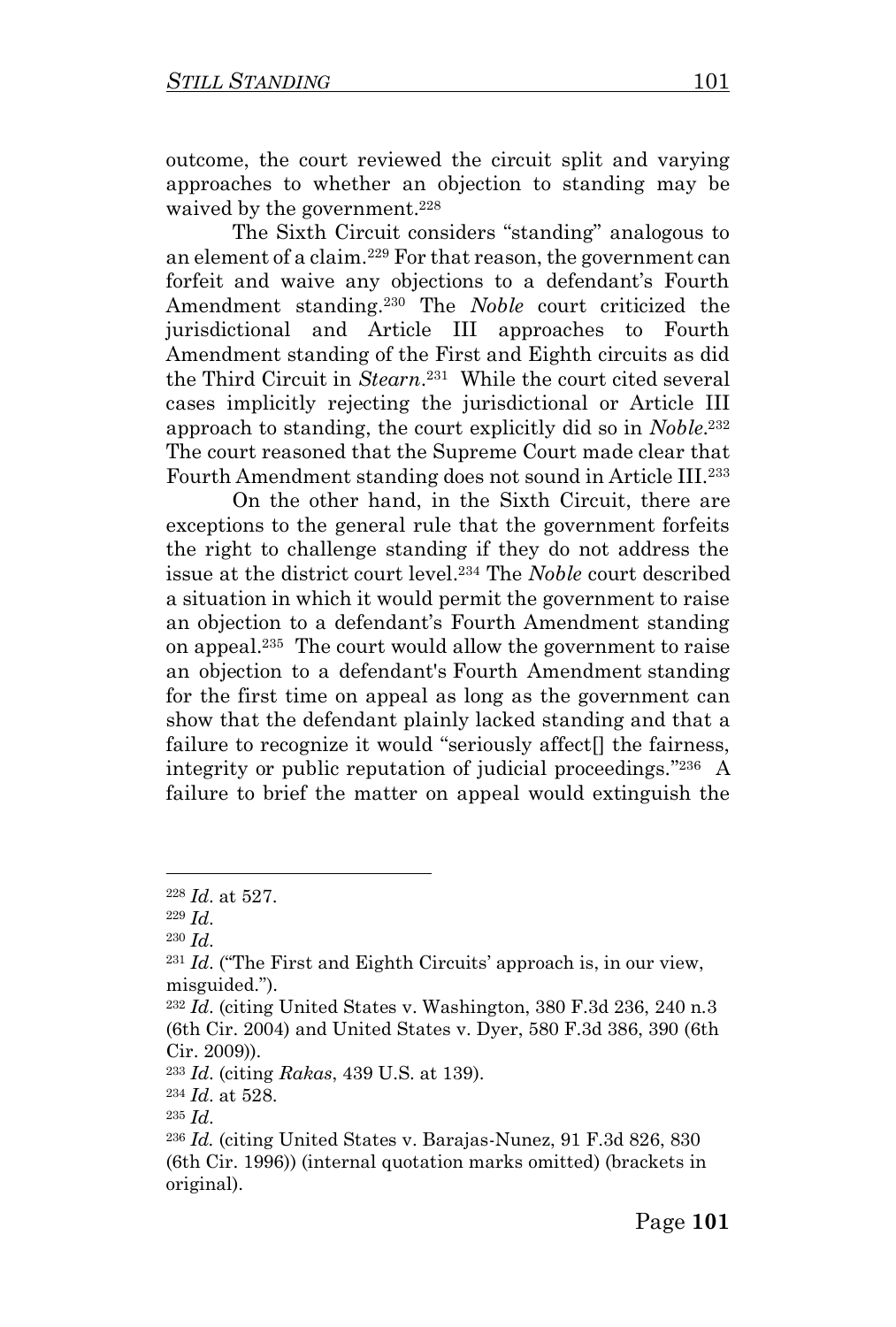ability to challenge any error under Federal Rule of Criminal Procedure Rule 52.<sup>237</sup>

The Sixth Circuit explained this exception in the context of the words "forfeit" and "waive."<sup>238</sup> Some other circuits addressing this issue use the words "forfeit" and "waive" interchangeably, but the Sixth Circuit distinguished the two in formulating the *Noble* decision.<sup>239</sup> Citing the Supreme Court decision in *Olano*, the *Noble* court noted that the words have distinct meanings and consequences.<sup>240</sup> A forfeiture represents a failure to make a timely assertion of a right.<sup>241</sup> A forfeiture may be reviewed only if there is a plain error affecting "substantial rights."<sup>242</sup> In contrast, a waiver is the "intentional relinquishment or abandonment of a known right."<sup>243</sup> A waiver extinguishes the ability to challenge any error under Federal Rule of Criminal Procedure Rule 52.<sup>244</sup>

For those reasons, the Sixth Circuit considered the government's failure to challenge standing at the district court in *Noble* a forfeiture.<sup>245</sup> Thus, the government could have raised the objection for the first time on appeal. This would require evidence the co-defendants "plainly lacked standing" and a failure to recognize this would "seriously affect" the fairness, integrity, or public reputation of judicial proceedings.<sup>246</sup> That said, the government failed to brief the issue on appeal and thus waived the argument objecting to the defendants' standing. 247

While the Sixth Circuit is "waive friendly," it evidences a willingness to permit a challenge to standing at the appellate level.<sup>248</sup> Indeed, had the government

- <sup>247</sup> *Id*.
- <sup>248</sup> *Id*.

<sup>237</sup> *Id*. (citing United States v. Ford, 184 F.3d 566, 578 n.3 (6th Cir. 1999).

<sup>238</sup> *Id*.

<sup>239</sup> *Id*.

<sup>240</sup> *Id*. (citing United States v. Olano, 507 U.S. 725, 733 (1993)).

<sup>241</sup> *Id*. (quoting Johnson v. Zerbst, 304 U.S. 458, 464 (1938)) (citing *Olano*, 507 U.S. at 733).

<sup>242</sup> *Id*.

<sup>243</sup> *Id*.

<sup>244</sup> *Id*.

<sup>245</sup> *Id*.

<sup>246</sup> *Id*.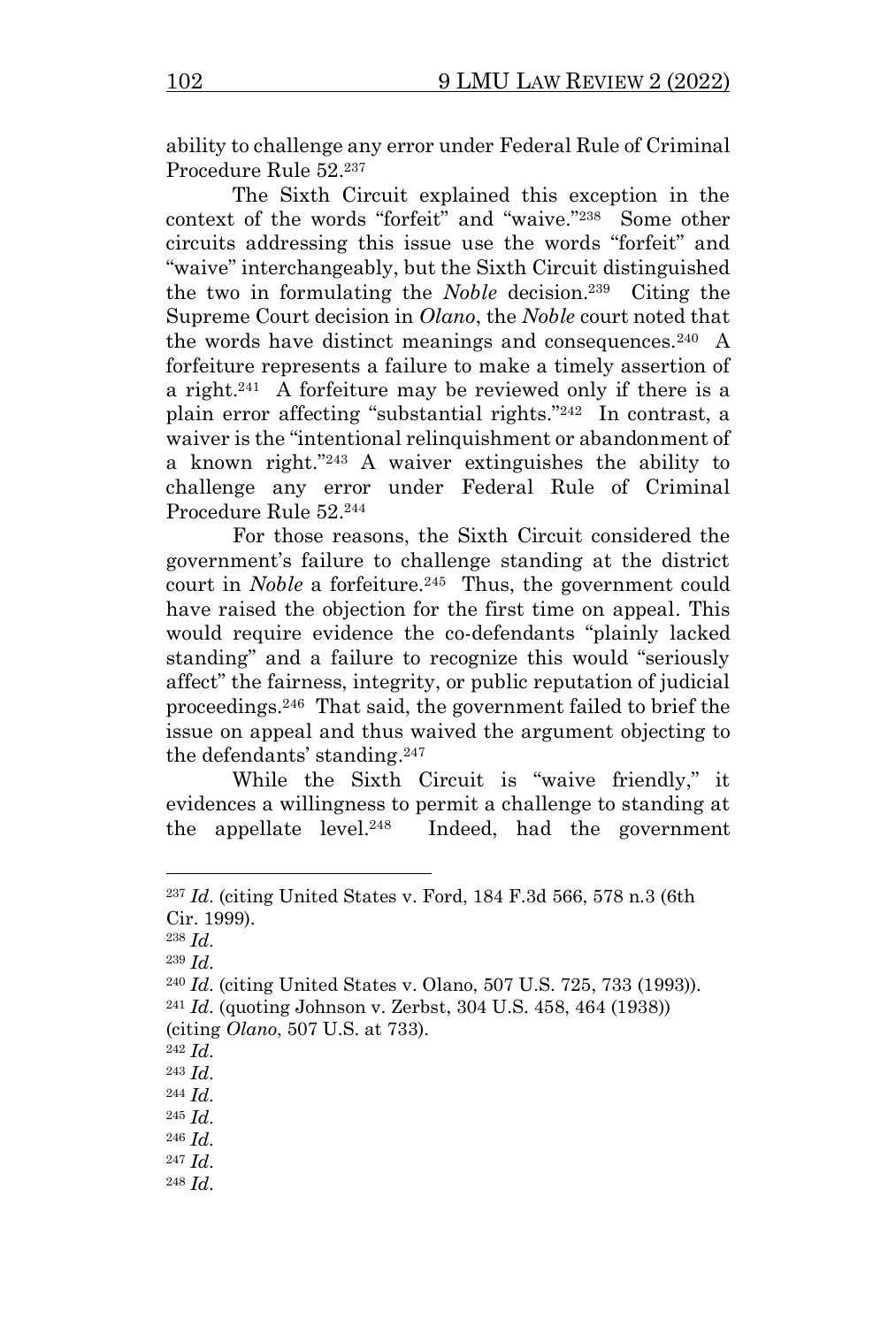challenged the defendants' standing in the appellate brief, it may have won the matter. The *Noble* court noted, "we are at a loss to understand why the government did not contest [defendants] standing. . ."<sup>249</sup> It is clear in the Sixth Circuit drivers lack standing to challenge the personal searches of passengers and the contraband found during such activities.<sup>250</sup> It appeared evident that the defendants in *Noble* lacked standing to challenge the passenger's patdown.<sup>251</sup> Indeed, had the government merely forfeited the argument at the district court, but addressed the issue in the appellate brief on the matter, the convictions of the codefendants may have stood.

#### D. THE NINTH CIRCUIT "HYBRID" APPROACH

The Ninth Circuit approaches the issue of waiver in a hybrid method, different than any previously mentioned Circuit.<sup>252</sup> The Ninth Circuit examines the issue in two steps. First, the Ninth Circuit requires a preliminary inquiry determining the party bringing the appeal. 253 Second, the courts consider the arguments made below.<sup>254</sup> For example, if the government appeals a grant of a suppression motion, but failed to challenge standing at the district court or in the appellate brief, the Ninth Circuit considers the issue waived.<sup>255</sup> When a court grants a motion to suppress, there is a reliance on a determination the defendant had standing to challenge the search. That said, if a defendant appeals a denial of a suppression motion, and the government failed to challenge standing at the district court, the government may raise the arguments for the first time on appeal.<sup>256</sup> The court justifies the challenge to standing because when the defendant appeals a denial of a motion to suppress, the burden shifts to her to prove the

<sup>249</sup> *Id*. at 526.

<sup>250</sup> *Id.* at 525.

<sup>251</sup> *Id*. at 526.

<sup>252</sup> *Taketa*, 923 F.2d at 670.

<sup>253</sup> *Paopao*, 469 F.3d at 765 (quoting United States v. Nadler, 698 F.2d 995, 998 (9th Cir. 1983)).

<sup>254</sup> *Id.* 

<sup>255</sup> United States v. Ewing, 638 F.3d 1226, 1230 (9th Cir. 2011).

<sup>256</sup> *Paopao,* 469 F.3d at 764 (citing *Taketa*, 923 F.2d at 670).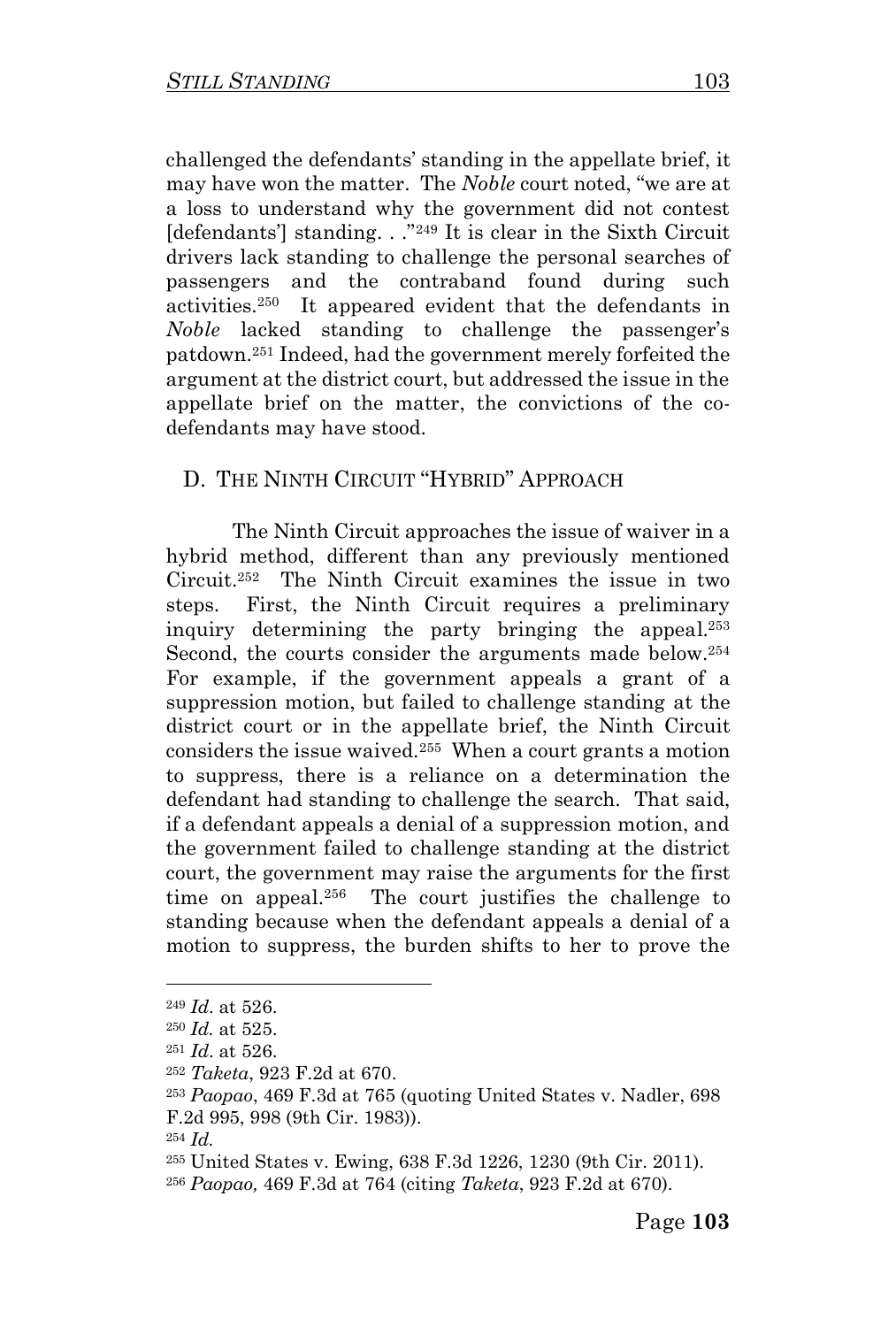district court erred. 257 Because the defendant bears the burden, and reliance on a determination of an existing privacy interest is not at issue, the issue of standing can be raised for the first time on appeal.<sup>258</sup>

## IV. A UNIFIED APPROACH GUARANTEES PROTECTION AND ACKNOWLEDGES RISKS.

Whether the government may waive standing is a paramount question. The outcome determines the availability of the exclusionary rule to defendants. As earlier discussed, the exclusionary rule is the primary method by which the Fourth Amendment may be enforced. In essence, decisions on standing and waiver determine whether a defendant may be afforded important Constitutional rights. Because of this importance, the Supreme Court should formulate a unified approach.

A unified approach to resolving the circuit split should consider the goals of the exclusionary rule, the importance of standing, and the role standing should play in Fourth Amendment jurisprudence. The circuits considering these cases already use the issue to advance their views on the importance of standing and the availability of the exclusionary rule. With that in mind, the approach should express the importance of protecting the collective reasonable expectation of privacy in persons, places, and effects through the exclusionary rule. The approach should recognize the value of regulating government—including prosecutor—behavior. The approach should also acknowledge the social cost of extending the exclusionary rule to those asserting a right vicariously, and the risk of excluding relevant, incriminating evidence. Finally, the approach should discourage judicial sanction of illegal searches, untimely appeals, and defend against stealthy encroachments of Constitutional rights.

## A. WITH GREAT POWER COMES GREAT RESPONSIBILITY.

<sup>257</sup> *Id*. <sup>258</sup> *Id*.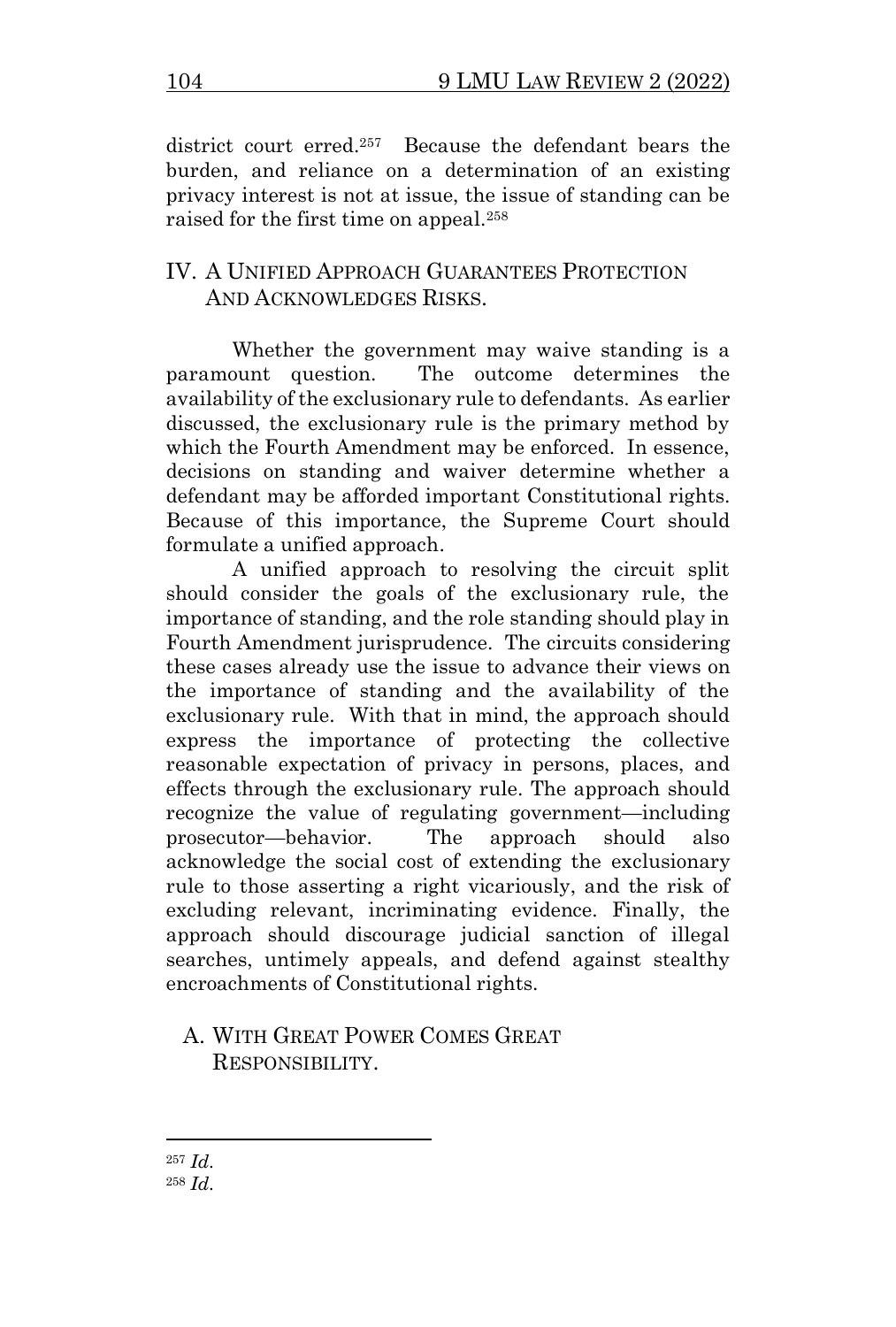Courts examining evidence obtained in violation of the Fourth Amendment face a big task. As discussed earlier, there are atomistic and regulatory perspectives to balance. There are factual and normative justifications of the exclusionary rule to consider. There is a social cost that accompanies excluding relevant but incriminating evidence. At bottom, these courts must balance the constitutional rights of citizens with the need to fight and prevent crime in communities. That's a tough task.

The exclusionary rule matters. The exclusionary rule enforces the Fourth Amendment. Remedies other than the exclusionary rule have proved ineffective in preventing police and other agencies from violating the Fourth Amendment.<sup>259</sup> Money damages, agency discipline, and supervision all exist as methods to prevent and punish law enforcement misconduct in searches but cannot achieve what exclusion can.<sup>260</sup> Courts also point to the value the exclusionary rule provides in defining the parameters of permitted searches and seizures.<sup>261</sup> A rule prohibiting the use of illegally obtained evidence deters police misconduct in searches and seizures.<sup>262</sup> Decisions form a bright-line rulebook for what law enforcement may do during investigations.<sup>263</sup> The exclusion of incriminating evidence

<sup>259</sup> *See, e.g.*, Carter, *supra* note 53 at 253 ("[H]istorically, § 1983 cases have not proven particularly effective at framing Fourth Amendment issues for appellate court resolution.). Debate persists about the effectiveness of the exclusionary rule and alternatives to the exclusionary rule. Some argue the effect of the exclusionary rule is actually to serve "good cops" with a list of permitted and prohibited techniques to use on the job rather than to punish "bad cops" who perform an illegal search.

<sup>260</sup> *Id.* The effectiveness of § 1983 is also hotly debated and, in modern times, there is perhaps little incentive for an individual to pursue such a claim given the expansion of qualified immunity. Money damages also do not lead to the exclusion of evidence at trial.

<sup>261</sup> United States v. Leon, 468 U.S. 897, 953 (1984) (Brennan, J., dissenting) ("[T]he chief deterrent function of the rule is its tendency to promote institutional compliance . . .").

<sup>262</sup> *Id*. at 251-252.

<sup>263</sup> *Id*. at 252.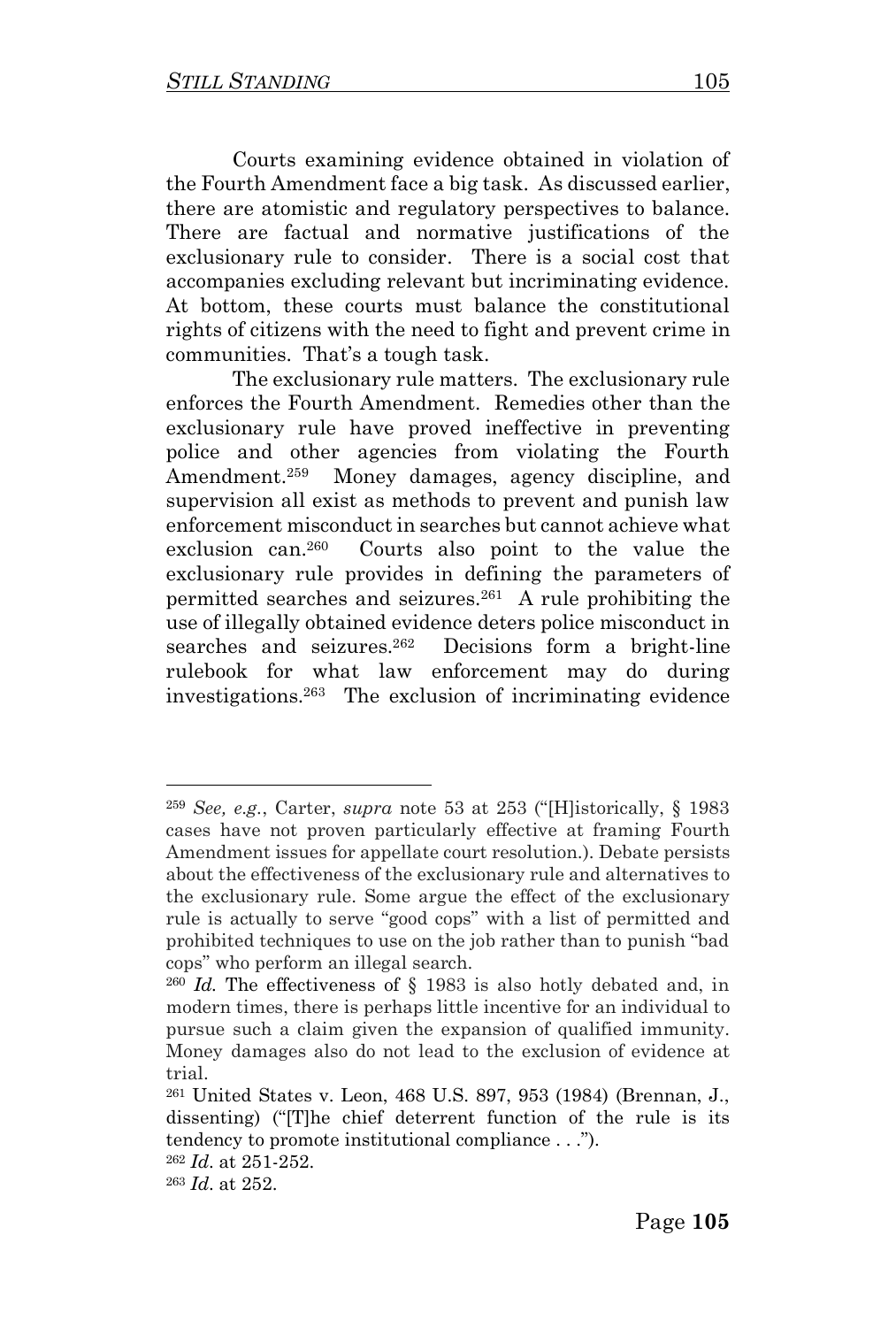encourages law enforcement to comply with the Federal Rules of Criminal Procedure.<sup>264</sup>

What is more, besides law enforcement compliance with relevant rules of criminal procedure, the exclusionary rule also promotes public confidence in the judiciary. 265 Citizens naturally lose respect for an institution that would allow prosecutors to secure a conviction using evidence obtained illegally.

Standing matters, too. The Court repeatedly reminds us that the Fourth Amendment is a personal right, one that may not be vicariously asserted. Standing prevents a person from asserting the reasonable expectation of privacy of a third party—an important point for the Supreme Court and in Fourth Amendment jurisprudence.

All that said, when relevant and incriminating evidence against a criminal defendant is excluded by a court decision, the court hamstrings law enforcement's ability to fight crime. As Justice Cardozo, then a justice on the Court of Appeals of New York, said, "The criminal is to go free because the constable has blundered."<sup>266</sup> Therein lies the tension. Though the effects of the exclusionary rule may be overstated, it is true that relevant and incriminating evidence is unavailable to a trier of fact. 267 The right of an individual is protected at the expense of the community. The concept of standing limits the effect of the exclusionary rule to try to strike the appropriate balance between protecting the individual right and protecting the community with effective policing. The tension—excluding relevant and incriminating evidence at the risk of the community or allowing illegally obtained evidence in a court proceeding at

<sup>264</sup> *Leon*, 468 U.S. at 953.

<sup>265</sup> *Mapp*, 367 U.S. at 656.

<sup>266</sup> People v. Defore, 242 N.Y. 13, 21 (1926).

<sup>267</sup> Carter, *supra* note 53 at 241. Of the thousands of motions filed every year in courts across the country, a small percentage are granted. A study in Chicago in 1987 found most cases involving a granted motion to suppress involved crimes that wouldn't have received detention time anyway. See Peter F. Nardulli, *The Societal Costs of the Exclusionary Rule Revisited*, U. ILL. L. REV. 223, 234-35 (1987) (reviewing study confirming that "vast majority" of granted motions to exclude involve crimes when the defendant, if convicted, "would never have been given detention time").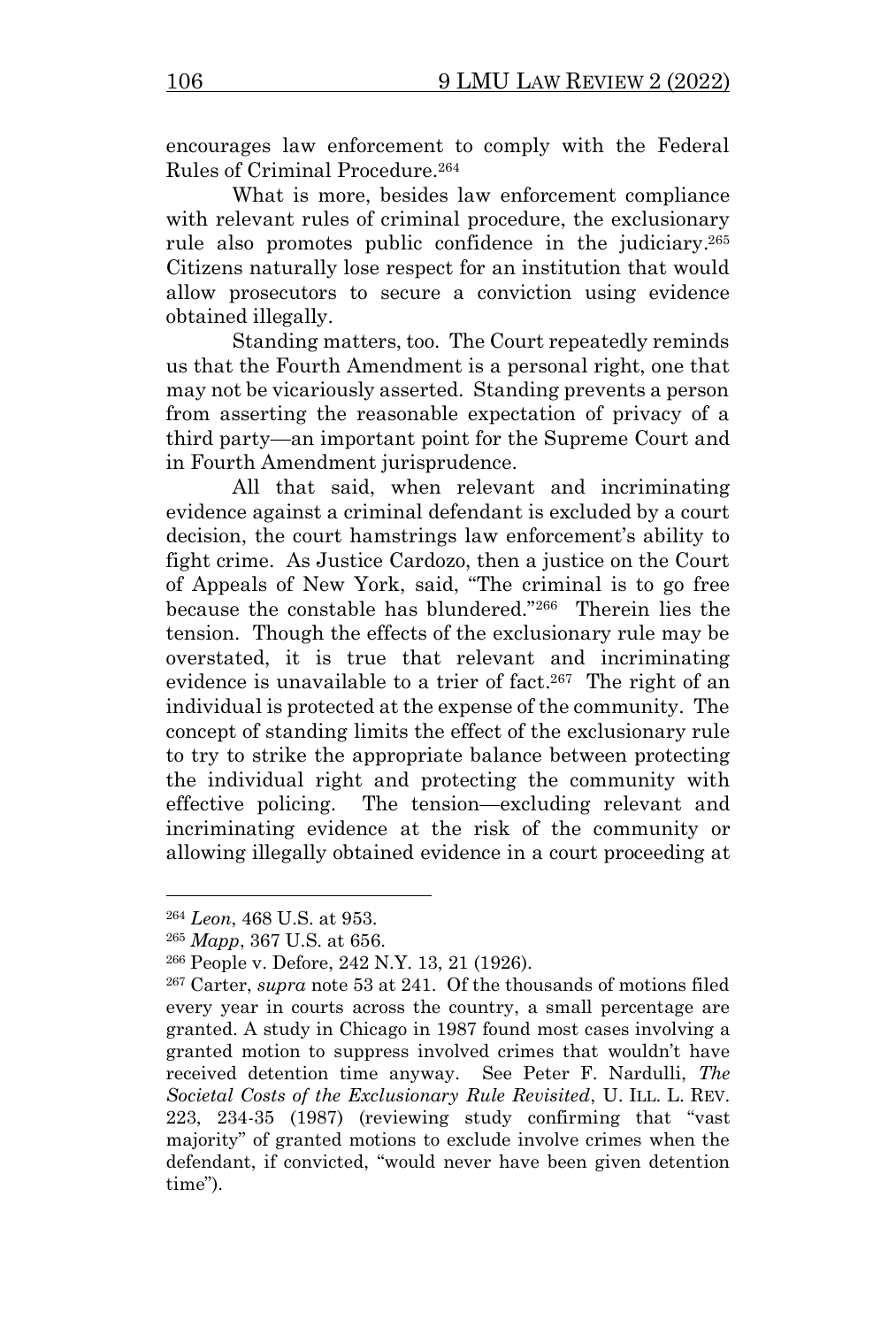the risk of the individual's constitutional right—persists. And the tension is apparent in each circuit's approach to waiver addressed in this paper. Because the tension between the exclusionary rule and standing cannot disappear, resolving the circuit split over standing and waiver requires striking an appropriate balance that protects the collective and the individual.

## B. THE LANGUAGE CHANGES, BUT IT'S STILL ALL ABOUT STANDING.

The circuits' approaches discussed in this paper ultimately comment on the importance of standing. A mandatory waiver approach, taken by the Third, Fifth, Seventh, Tenth, and Eleventh essentially champions the exclusionary rule as a remedy of a Constitutional violation over the need to limit the remedy through standing. The decisions in these circuits recognize that standing is important and functions to ensure the Fourth Amendment permits only those with personal, reasonable expectations of privacy invasion can challenge a search. But the appropriate time to do so is at the district court. The courts recognize that standing is not jurisdictional, but an element of a Fourth Amendment claim. The courts also acknowledge the traditional rule that arguments waived at the district court level may not be launched on appeal in most other cases. A waiver may mean relevant, incriminating evidence is excluded even when a defendant had no personal, reasonable expectation of privacy. This outcome, while not ideal, is valued by courts using this approach for three reasons. First, the exclusionary rule is the best remedy for a Fourth Amendment violation. Second, police and prosecutors must operate within the bounds of the law. Courts must not take part in presenting evidence obtained illegally. Finally, the protection of the individual right outweighs the risk to the community and the ability of the police to investigate and fight crime. The appropriate balance between exclusion and standing, in these circuits, tips more in favor of the exclusionary rule, recognizing the risks associated with excluding evidence but valuing a protection rooted in the Constitution.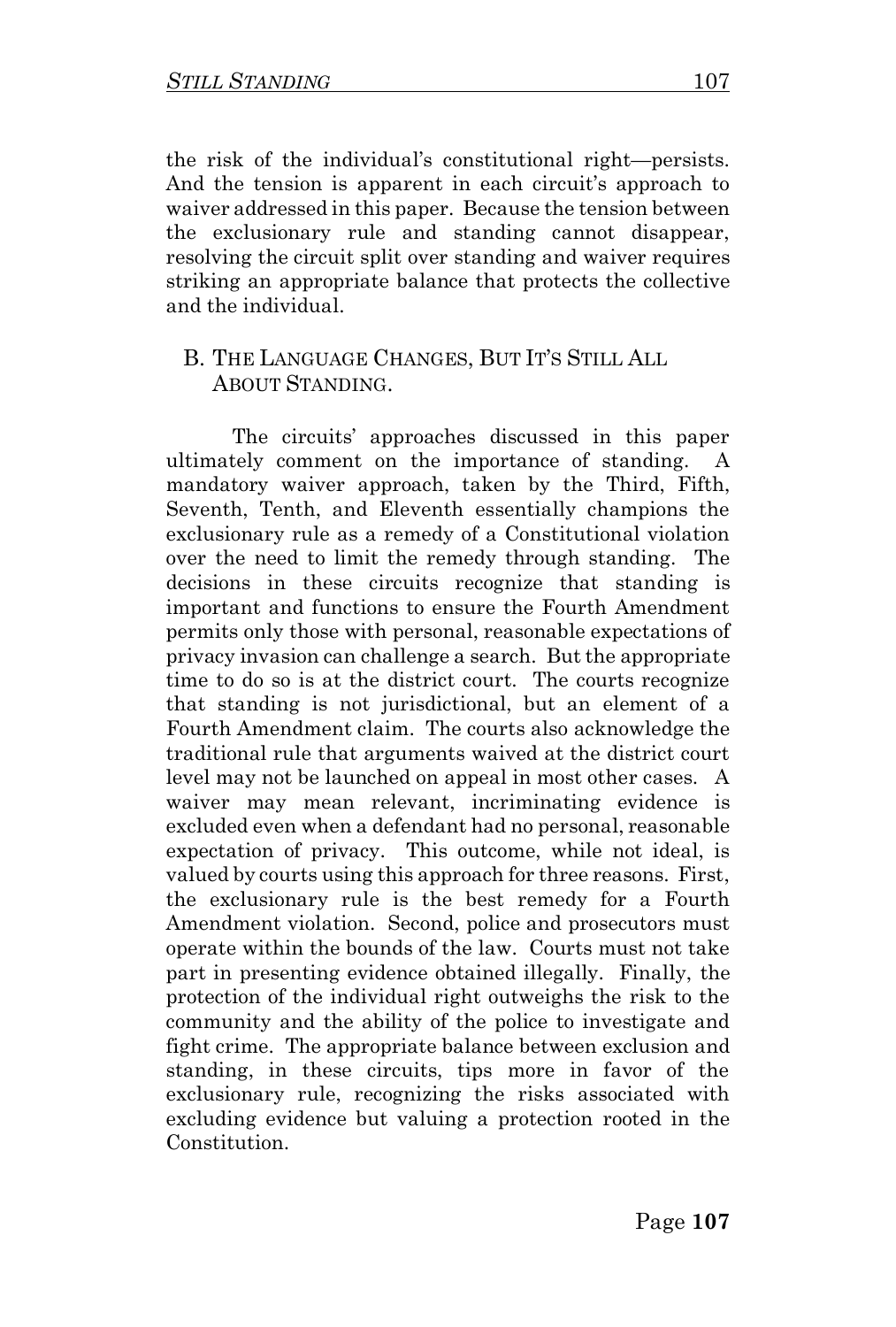In contrast, the approach of the First and Eighth circuits prize standing and a limited exclusionary rule. By permitting the court or government to challenge a defendant's standing at any time, including for the first time on appeal, the courts signal the importance of a personal, reasonable expectation of privacy and acknowledge the value in limiting the exclusion of relevant, incriminating evidence. The circuits value standing as a method to limit the availability of the exclusionary rule and curtail the number of people who may seek the remedy in court. To do so, the circuits seemingly disregard *Rakas* and treat Fourth Amendment standing more like Article III standing. As a result, a defendant at any time could face a challenge to standing even if the evidence was first suppressed at the district court. This likely reflects the circuits' desire to protect the community, permit law enforcement the space to operate effectively, and advance an atomistic view of the Fourth Amendment. But even a district court in the Eighth Circuit questions this approach and its failure to recognize the law as written in *Rakas* and *Steagald*. The First and Eighth Circuits find the language in *Steagald* permissive of waiver, rather than demanding an initial challenge at the district court.

Finally, the approaches of the Sixth and Ninth circuits seek to find the balance between the exclusionary rule and standing by permitting the government to challenge standing for the first time on appeal in some cases. This approach is first appealing because it seeks to strike a balance between two competing but important points of Fourth Amendment jurisprudence. The Sixth Circuit approach seems to value the exclusionary rule's role for protecting the right to be free from illegal searches and seizures, while also acknowledging situations that may have a "plain" indication that the defendant lacked a reasonable expectation of privacy. In other words, it appears the Sixth Circuit values the constitutional protection the exclusionary rule affords. Exclusion discourages police misconduct and encourages judicial integrity. But the Sixth Circuit also anticipates a need in some "difficult cases" that would question the integrity of the judiciary should the evidence be excluded, and a criminal permitted to go free—to limit the availability of the exclusionary rule. It affords, however, discretion to the Sixth Circuit to determine when the record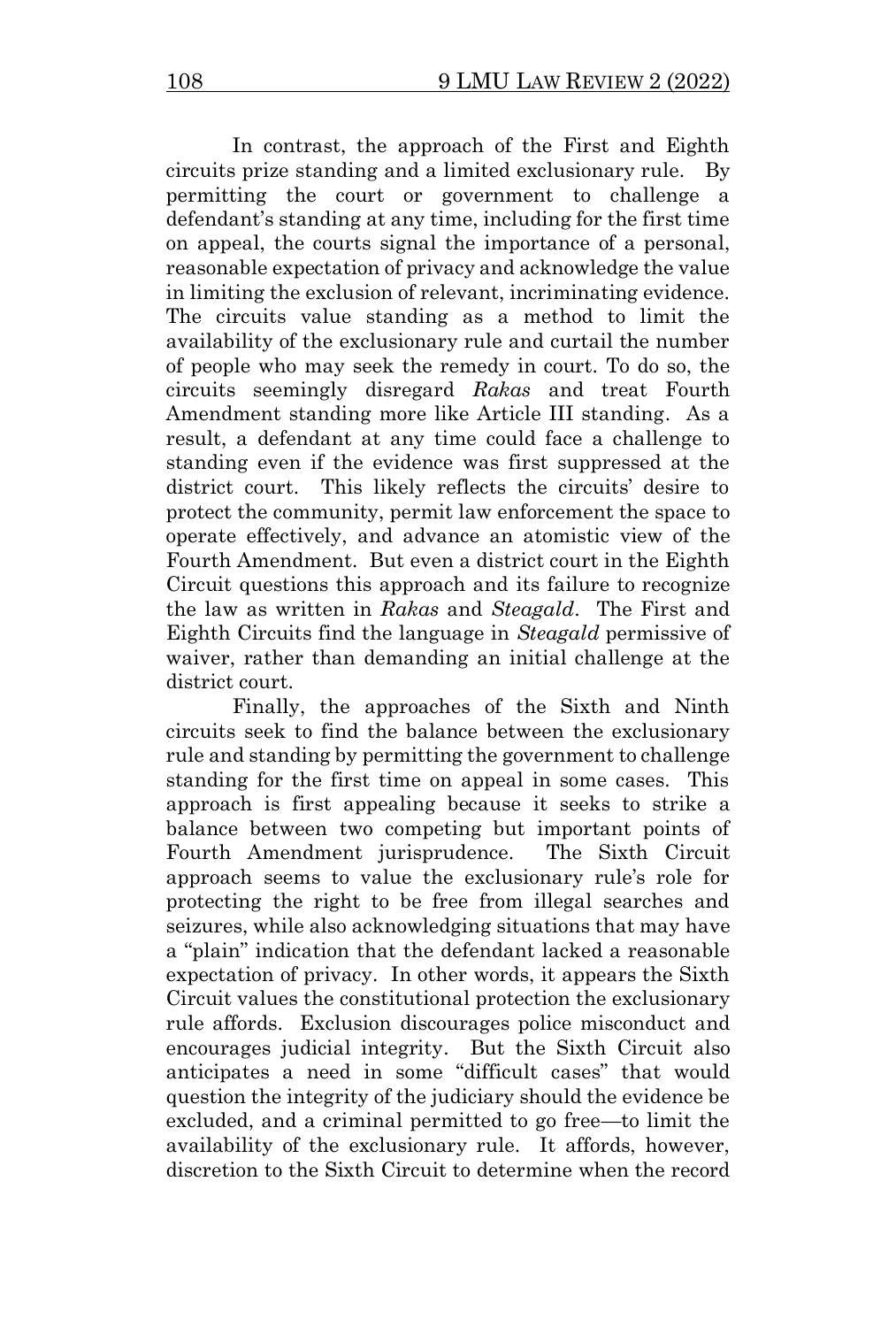is "plain" and what the difficult cases might be that would permit the government to challenge standing for the first time on appeal. These cases are likely those that would offend the public's sense of fairness—excluding evidence in a case with public attention, etc.

While each approach reflects the circuit's own value of both the exclusionary rule and standing, and whether the protection of the Fourth Amendment should be limited, there should be a unified approach. The Supreme Court should examine the approaches and seek to strike an appropriate balance for uniformity.

## C. THE SUPREME COURT SHOULD CLARIFY *STEAGALD'S* PERMISSIVE LANGUAGE IN FAVOR OF DEFINITIVE LANGUAGE ACKNOWLEDGING WAIVER ON APPEAL.

The Supreme Court should abandon the permissive language in *Steagald* to resolve the circuit split over standing and waiver. The permissive language permits the Eighth Circuit to ignore the possibility of waiver. The approach should disallow the government to challenge standing for the first time on appeal. This approach would acknowledge the importance of the exclusionary rule in enforcing Fourth Amendment rights, deter prosecutorial mistake and misconduct by stealthily encroaching on the rights of the citizens, and represents the outcome most expected in court proceedings.

First, in solving the tension between the atomistic and regulatory approaches to Fourth Amendment jurisprudence, courts that permit waiver to standing challenges are not disallowing all challenges to standing. They are simply acknowledging that the appropriate place to argue the atomistic or individual nature of the Fourth Amendment is at the district court level. Requiring this argument to occur at the district court level ensures that the remedy is only sought by persons who had an invasion of a personal, reasonable expectation of privacy. This permits the individual view of the Fourth Amendment as a personal right to persist. When the matter reaches an appeals court, the appropriate view is regulatory—a protection of the collective. The government should litigate atomistic perspectives on the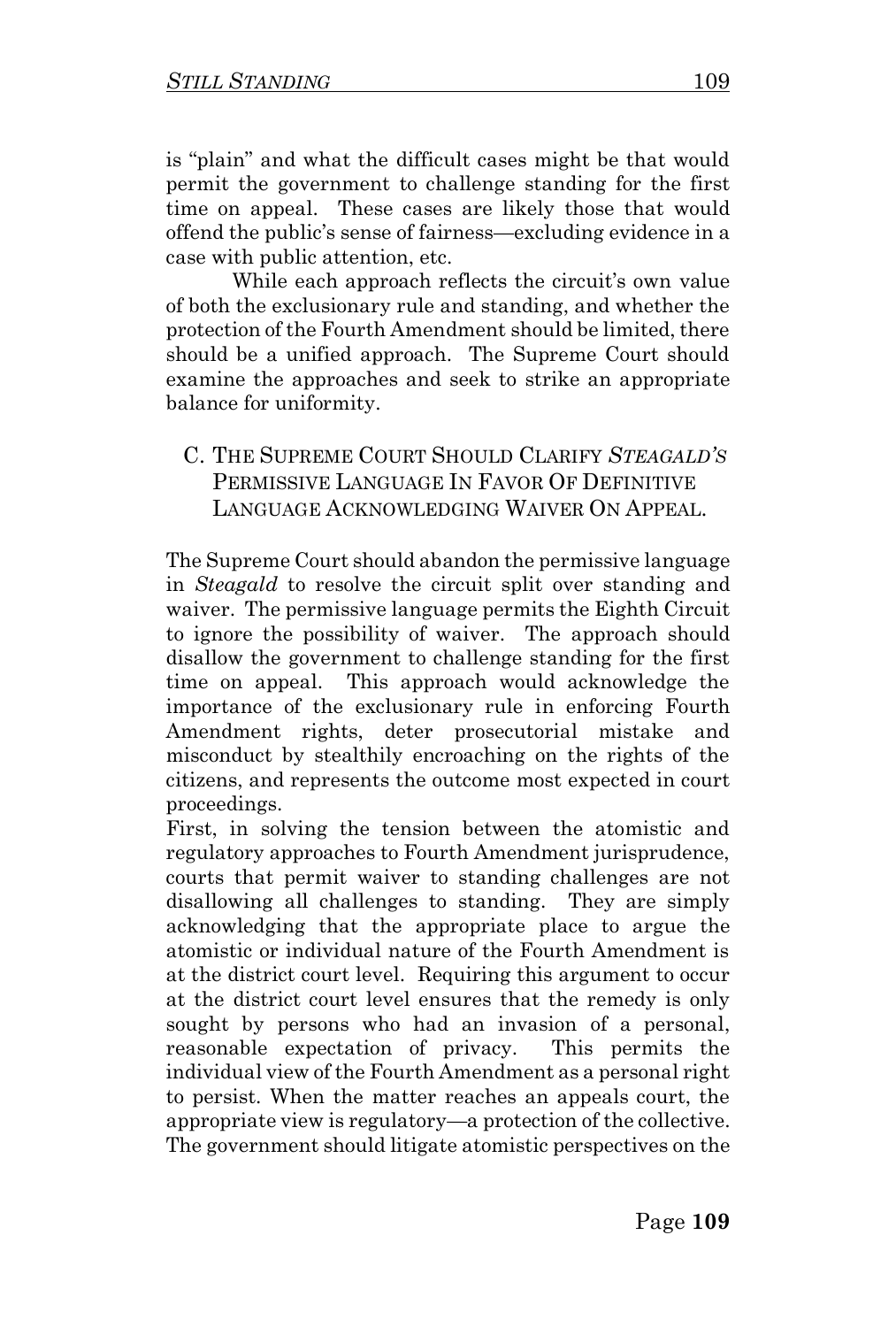Fourth Amendment at the district court level—and a failure to do so should result in a waiver.

What is more, disallowing a challenge to standing for the first time on appeal would acknowledge that the exclusionary rule is the best way to enforce the Fourth Amendment. The Supreme Court already relies heavily on this factual justification of the exclusionary rule. And while excluding relevant, incriminating evidence does free some individuals who committed crimes, the alternatives to discourage illegal searches and seizures are inadequate to protect the right of the citizens. The Court already finds the social costs typically outweigh the public policy benefit when it argues the exclusionary rule is the best remedy for a violation of the Fourth Amendment. When an appellate court permits the government to challenge standing on appeal, it encroaches on this factual function of the exclusionary rule. It places more power in standing than perhaps the Supreme Court intended when it developed the doctrine in *Jones* and *Rakas*.

Moreover, this approach would acknowledge the value of the exclusionary rule in providing guidance for procedure—another factual function. The exclusionary rule provides bright-line rules for law enforcement investigating criminal activity. It provides bright-line rules for what is and is not permissible in a search or seizure. Similarly, preventing a government challenge to standing for the first time on appeal would tell prosecutors in the early stages of a case what is and is not permissible as well. While the social cost of permitting exclusion of relevant, incriminating evidence exists, the factual justification encourages regulation of the profession. A prosecutor should examine the case and respond to a motion to suppress in a way that addresses the admissibility of the evidence, including whether the defendant had a reasonable expectation of privacy in the place or thing searched. Though *Rakas* tells us this is not a preliminary inquiry, it should be part of the inquiry conducted by the prosecutor responding to the motion to suppress. When a prosecutor fails to address the subject of standing at the district court level, the unavailability of the argument on appeal may result in relevant, incriminating evidence remaining excluded from consideration. The *Noble* court admonished the work of the prosecutors in the case—pointing out that the defendants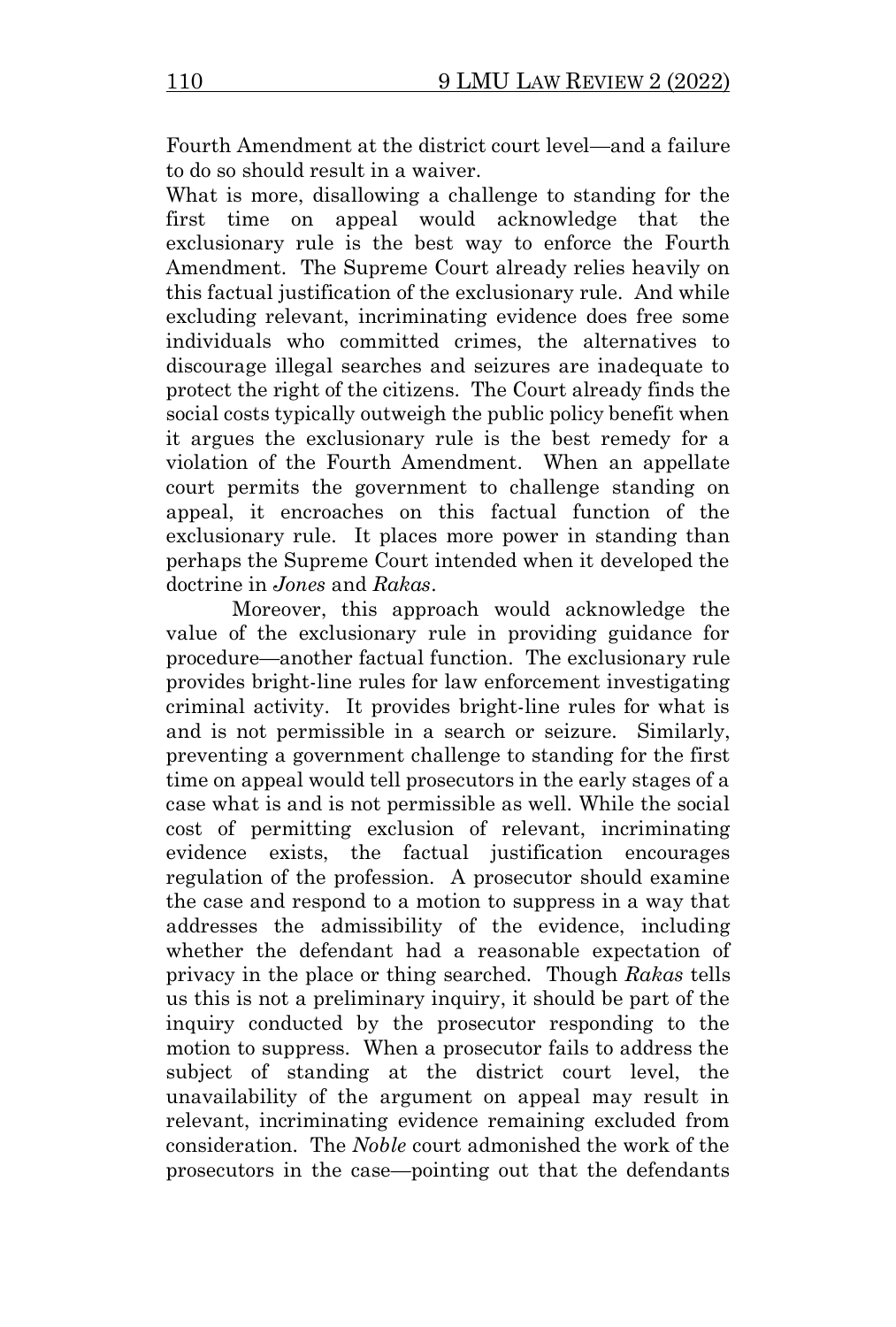who joined the motion to suppress clearly lacked standing based on well-settled law from both the Sixth Circuit and the Supreme Court. A policy of waiver provides prosecutors, like law enforcement, bright-line guidance on how to proceed in questions involving searches and motions to suppress the fruits of these searches. Disallowing challenges to standing on appeal could "compel respect for the constitutional guaranty in the only effectively available way -- by removing the incentive to disregard it."<sup>268</sup>

Disallowing waiver also acknowledges the normative justification for the exclusionary rule. In *Boyd*, the first case to address Fourth Amendment rights, the Supreme Court reminded other judicial officers of the duty ". . . to be watchful for the constitutional rights of the citizen, and against any stealthy encroachments thereon."<sup>269</sup> This directive rings true in the 21st Century as well.

Simply put, permitting standing challenges on appeal is a stealthy encroachment on constitutional rights. A defendant and trier of fact have relied on a determination in the initial motion to suppress. The approaches of the First, Eighth, Sixth, and Ninth circuit, though different, all permit the government to challenge standing for the first time on appeal in some cases. Challenges on appeal permit the government to, in those cases, make the "best" argument at the district court (say, there existed an exception to the warrant requirement such as an exigent circumstance or consent) and then, if unsuccessful, they may challenge standing on appeal. This is an inappropriate advantage. It is a benefit unavailable to defendants. When the argument is "forgotten" at the district court level, the government should not be permitted to challenge standing on appeal. The issue should be considered waived, fully, and courts should not engage in allowing the argument to preserve judicial integrity. Much like the argument in *Mapp* that a court should not engage in activity that promotes including evidence obtained illegally, a court should not engage in activity that permits the government to bring an argument for the first time on appeal after exhausting other arguments at the district court level. Such conduct appears as unjust to the outside eye as including evidence obtained illegally.

<sup>268</sup> *Mapp*, 367 U.S. at 656.

<sup>269</sup> *Boyd*, 116 U.S. at 635.